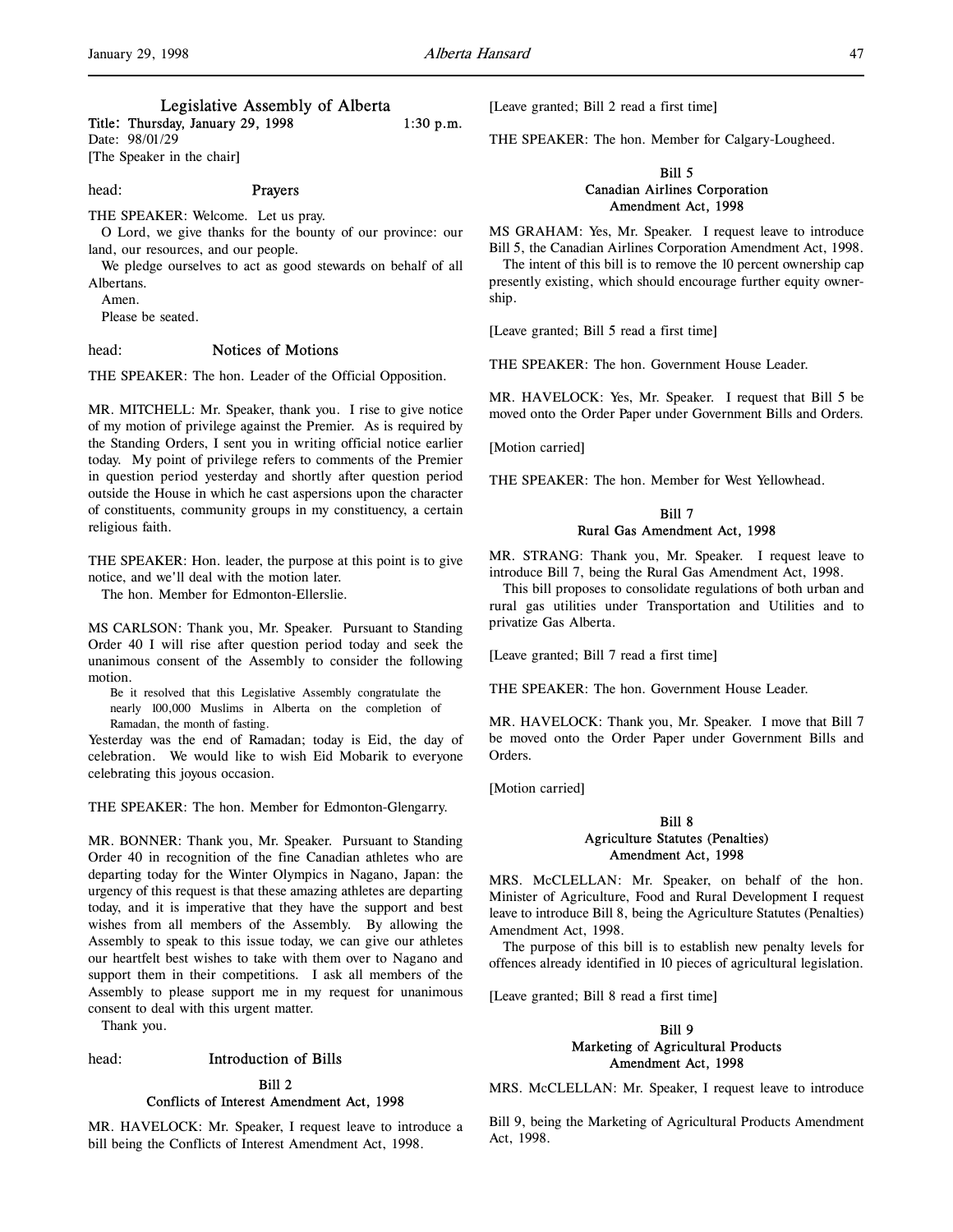The purpose of this bill is to clearly provide for the continuation of plans by means of re-enacting the plans.

[Leave granted; Bill 9 read a first time]

### Bill 10 Regional Airports Authorities Amendment Act, 1998

MR. KLAPSTEIN: Mr. Speaker, I request leave to introduce Bill 10, being the Regional Airports Authorities Amendment Act, 1998.

The bill proposes to accommodate the appointment of federal appointees to the boards of the airport authorities and facilitates the securing of long-term financing from the private sector.

[Leave granted; Bill 10 read a first time]

THE SPEAKER: The hon. Government House Leader.

MR. HAVELOCK: Thank you, Mr. Speaker. I move that Bill 10 be moved onto the Order Paper under Government Bills and Orders.

[Motion carried]

# Bill 11 Alberta Sport, Recreation, Parks and Wildlife Foundation Amendment Act, 1998

MRS. McCLELLAN: Mr. Speaker, I beg leave to introduce Bill 11, being the Alberta Sport, Recreation, Parks and Wildlife Foundation Amendment Act, 1998.

The purpose of the bill is to eliminate the requirement that a Member of the Legislative Assembly and a government employee be included in the membership of the board of the foundation.

[Leave granted; Bill 11 read a first time]

# 1:40 Bill 203 Municipal Government (Environmentally Significant Areas) Amendment Act, 1998

MS KRYCZKA: Mr. Speaker, I request leave to introduce Bill 203, being the Municipal Government (Environmentally Significant Areas) Amendment Act, 1998.

[Leave granted; Bill 203 read a first time]

THE SPEAKER: The hon. Member for Red Deer-South on behalf of the hon. Member for Calgary-Egmont.

# Bill 204 Workers' Compensation Amendment Act, 1998

MR. DOERKSEN: Thank you, Mr. Speaker. I request leave to introduce a bill being the Workers' Compensation Amendment Act, 1998.

[Leave granted; Bill 204 read a first time]

# Bill 205 Alberta Bill of Responsibilities

MR. SHARIFF: Mr. Speaker, I request leave to introduce Bill 205, being Alberta Bill of Responsibilities.

[Leave granted; Bill 205 read a first time]

THE SPEAKER: The hon. Member for Wetaskiwin-Camrose on behalf of the Member for Calgary-Fish Creek.

# Bill 206 Human Tissue Donation Procedures Statutes Amendment Act, 1998

MR. JOHNSON: Thank you, Mr. Speaker. On behalf of the Member for Calgary-Fish Creek I am pleased to table Bill 206, Human Tissue Donation Procedures Statutes Amendment Act, 1998.

Bill 206 establishes the mechanisms and atmosphere which may increase the total number of organ donors in Alberta and subsequently reduce the number of recipients on waiting lists for organ donation.

[Leave granted; Bill 206 read a first time]

THE SPEAKER: The hon. Member for Edmonton-Gold Bar.

# Bill 207 Whistleblower Protection Act

MR. MacDONALD: Thank you, Mr. Speaker. I rise today to beg leave to introduce my Bill 207, the Whistleblower Protection Act.

This bill will enshrine protection for whistle-blowers in provincial legislation and prevent action being taken against government employees who alert authorities to dangerous or illegal activities occurring in government.

[Leave granted; Bill 207 read a first time]

THE SPEAKER: The hon. Member for Fort McMurray.

## Bill 208 Government Accountability Amendment Act, 1998

MR. BOUTILIER: Thank you very much, Mr. Speaker. I request leave this afternoon to introduce Bill 208, being the Government Accountability Amendment Act, 1998.

The purpose of this bill is to enhance the Government Accountability Act.

[Leave granted; Bill 208 read a first time]

THE SPEAKER: The hon. Member for Edmonton-Norwood.

# Bill 209 Access Enforcement Act

MS OLSEN: Thank you, Mr. Speaker. I request leave to introduce Bill 209, the Access Enforcement Act.

This act sets up an access enforcement co-ordinator to enforce access orders the way that maintenance enforcement enforces maintenance orders.

[Leave granted; Bill 209 read a first time]

THE SPEAKER: The hon. Member for Edmonton-Glenora on behalf of the hon. Member for Calgary-Buffalo.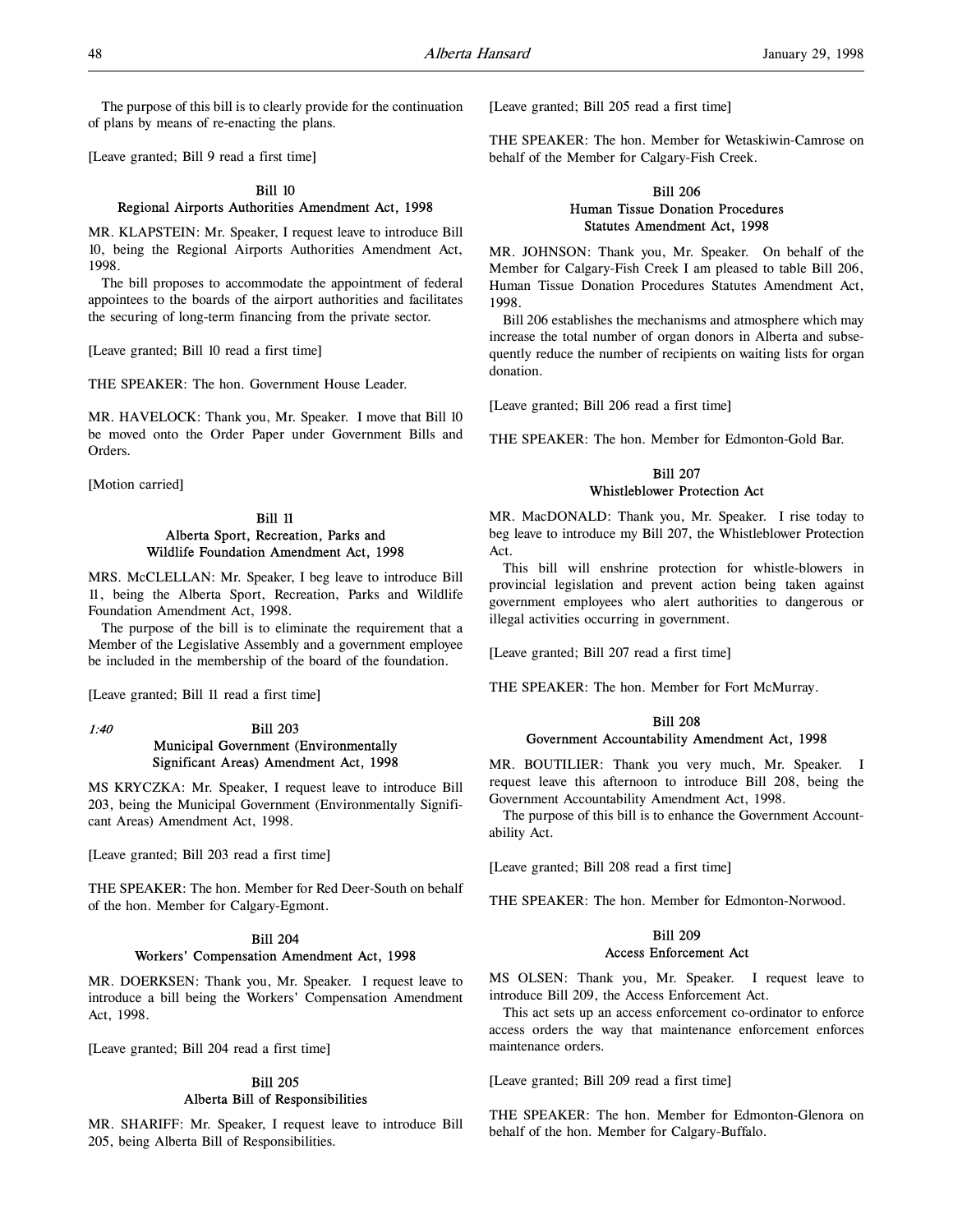# Bill 210 Protection of Personal Information in the Private Sector Act

MR. SAPERS: Mr. Speaker, on behalf of my colleague the hon. Member from Calgary-Buffalo it is my pleasure to introduce Bill 210, the Protection of Personal Information in the Private Sector Act.

This bill, once it becomes law, will control the manner in which a private body may collect personal information from individuals and will control the use that a private body may make of that information.

[Leave granted; Bill 210 read a first time]

THE SPEAKER: The hon. Member for Edmonton-Glenora.

# Bill 211 Legislative Assembly Amendment Act, 1998

MR. SAPERS: Thank you, Mr. Speaker. It is my pleasure to introduce Bill 211, the Legislative Assembly Amendment Act, or what I call the returning democracy to Alberta act.

This bill would guarantee two full sittings of the Legislature in each and every calendar year whether the Premier liked it or not.

[Leave granted; Bill 211 read a first time]

THE SPEAKER: The hon. Member for Calgary-Cross.

# Bill 212 Amusements Amendment Act, 1998

MRS. FRITZ: Thank you, Mr. Speaker. I'm pleased this afternoon to request leave to introduce Bill 212, being the Amusements Amendment Act, 1998.

The purpose of this bill, Mr. Speaker, is to stop access by minors, which are persons under the age of 18, to adult videos containing sexually explicit material.

[Leave granted; Bill 212 read a first time]

#### Bill 213

### School (Computer Instruction) Amendment Act, 1998

MRS. GORDON: I request leave to introduce Bill 213, being the School (Computer Instruction) Amendment Act, 1998.

The intent of this bill is to provide a basic level of computer literacy for Alberta's students and teachers through specifically prescribed, standardized courses of study in computer technology.

[Leave granted; Bill 213 read a first time]

THE SPEAKER: The hon. Member for Edmonton-Mill Woods.

# Bill 214 Post-Secondary Education Statutes Amendment Act, 1998

DR. MASSEY: Thank you, Mr. Speaker. I request leave to introduce a bill being Bill 214, the Post-Secondary Education Statutes Amendment Act, 1998, a bill that would cap tuitions at 20 percent.

[Leave granted; Bill 214 read a first time]

THE SPEAKER: The hon. Member for Redwater.

# Bill 215 Highway Traffic Amendment Act, 1998

MR. BRODA: Thank you, Mr. Speaker. I request leave to introduce Bill 215, the Highway Traffic Amendment Act, 1998.

Mr. Speaker, Bill 215 amends the Highway Traffic Act to allow photographs taken by an unmanned, red light enforcement device to stand alone as evidence in a court of law.

Thank you.

[Leave granted; Bill 215 read a first time]

1:50

# head: Tabling Returns and Reports

THE SPEAKER: The hon. the Premier.

MR. SAPERS: Here it comes.

MR. KLEIN: There's lots of it too, Mr. Speaker. Believe me. We don't do things in a small way around here.

I would like to table four copies of grants allocated by constituency under community facility enhancement programs 1, 2, and 3. These programs have distributed some \$250 million since 1988 to assist with the construction, renovation, or redevelopment of community public-use facilities, including many facilities that were constructed for the benefit of children.

MR. DAY: Mr. Speaker, I am pleased to table today, as is our practice, the report of selected payments to members and former members of the Legislative Assembly. These expense accounts of MLAs include everything from indemnities and salaries to fees they received to benefits, including life insurance. These elements also cover the kilometre reimbursement for vehicles, vehicle rentals, airfare, accommodation, meals, taxis, parking: any of those particular items are all included here. This will, of course, be followed by even more itemized individual MLA accounts.

It's fascinating reading, Mr. Speaker, especially the accounts of tens of thousands of dollars claimed for personal vehicle use and hotel accommodation by Liberals living in Edmonton. It's fascinating reading.

THE SPEAKER: The hon. Member for Edmonton-Gold Bar.

MR. MacDONALD: Thank you, Mr. Speaker. I would like to table for the benefit of children four copies of the international covenant on economic, social, and cultural rights, of which Canada is a proud signatory. Article 7 ensures a minimum wage and working conditions.

THE SPEAKER: The hon. Member for Edmonton-Mill Woods.

DR. MASSEY: Thank you, Mr. Speaker. I would like to table four copies of the government agenda for opportunity backgrounder, Education Re-Investment to 2000/2001.

# head: Introduction of Guests

MR. KLEIN: Mr. Speaker, it's with some sadness that I make this introduction today. I would like to introduce someone who really needs no introduction because he has been sitting in the members' gallery for nearly nine years now. He's been with me since I was first elected mayor of the city of Calgary some 17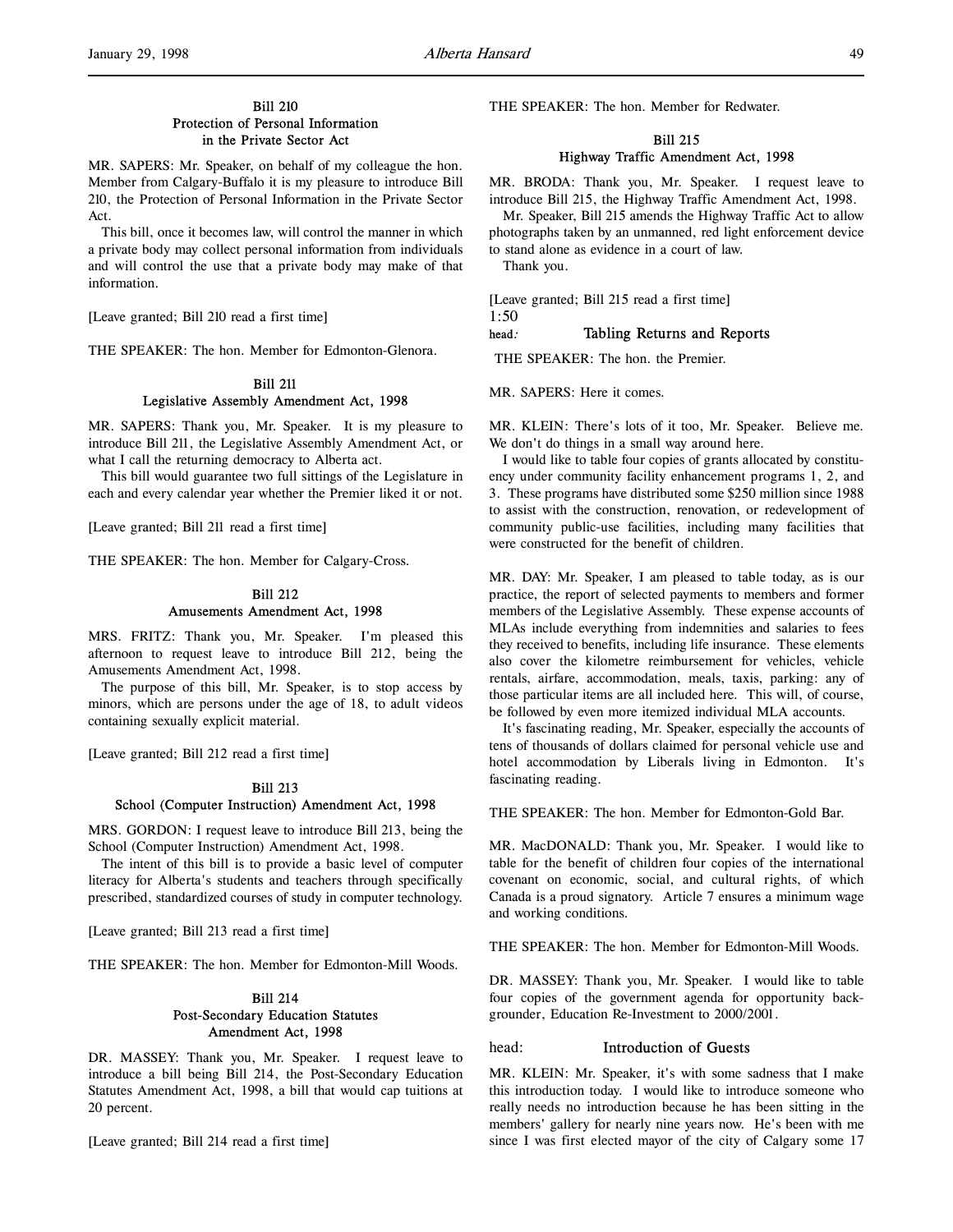years ago. I would like to introduce a person really who has never been formally introduced in the Legislature: my executive director, Rod Love. He is here with his family: his wife, Charlene; his son, James; and his daughter, Katie. I would ask that they rise and receive the warm welcome of this Assembly.

THE SPEAKER: The hon. Member for Leduc.

MR. KLAPSTEIN: Mr. Speaker, I am delighted to introduce to you and through you to the members of the Assembly grade 6 students from Willow Park school in Leduc along with teachers Mr. Howard, Mrs. Sandy, and Mrs. Burrell and helpers and parents Mrs. Jobs, Mrs. Glesman, Mrs. Polnik, and Mrs. Neiman. Please extend to them the warm welcome of the Assembly.

THE SPEAKER: The hon. Member for Calgary-Cross.

MRS. FRITZ: Thank you, Mr. Speaker. On November 26 to 29 of this year Alberta will be hosting the international conference on human rights in celebration of the 50th anniversary of the United Nations universal declaration of human rights. The conference is to be held in Edmonton and is supported by the Canadian Human Rights Foundation.

Mr. Speaker, I am pleased to introduce to you and through you in the gallery today from Montreal the chief executive officer of the foundation, Ruth Selwyn. With Ruth are three local organizers of the conference: Professor Gerald Gall, Faculty of Law, University of Alberta; Robison Koilpillai, commissioner, Canadian Human Rights Commission; and Professor Patrick Bendin, Faculty of Law, University of Alberta. I would ask that they rise and receive the warm welcome of the Assembly.

THE SPEAKER: The hon. Member for Little Bow.

MR. McFARLAND: Thank you, Mr. Speaker. It's with a great deal of pleasure that I introduce to you and to members of the Assembly some parents and a son in the member's gallery who have come up from the Lethbridge area and the riding of Little Bow. Lloyd, Connie, and Ryan Mercer are active farmers and strong community supporters down there, and they're also friends of our Minister of Transportation and Utilities. I would ask that they rise and receive the warm welcome of the Assembly.

# head: Oral Question Period

# Community Facility Enhancement Program

MR. MITCHELL: Mr. Speaker, community groups and churches in this province are forced to provide services and programs because the government has downloaded so much on them through their unplanned cuts. The only source of funds this government gives them is gambling revenue, and when they take it to pick up the pieces that the government's policies have created, the Premier calls them hypocrites. When will the Premier realize that he and his government have created not only gambling addicts in Alberta but also a social service and community infrastructure that is dependent upon their addiction?

MR. KLEIN: Well, Mr. Speaker, the leader of the Liberal opposition is really reaching far and long. The community facility enhancement program has been in effect since 1988. As you saw through the tabling just a few short moments ago, some \$250

million has gone into community facility programs. These are the kinds of things that were never funded by the government in the first place. They were never part of the government funding programs out of general revenues. These were community halls; these were playgrounds. These were the kinds of things that are nice to have in communities, that enhance the quality of life in communities. It has nothing to do with restructuring government, with getting our finances in control.

As I pointed out, this is a program that has been in place since 1988. And do you know what, Mr. Speaker? I haven't heard any complaints from any of the community organizations that have received funding through community facility enhancement programs 1, 2, and 3. They have been very, very grateful for this particular program.

MR. MITCHELL: Mr. Speaker, doesn't the Premier understand that between 1988 and 1993 – he's right; community groups received CFEP funding, but there were no VLTs required to support it. So why do they have to have them now?

MR. KLEIN: Mr. Speaker, the introduction of VLTs no doubt enhanced the amount of money that we were able to reallocate back into the communities. But it goes to the point that I made yesterday, and the point is this. Is the leader of the Liberal opposition willing to go into his constituency and have a good chat with the people who received community facility enhancement program funding – applied of their own free will for this money – and tell them: "Really, this is bad money; it's gambling money. You ought not to have taken it"? Will he do that? Will he do it?

# 2:00

MR. MITCHELL: Since the Premier, Mr. Speaker, is calling religious groups and others who apply for gaming and lottery revenues hypocrites, although that's the only money that is available to them, what label does he put on his own government when it balances the budget on the backs of the poor, the desperate, and the addicted?

MR. KLEIN: Mr. Speaker, I never called anyone a hypocrite. I said that there is a question of hypocrisy. [interjections] Well, check the media tapes on this. I said: there is a question of hypocrisy. The question of hypocrisy refers to the leader of the Liberal opposition. I know that it is unparliamentary to call the hon. leader a hypocrite. I'm not. But I can say that there is a question here of hypocrisy, because he talks about harm to children. He talks about harm to children, and I quote from the Hansard of yesterday. He said, "Government shackled our communities, many of our families, and many of our children with the burden of video slot machines."

Mr. Speaker, the only point I was trying to make is that in the member's own constituency under community facility enhancement program number 3 there was something like \$445,621 allocated for community enhancement, including playgrounds for children. Playgrounds for children. Now, is this what he's talking about when he's talking about hurting children? Building playgrounds for children: is this what he's talking about? Maybe he would like to provide that answer.

THE SPEAKER: Second main question. The Leader of the Official Opposition.

MR. MITCHELL: If they had a choice, they wouldn't take gambling revenues, Mr. Speaker. Only in Alberta does a Premier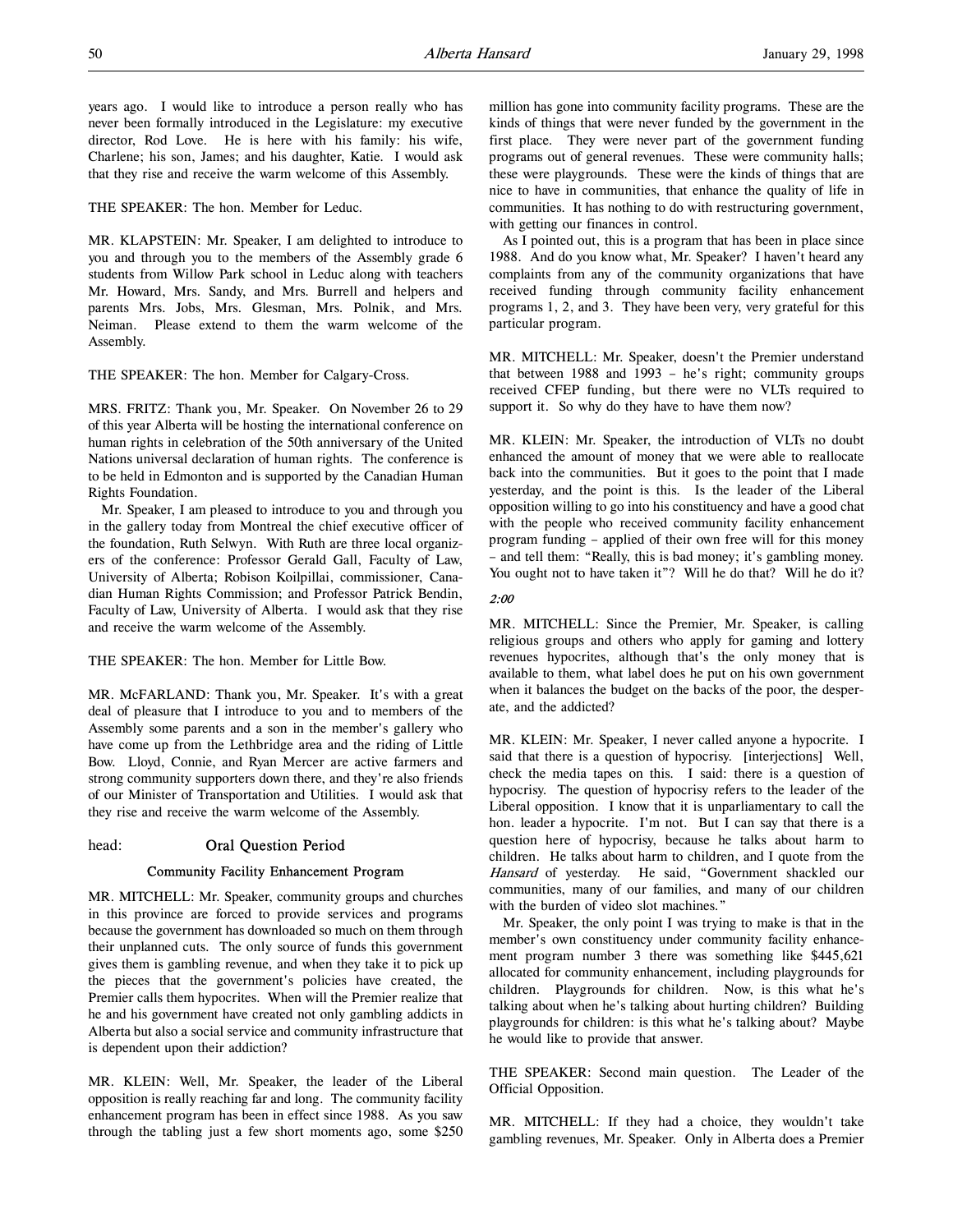use his bully pulpit to attack people and groups who are unable to defend themselves. The Premier's attack on community groups and on people of a religious faith reeks of a cowardice seen only when moral courage is absent. [interjections]

# Speaker's Ruling Inflammatory Language

THE SPEAKER: Wow, and it's only Thursday. Day two.

Look. I don't think that hon. members bring any honour to themselves in this Assembly whatsoever with the usage of certain words. Now, there are a couple of points of order that have been raised, and normally we would wait until the end of the question period to deal with them. However, you know, the rules that we use in terms of expressions are clearly identified, and sometimes there is a contradiction in terms of the rules. There is one section of Beauchesne which says you can call someone a hypocrite, and there's another section of Beauchesne which says you cannot call someone a hypocrite. But words like "hypocrite" and "bullying" and "coward" do not bring any honour to anybody in this Assembly.

I want to encourage all members to understand that this is a place of great honour to come to. This is a great place for debate. Members can freely express their opinions both ways, and members might want to clearly listen to the expressions of those members both ways.

So, please, there are a lot of people in Alberta. Three million. Maybe not many really watch what we do, but it is a great honour to be here.

Second question, Leader of the Official Opposition, of your second set.

### VLT Plebiscites

MR. MITCHELL: Thank you, Mr. Speaker. People in communities across Alberta including the Premier's hometown of Calgary are asking that a provincewide plebiscite be held. Mr. Speaker, why won't the Premier just sidestep the issue of whether or not he wants to make the decision and hold a provincewide plebiscite so that Albertans can make the decision for him?

MR. KLEIN: Well, Mr. Speaker, again I go back to the report of the Lotteries Review Committee. I go back to the initial meeting that resulted in the public consultation taking place. That was the meeting I had in Bonnyville with the mayors and reeves of a number of municipalities who quite clearly said first of all that they wanted a greater share of revenues from lotteries. That has been done with the creation of community lottery boards and an additional \$50 million. Secondly, they said that they wanted to make the decision. They wanted to make the decision.

As a result of some 22 public meetings – and again the leader of the Liberal opposition said there was no public consultation. There were 22 public meetings in 14 locations across the province. Over 2,200 Albertans attended these meetings. The committee heard a total of 462 oral presentations and received over 8,500 written responses in the form of letters, discussion papers, and petitions. After all was said and done relative to the Gordon report, the recommendation, based on community consultation and the wishes of community leaders, was brought forth that the matter of VLTs be a matter of community, that the communities be allowed to deal with these matters on the basis of individual community standards.

MR. MITCHELL: Mr. Speaker, why won't the Premier simply

admit that he has dumped the plebiscite issue on underfunded communities who can only do it in a piecemeal way so that he can delay and obstruct and undermine the ability of Albertans to make a clear-cut decision on this issue?

MR. KLEIN: Mr. Speaker, holding a plebiscite, particularly in conjunction with a municipal election, ought not to be a huge problem. I know that when I was a municipal legislator, we had plebiscites on a number of issues.

#### MRS. BLACK: Fluoridation.

MR. KLEIN: Fluoridation is one that came back year after year after year.

Mr. Speaker, if you go back in history, local municipalities used to have plebiscites on liquor, on mixed drinking in their own municipalities. There were situations in this province where in the city of Calgary, for instance, men and women could not drink together. Therefore, they went to the communities of Forest Lawn or the communities of Bowness or to the town of Airdrie, where they voted on a town-by-town or city-by-city basis. All the municipal leaders are saying to us: we want to be able to determine on the basis of community standards whether VLTs should stay in or go out.

THE SPEAKER: I'm sorry, hon. leader; I count that you've already had three questions.

Third official opposition main question. The hon. Member for Edmonton-Riverview.

### Day Care Subsidies

MRS. SLOAN: Thank you, Mr. Speaker. Dozens of individuals and organizations have written letters to the Minister of Family and Social Services outlining their concerns in relation to the elimination of the day care operating allowance. The throne speech this week, while emphasizing that "children will come first in the house we call Alberta," offers no real commitment or funding to address the fundamental service of children and families. To the Minister of Family and Social Services: how do you respond to the dozens of individuals and organizations who say that your cuts will lead to more families opting for private, unregulated, and substandard child care?

DR. OBERG: Mr. Speaker, the way I respond is with the facts. This year we are taking \$10 million from the operating allowance and putting it into the child care subsidy program. So to put that in perspective, we are taking \$10 million out of the operating allowance which pays for people that are earning \$100,000, \$200,000, \$300,000 for day care, and we're putting it into the hands of the lower class, of the lower income earning people. These are the same people that yesterday were talking and complaining about child poverty and us not doing enough about it.

### 2:10

MRS. SLOAN: Mr. Speaker, could the minister perhaps share with this Assembly what measures and research he has done of the "lower class" – his words – to determine the impact the elimination of the operating allowance will have on the operators and the recipients of that service?

DR. OBERG: I find it quite repulsive when you talk about "lower class." [interjections] I made a slip of the tongue. I made a slip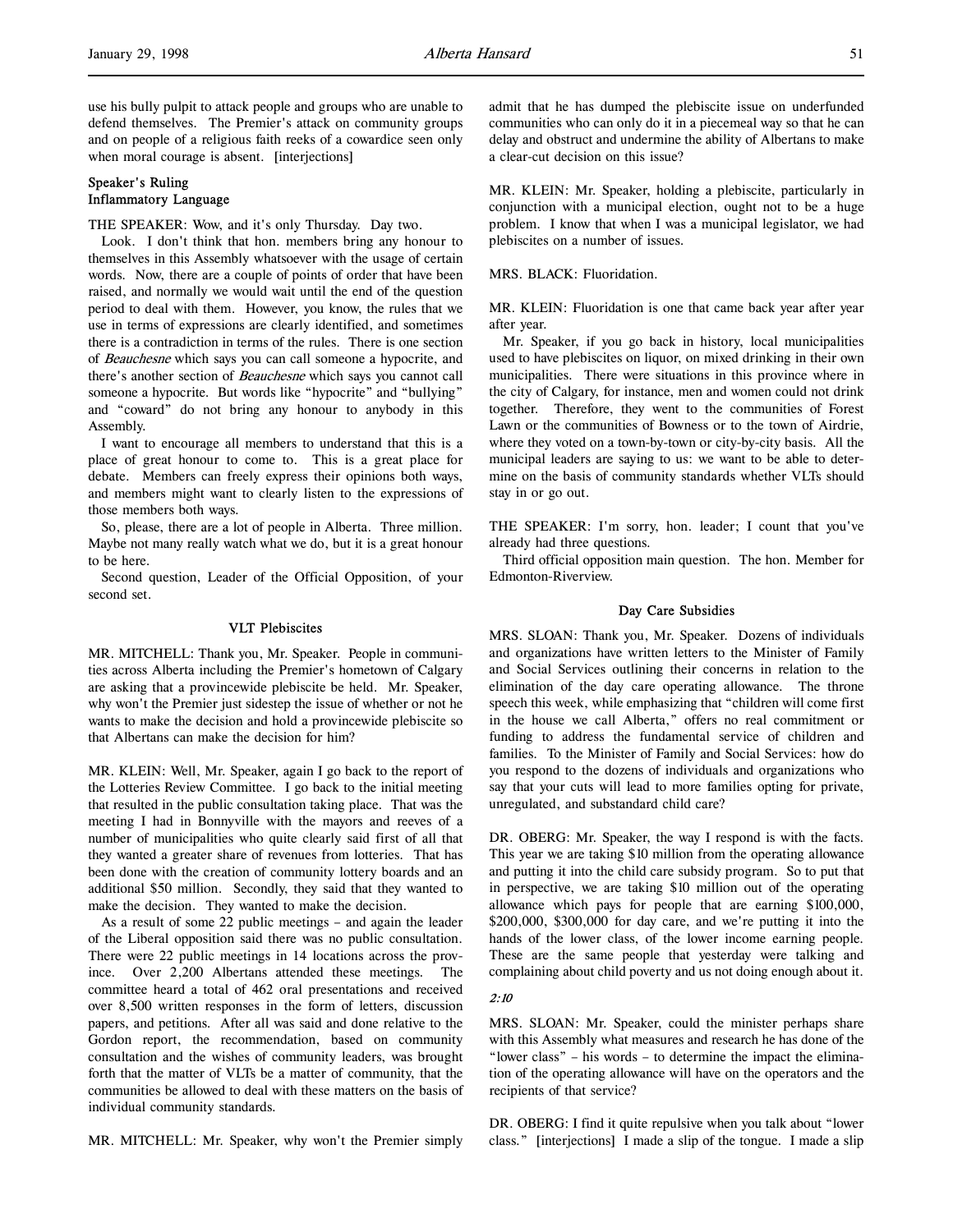of the tongue. What I was referring to was lower income.

I would love to answer the question. As a matter of fact, in a recent article in the *Edmonton Journal* that the hon. member was quoted in, there were three day cares mentioned. Mr. Speaker, when these changes are taken into full effect, which is not until August of 1999, Edmonton Northwest Day Care will actually receive \$17 more per child. The current fees are \$480. The South Edmonton Child Care Centre, which was another one there, does see – I confess – a \$9 loss per child. The current fees are \$495, which is higher than the \$480. The Canada Place Child Care Centre, which has 681 nonsubsidized children – these are children that come from parents of families that earn over \$60,000 a year. So anyone in this Assembly – anyone in this Assembly – could qualify for the child care subsidy. The expected change in funding in August of 1999 is \$72 per child. The current fees are \$554.

MRS. SLOAN: Wouldn't the minister agree that the real objective of these reforms, singular and inclusive, is just to put women back where he thinks they belong?

DR. OBERG: Mr. Speaker, I find that type of attitude absolutely, inadvertently repulsive. I absolutely find it repulsive that this person would say that. I will not dignify that comment with an answer.

### Private Hospitals

MS BARRETT: Mr. Speaker, the Minister of Health's announcement yesterday about private health facilities is, in my opinion, a wolf in a sheep's clothing. What this announcement does is set up an approval process for private, for-profit hospitals without any prior public consultation. So it appears that what the HRG group wanted to accomplish from the College of Physicians and Surgeons in December but failed is now being facilitated by the Minister of Health in the bill that he plans to push through the Assembly in February. I'd like to know how the Minister of Health can justify pushing through legislation like this without having conducted the wide range of hearings, the wide range of consultations recommended by the College of Physicians and Surgeons at that December 5 meeting, where they even cited that pressure because of closure of hospital beds in the public system was going to enhance the desire for a private, for-profit hospital system.

MR. JONSON: Mr. Speaker, I am somewhat surprised by the hon. leader's question in that during previous question periods at previous sessions I felt she was very anxious to make sure there would be such additional legislation and controls in place, despite the fact that in answer to a number of questions at that time, I indicated that the government fully supports and desires to follow the principles of the Canada Health Act and that we do not want to do anything that would jeopardize or diminish the effectiveness of our public health care system. This legislation is designed to make clear and to provide the clear and complete legislative authority to manage any issue that might come up in that respect. Therefore, I would think that this would be acceptable to the hon. member.

MS BARRETT: Well, if the minister was serious about this, Mr. Speaker, he'd introduce the legislation specifically prohibiting private, for-profit hospitals. He would, if he was serious.

Given that HRG group says, anyway, that it's invested up to

\$10 million in its private hospital in Calgary, will the minister let the Assembly and the people of Alberta know if he or any of his officials have met with any HRG officials or their representatives since that December 5, 1997, meeting with the College of Physicians and Surgeons?

MR. JONSON: I have not met, Mr. Speaker. I would check to see if there's been any discussion back and forth since then, but I am not aware of that.

MS BARRETT: Fine. I'll wait for the answer.

Mr. Speaker, can the minister explain something I just don't understand about this new policy and this legislation? Under current legislation in-patient procedures are only allowed to take place in public hospitals under the direct control of regional health authorities, but under his new proposal it would just be the minister's. Can he explain why it would be the minister's decision and not the RHA's?

MR. JONSON: Mr. Speaker, I think that if the hon. member was to check the legislation, she would find that the matter of approving hospitals or using the term "hospital" is something under the minister's jurisdiction. I think, however, that although our policy position and our actions have been very consistent in terms of following the Canada Health Act, supporting the public health care system, doing nothing to be detrimental to the public health care system with respect to this issue, we want to make sure in the legislation that we have a very clear set of clauses with respect to this particular issue. I would think the hon. member would be very anxious to actually wait a very short period of time, I think, and we will debate the bill.

THE SPEAKER: The hon. Member for Innisfail-Sylvan Lake, followed by the hon. Member for Edmonton-Mill Creek.

### Farm Vehicle Safety

MR. SEVERTSON: Thank you, Mr. Speaker. I am continually receiving calls and concerns with respect to the government implementing a regulation requiring that all farm vehicles over 24,000 kilograms in gross weight will require commercial plates. My question is to the Minister of Transportation and Utilities. Is this minister or his department planning to implement such regulations?

MR. PASZKOWSKI: Thank you to the hon. Member for Innisfail-Sylvan Lake. This is part of the regulatory review process that we conduct periodically on every regulation that we have in government, anywhere from three to five years depending on the regulation. The regulation that's being reviewed is the whole aspect of truck safety on our highways.

In this particular case we've asked for comments because of the review process for trucks, as the member has correctly pointed out, over 24,000 kilograms. This is strictly a safety issue. It has nothing to do with commercial plating. It has nothing to do with farm fuel rebate. It is strictly: should farm trucks be subject to the annual inspection which commercial trucks are subject to? Nothing more, nothing less.

We've asked for input from the agricultural communities. We've contacted all of the municipalities in the province for their input, and at this stage we're very interested in hearing from the agricultural community as to what they would like to see as far as safety with farm trucks over 24,000 kilograms.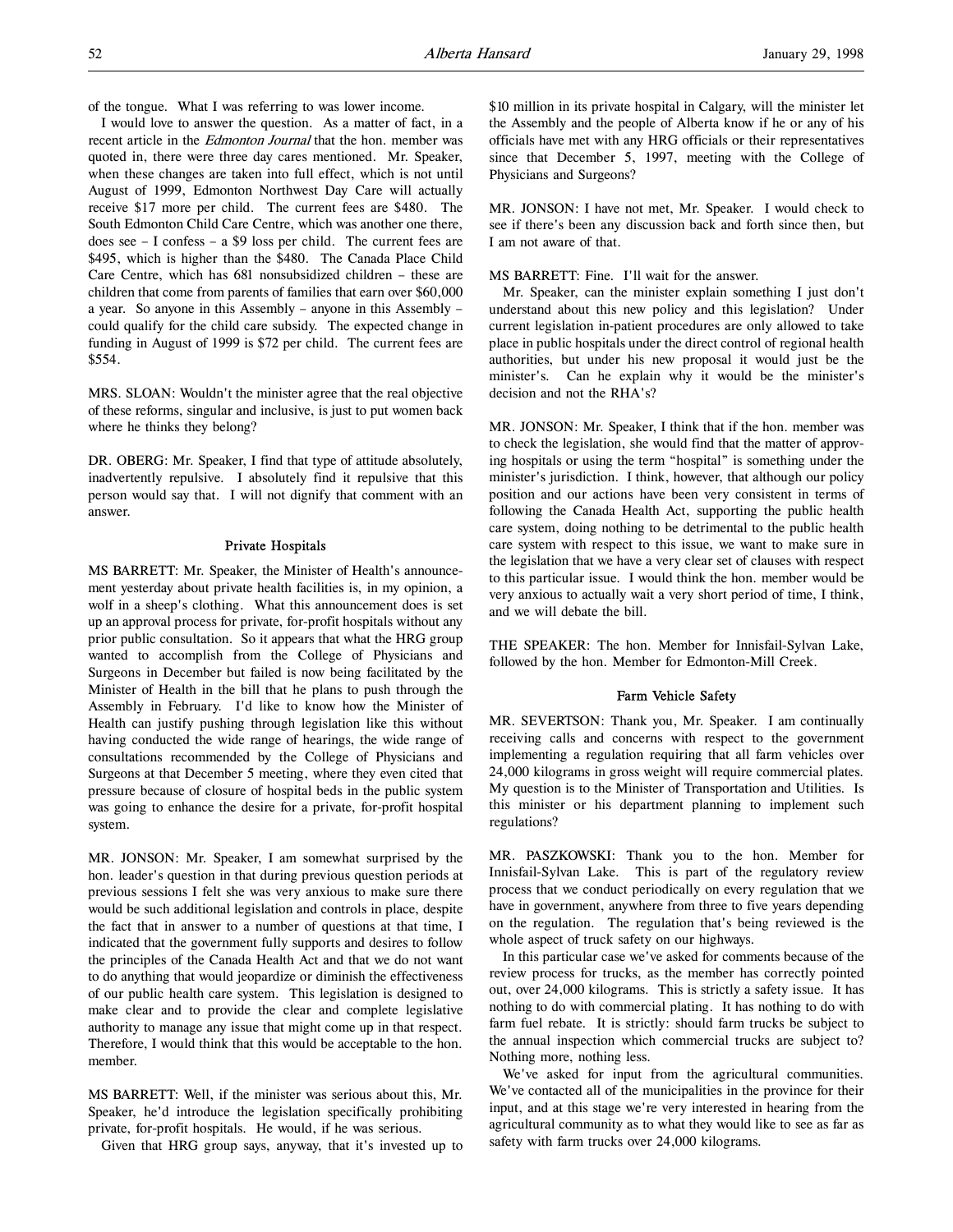MR. SEVERTSON: Thank you, Mr. Speaker. To the same minister. I've had positive comments with respect to the safety regulations from the constituents that I have spoken with. Can the minister advise if he or his department are receiving many responses from Albertans?

MR. PASZKOWSKI: Yes, Mr. Speaker, we have. We've had fairly good input from the agricultural community. Something like 85 written letters to date, over 500 phone calls, as a matter of fact, have responded on this particular issue. Unfortunately, part of the issue was clouded in that there seemed to be a representation that made it appear that the whole issue of commercial plating was up for discussion here. That was never the case. This was strictly a safety issue on farm trucks, and nothing more is being addressed at this time.

### 2:20

MR. SEVERTSON: My final supplementary, Mr. Speaker, to the same minister: is there still time for my constituents and all Albertans to respond to this review?

MR. PASZKOWSKI: Yes, there is, but time is running out because this is a process that the regulatory review committee wanted to deal with last fall. That date has been extended to February 2 of this year, so there is time. The clock is ticking, and we'd certainly ask that anyone that may have any ideas or views on this issue consult with us immediately.

Our next step, after we have received all of the input from the various agricultural communities, will be to go back to these same agricultural organizations and indicate what it is that we have heard. It's our plan to further consult with the agricultural community before any final decision is made on this issue.

THE SPEAKER: The hon. Member for Edmonton-Mill Creek, followed by the hon. Member for Livingstone-Macleod.

### Provincial Tax Regime

MR. ZWOZDESKY: Thank you, Mr. Speaker. On March 8, 1997, the Premier promised Albertans that he would pass legislation to prevent increases in personal income taxes unless a referendum is held. On November 20, at the Toronto Board of Trade last year, the Premier went further and said: we will not raise taxes. And neither would we. I'm tabling a copy of a November 1997 Standard and Poor's report, which states that the Alberta government "has not ruled out enacting revenue measures should they prove necessary to meet debt-reduction goals." I'd like the Treasurer, in the Premier's absence, to tell us why the Premier is telling Main Street Albertans no tax increases while the Treasurer is telling Wall Street financiers that he won't rule out possible tax hikes?

MR. DAY: You know, this is really getting ridiculous, Mr. Speaker. It's been very clear that the Premier, among Premiers in this country, has been a leader in terms of saying: taxes only go one way in this province, and that's down. We happen to agree one hundred percent with that.

MR. ZWOZDESKY: That being the case, perhaps you could clarify for us and define what you mean by revenue measures, and why it is that you won't prevent the possibility of tax hikes?

MR. DAY: Mr. Speaker, I won't pretend to know why Standard

and Poor's writes a particular comment, which is not a comment I ever gave. But I'll tell you what. I sure do like it when they write that we've got the best ratings in the whole nation.

MR. ZWOZDESKY: Mr. Treasurer, if you're truly committed to taxpayer protection, why does your regulatory plan contemplate no amendments to the Taxpayer Protection Act for three years, and why did you kill the No Tax Increase Act last year?

MR. DAY: Mr. Speaker, the record is clear when you check back the four years. First of all, on sales tax, the only party that has raised the possibility of looking at sales tax is the Liberals. That's a matter of record.

Mr. Speaker, I'll go on to say that our Premier and this government have been very, very clear about taxes and taxation. We are involved in an exciting process now. Alberta again has led the negotiations with the federal government in terms of saying, "We want more autonomy; we want more and more of the ability to adjust rates and brackets to meet the particular needs of Albertans." We've also said that we're reviewing our tax regime for small business and corporate tax.

There's a little joke that's circulating around on the street. I'm not referring to the Leader of the Opposition; I'm referring to an actual joke, Mr. Speaker. It asks: what do Liberal popularity rates and taxes in Alberta have in common? They're both going down.

THE SPEAKER: Stick to the day job. The joke bombed.

The hon. Member for Livingstone-Macleod, followed by the hon. Member for Edmonton-Mill Woods.

#### Career and Technology Studies

MR. COUTTS: Thank you, Mr. Speaker. Several years ago the government introduced the career and technology studies program, which gives students real skills that help them get jobs after high school. This is an excellent program, and I'm very supportive of it. It allows schools to offer technical courses from welding and automotives to marketing, forestry, and cosmetology. However, the parent council and many concerned parents from the Willow Creek high school in my constituency have serious concerns about the funding provided for that CTS course. These courses have higher costs and require more equipment and more expensive facilities than many academic classes. My question today is to the Minister of Education. What kind of funding does the government provide for schools that offer this special CTS program?

MR. MAR: Mr. Speaker, in going throughout the province we can say that there is a fair degree of support for the career and technology studies program, that it does give our students good skills and opportunities to prepare them for life after high school. There are 22 different areas of study and over 600 different course modules. CTS is funded by the provincial government in three ways. First of all, CTS equipment comes out of our capital budget; secondly, the basic instruction grant will cover the instruction and material costs; and third, technology integration grants can also be used.

Mr. Speaker, our CTS equipment guidelines are based on equipment purchases that are actually made by school boards over the last five years. These guidelines are used when a CTS capital project is approved. So, for example, if a commercial food CTS program is approved for a school, we'll provide them with \$200,000 for the equipment. Since 1993 nearly \$20 million has been given to school jurisdictions for those equipment purchases.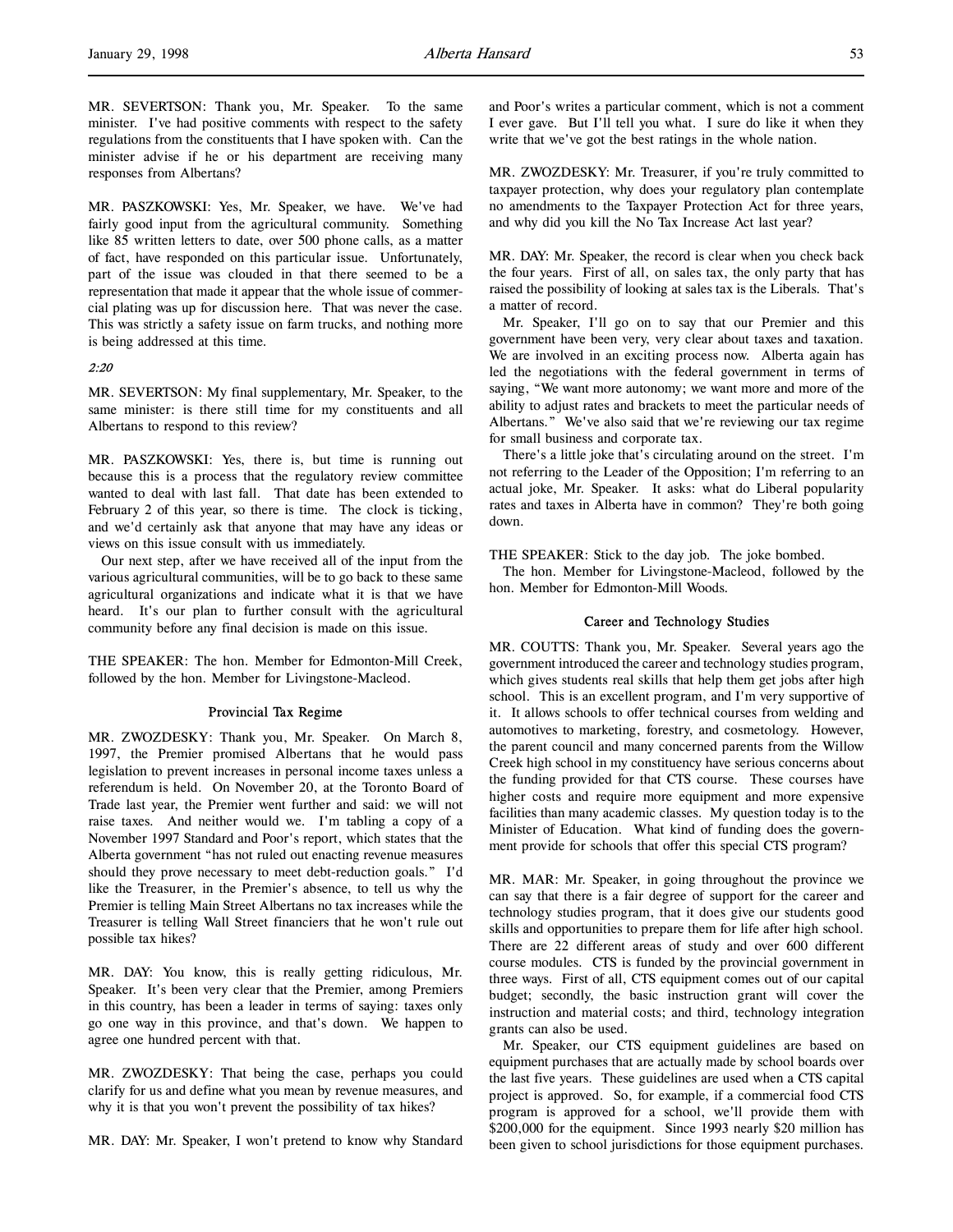MR. COUTTS: To the same minister, my first supplemental: why does the government fund students equally but not equitably and in a way that reflects the cost of the program each student takes?

MR. MAR: Well, Mr. Speaker, I've considered this notion of funding students based on the programs that they take, but I've come to the conclusion that that program would be too cumbersome to administer. It would also diminish the flexibility of local school boards to recognize their own list of priorities.

Clearly, Mr. Speaker, some CTS modules, like mechanics, are going to be much more costly than, for example, running a CTS module on marketing. School boards must decide where to allocate their dollars, and it's the school boards' responsibility. I think that they for the most part exercise their jurisdiction well, but the school boards must act prudently and balance some of the high-cost programs with some of the lower cost programs in providing CTS to their students.

MR. COUTTS: Can the minister assure the parent council of Willow Creek high school that a portion of the government's \$540 million reinvestment in education will be used to help the schools purchase additional CTS equipment?

MR. MAR: I can give that assurance, Mr. Speaker. CTS equipment is part of the capital expenditure of my department, and details of our capital expenditure plans will be available following the provincial budget being delivered.

THE SPEAKER: The hon. Member for Edmonton-Mill Woods, followed by the hon. Member for Olds-Didsbury-Three Hills.

### Education Funding

DR. MASSEY: Thank you, Mr. Speaker. Yesterday an excerpt from the Calgary home and school association's press release, after their analysis of the government's education reinvestment announcement, stated:

When around 65% of the announced funding for education is not what it is projected to be, it sets up a scenario of smoke and mirrors and brings troubling questions to the integrity of this education budget.

My question is to the Minister of Education. Is the Calgary home and school association correct in their calculation that two-thirds of the announced reinvestment is putting money back in that had been previously cut and is not new money?

MR. MAR: Mr. Speaker, I've said on a number of occasions in response to this type of criticism that regrettably and sadly there are some people who will never acknowledge that there's enough money to be spent in education. The fact is that if we're spending roughly \$3 billion this year and we're going to be spending \$3.4 billion by the year 2000 for that school year. That's new money. It doesn't matter how you slice it; that's \$380 million we weren't spending before. On top of that, there's \$60 million that's been allocated from the early pay-down of debentures that came from interest savings that is also being directed to the classroom. On top of that, there is an additional \$100 million that the Provincial Treasurer announced with respect to capital for onetime funding in this year. So for those people who level the criticism that there is not new money, that is not correct.

#### 2:30

I can identify the areas that the money is going into, and I can say that throughout the province the Alberta School Boards

Association has endorsed the areas that we're targeting our reinvestment in. We've received letters of thanks and press releases that have come from the Edmonton public school board. It's come from the Calgary Catholic school board. It's come from the Public School Boards' Association. It's come from other stakeholder groups, and people have said: "We're glad that you've recognized that these particular areas like English as a Second Language for Canadian-born students, that the early literacy reading program is an outstanding one, that you've recognized that the cost of special-needs students are higher," and accordingly we've increased the per capita grants by 30 percent in that particular area.

We've recognized that there's going to be growth in this province. We've allocated \$171 million to recognizing that there are going to be additional students in this province. Mr. Speaker, anybody who suggests that this is not new money is not doing their homework very well.

DR. MASSEY: Thank you. I'm sure the Calgary home and school association will appreciate that.

My second question. The minister has referred to his allocation, his \$380 million. Is the \$40 million in this announcement for children with mild and moderate disabilities included in the total for basic instruction or in the total for special-needs children, or is it in both? Where would we find that \$40 million?

MR. MAR: Mr. Speaker, I think the hon. member has asked a reasonably good question here which I'm happy to clarify. He's referring to the document that he tabled earlier today entitled Education Re-Investment to 2000/2001. Included within the \$93 million reinvestment is an increase for the basic instruction grants. Also \$86 million is identified for reinvestment in the area of special needs. The money that he's referring to, the \$75 per student for mild and moderate grants, is included in the \$86 million for special needs. We did want to break down the amount of money that's identified under the \$93 million for basic instruction grant rates, but he is correct that they ought not be double counted but that they should be counted under the one heading of special needs, the \$86 million total.

DR. MASSEY: Thank you. Then, Mr. Minister, will you put out a correction that the reinvestment is actually \$340 million, not \$380 million?

MR. MAR: Mr. Speaker, it would not be correct to say that there's been double counting in terms of the total. The total is correct. The total amount that has been increased, that has been directed toward schools is roughly \$440 million, of which \$380 million is new money, \$60 million of which comes from a reallocation from interest savings. But the totals are correct. Although they are listed in both areas, the total at the bottom of this document is correct.

THE SPEAKER: The hon. Member for Olds-Didsbury-Three Hills, followed by the hon. Member for Edmonton-Norwood.

#### Multiple Sclerosis Treatment

MR. MARZ: Thank you, Mr. Speaker. My question today is to the Minister of Health. Multiple sclerosis is a disease that affects an estimated 50,000 Canadians. The disease attacks the myelin covering of the central nervous system causing inflammation and often destroying the myelin in patches. This process interrupts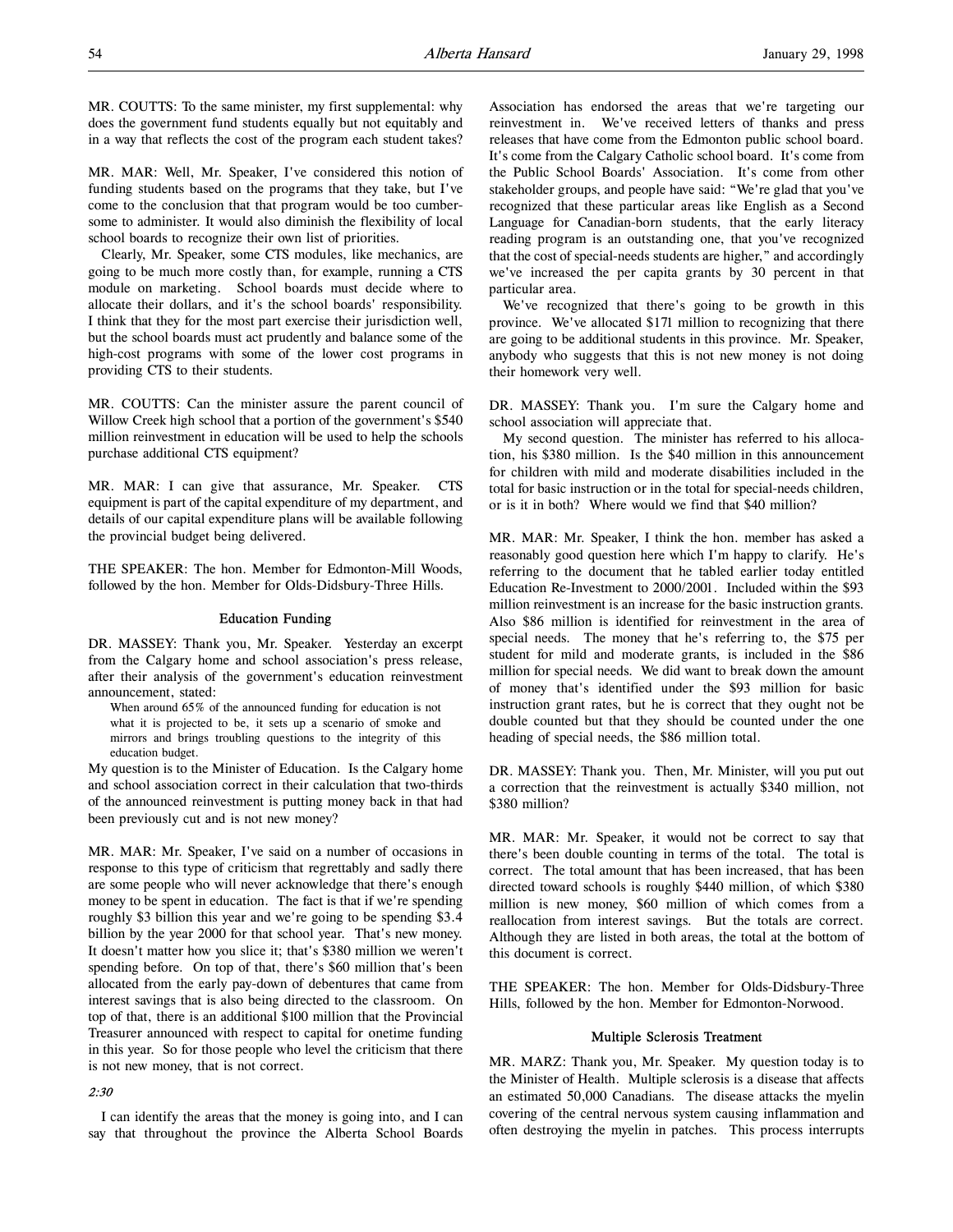and distorts the natural flow of nerve impulses, resulting in vision problems, numbness, loss of balance, extreme fatigue, tremors, and even paralysis. I have some constituents that are affected by this, and they have informed me that there are treatments available for MS but they are quite expensive, and some of the better ones that are more effective are not covered by the Blue Cross drug plan. One such drug, Betaseron, costs \$17,000 per year, while Copaxone costs \$13,000 a year. This cost is prohibitive for most people, especially seniors. Can the minister please answer why drugs like Betaseron are not on the government-sponsored Blue Cross drug plan list?

MR. JONSON: Mr. Speaker, we certainly acknowledge that there are new pharmaceutical products coming on the market, and we do approve a number of products each year. We also, as they become replaceable, drop products from the list that is covered.

In the case of these judgments, Mr. Speaker, I rely very heavily upon the expert committee that is established under Alberta Health, which has representation, of course, from physicians and pharmacists and experts in this overall area. During their last review of this particular drug, the evidence that they had to consider would indicate that the effectiveness, the advisability of supporting and funding this particular pharmaceutical was not supported by the research and evidence they had to date. They relied quite heavily in that assessment on a very respectable, reputable agency, the Canadian Co-ordinating Office for Health Technology Assessment, which is not supportive of this particular drug's effectiveness.

MR. MARZ: Can the minister tell me when Betaseron will be approved in Alberta?

MR. JONSON: Mr. Speaker, we do make our assessments and decisions about approval or nonapproval of drugs biannually. The next round of approvals will be decided upon, I believe, the end of February, and I expect to be able to notify doctors, medical facilities, and pharmacists of any changes in the supported drug list by the end of March.

MR. MARZ: Could the minister tell me: are there any other provinces currently funding this drug in Canada?

MR. JONSON: Yes, Mr. Speaker. British Columbia, Saskatchewan, Quebec, and Ontario provide this drug on a restricted or special authorization format that they have. Manitoba does not support it, but they have entered into a research project just recently on the effectiveness of Betaseron. So there is no province that I am aware of that provides complete coverage under a plan such as Blue Cross, but there is some limited authorization in the provinces that I've mentioned.

THE SPEAKER: The hon. Member for Edmonton-Norwood, followed by the hon. Member for Fort McMurray.

# Child Prostitution

MS OLSEN: Thank you, Mr. Speaker. Last year the Assembly amended the Child Welfare Act to say that a child involved in prostitution is a victim of sexual abuse. The government indicated that one of its purposes for this change was to allow police to charge pimps and the johns who prey on the children under the Child Welfare Act. Yesterday we heard that this has never been

done. To the Minister of Justice: if a john or a pimp is convicted of an offence under section 95 of the Child Welfare Act, what would appear on that predator's criminal record?

MR. HAVELOCK: Well, Mr. Speaker, yesterday I simply gave the response that I would have to find out whether or not anyone had been charged under the provisions of the Child Welfare Act. In fact, the hon. member had asked this question sometime last year, and I believe the Minister of Family and Social Services responded that the answer was none. I am able to confirm that.

I'd prefer to have the Minister of Family and Social Services answer that question. However, what I'd like to indicate at this stage, Mr. Speaker, is that the hon. member and the party of which she is a member espouse a philosophy of wishing to help those in need. Bill 1 is intended to do just that, yet she's raised publicly concerns about the constitutionality of the bill. We've examined it and feel it is constitutional. If she really wants to help us address this issue and if her party wants to help us address this issue, then why doesn't she offer some support, as opposed to continuing to criticize Bill 1, which is good legislation and we need it?

# 2:40

MS OLSEN: Thank you, Mr. Speaker. We are talking about amendments to the Child Welfare Act from last session, and I could tell the minister that nothing will appear about the conviction on his criminal record.

Can the minister answer this: if a man is sexually abusing his stepdaughter, would the minister have his prosecutors prosecute that man under the Criminal Code or under the Child Welfare Act?

MR. HAVELOCK: Mr. Speaker, that of course depends on the circumstances of the case. I can't answer a hypothetical question of that nature. It's impossible.

MS OLSEN: My third question is to the Minister of Justice again. Can the minister answer this: if a pimp or a john is charged under the Child Welfare Act, would he have his fingerprints taken?

MR. HAVELOCK: Mr. Speaker, I will have to get back to the hon. member on that issue, but I don't believe that fingerprints would be taken under the Child Welfare Act.

DR. OBERG: Mr. Speaker, I would love to supplement that answer as the minister responsible for the Child Welfare Act. What we are trying to do under Bill 1, looking at juvenile prostitution, is we are trying to take a tremendous scourge on society and eliminate it.

Mr. Speaker, if I can, I'd just love to quote what the Alberta Association of Chiefs of Police said.

On behalf of the Alberta Association of Chiefs of Police, I would like to commend the Government of Alberta for their initiative in addressing the serious and disturbing exploitation of children and young people through juvenile prostitution.

Mr. Speaker, I beg the opposition to talk to the people on the street. Go out and talk to some of these people, and you will get unanimous support for this bill.

THE SPEAKER: The hon. Member for Fort McMurray, followed by the hon. Member for Spruce Grove-Sturgeon-St. Albert.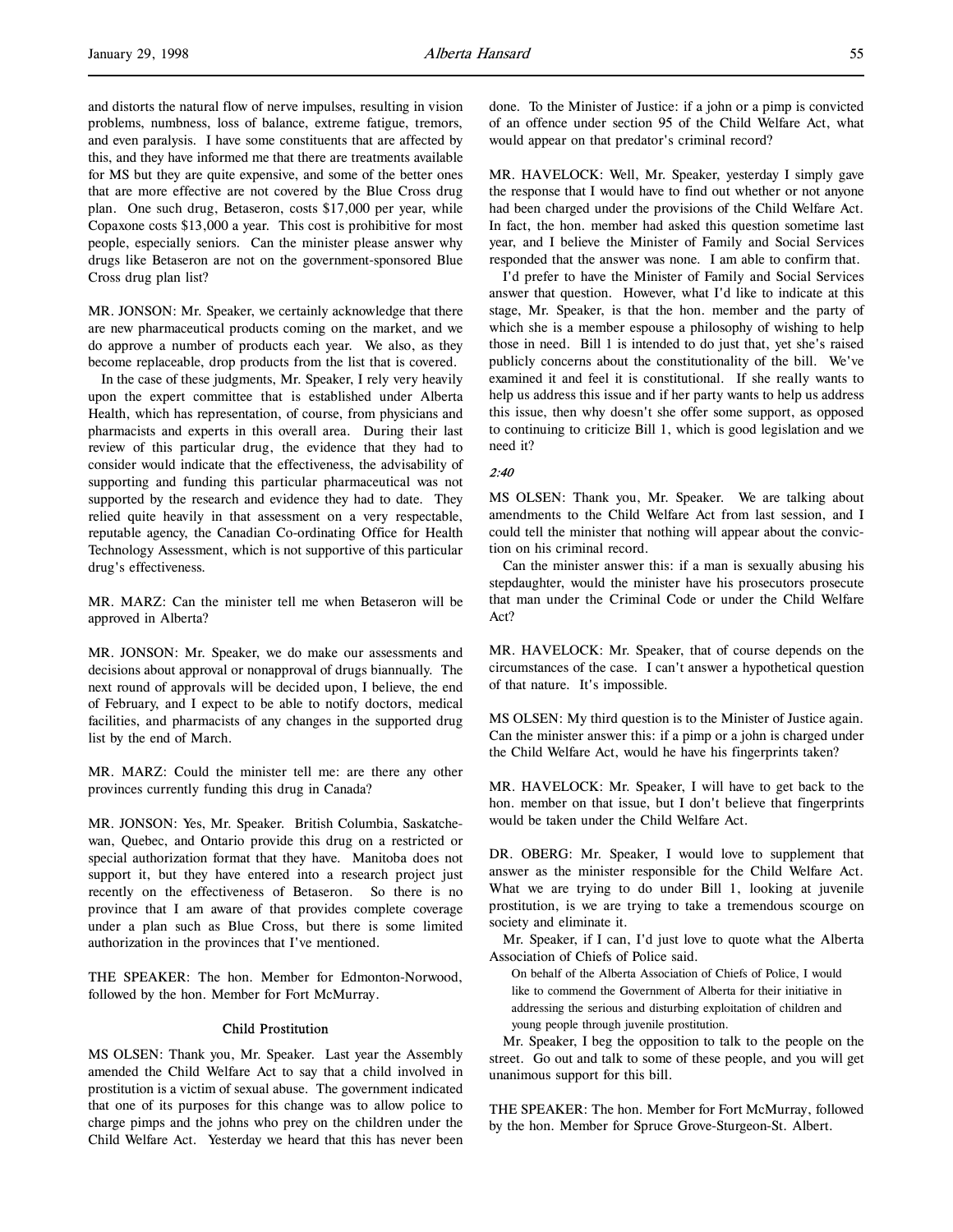### Mental Health Services

MR. BOUTILIER: Thank you very much, Mr. Speaker. My question this afternoon is to the Minister of Health. There have been concerns brought to my attention by citizens that we don't have enough dollars to deliver adequate programs in the mental health system due to the tremendous growth pressures in northern communities. My question to the minister is: what is being done to help in facing these many growth pressures that we're experiencing?

MR. JONSON: Mr. Speaker, the hon. member certainly raises a priority area as far as the government and Alberta Health are concerned. He may have noted that in the recent announcement of funding for health authorities, both provincial and regional, mental health is receiving, I believe it is, a 6.3 percent increase in funding. Within that funding we will be able to continue our emphasis on increasing the amount and the proportion of funding for community services. Across the province we'll be making an effort to certainly provide additional community-based mental health care services, and of course we recognize the pressures that areas such as the hon. member's constituency are under. So very definitely, yes, there is an increased emphasis, within resources, on mental health and community mental health.

MR. BOUTILIER: Thank you, Mr. Speaker. To the same minister. Obviously, it's been noted that we don't want to throw money at particular programs just for the sake of throwing money. What specifically is being done to help, pertaining to communitybased mental health programs, in northern communities?

MR. JONSON: Mr. Speaker, there are a number of components, and I will not endeavour to cover them all, but specifically I think an excellent example is that our mental health system now in Alberta has the capacity to provide telepsychiatry, which is of significant benefit, particularly to northern communities, to rural locations in the province. This is just one of a number of initiatives. We have the whole concept of clubhouse, which is a byword for providing a support mechanism, a gathering place for people, particularly in urban centres, to socialize, to have friends and support, and to have supportive treatment and care.

Mr. Speaker, I think it is also important to indicate that the proportion of our overall mental health budget in this province has shifted from community care, which was about 26 percent of mental health care funding in 1994-95, to about 36 percent of our budget today. So I think we're headed in a significant direction towards community care.

MR. BOUTILIER: My final supplemental to the Minister of Health is: what is being done in transferring the responsibility that the minister speaks of for community-based services to the RHAs, and is this really going to work?

MR. JONSON: Well, Mr. Speaker, certainly the overall direction that we have – and we will begin as early as possible in this year – is to move the provincial mental health clinic operations to the regional health authorities. I think that in the hon. member's question there was a very important phrase. He is questioning: will it work? Yes, I think it will work, but I think we have to move at it methodically, step-by-step. We have to be respective of the staff situation in terms of their contracts and what's involved in any type of transfer. The regional health authority has to be co-operated with, worked with, and this will have to be

phased in. But, yes, I hope to be able to say that we have the first transfers in place quite early in this year.

THE SPEAKER: The time for question period has now eroded. The hon. Minister of Health has requested approval to supplement an answer.

## Private Hospitals

(continued)

MR. JONSON: Yes, Mr. Speaker. This is further to my answers to the leader of the ND opposition, and that is that I am advised that none of my senior officials have had any meetings with HRG, the Health Resource Group, since September. I have not either, and I just wanted to add that for the member's benefit.

# head: Members' Statements

THE SPEAKER: The hon. Member for Calgary-Fort, followed by the hon. Member for Spruce Grove-Sturgeon-St. Albert, followed by the hon. Member for Livingstone-Macleod.

# Lunar New Year Celebrations

MR. CAO: Thank you, Mr. Speaker. Yesterday several of our members spoke on the subject of the lunar year. To our awareness there are many cultures in the world celebrating festivities following the lunar calendars, such as the Ramadan lunar New Year. The Assembly generously and unanimously moved and passed a motion to recognize the lunar New Year celebration.

The last few days and nights I've had the pleasure of attending several functions in Edmonton celebrating the lunar New Year by Chinese and Vietnamese groups. It is called Sun Lin in Cantonese or Xin Nian in Mandarin Chinese or Tet in Vietnamese.

The New Year celebration is a family event. However, there are celebration ceremonies at clubhouses, Buddhist temples, Christian churches. In a particular one, organized by the Viet-Canadian association of Edmonton, the ceremony was held at the Shaw Conference Centre in Edmonton and was attended by close to a thousand people with officials from federal, provincial, and municipal governments. The organizers expressed their appreciation to the government of Alberta for its global view of diverse cultures and its assistance.

Mr. Speaker, I believe this type of cultural event helps to reduce social misbehaviours and enrich Albertan culture by adding thousands of years of tradition to our young province. Alberta now can be proud that we have a cultural depth and breadth dating back thousands of years.

I would like to take this opportunity to ask the hon. Member for Calgary-Nose Creek and the hon. Member for Calgary-Montrose to join me on this occasion, asking for your kindness, Mr. Speaker, to pass on our lucky money, Li Xi, to every member in the House, every person in the House. I need the page to help me.

Thank you.

# 2:50

THE SPEAKER: Hon. member, that would be permitted on the basis that this would be provided to all members of the Assembly.

MR. CAO: Yes, sir.

THE SPEAKER: Fine.

The hon. Member for Spruce Grove-Sturgeon-St. Albert.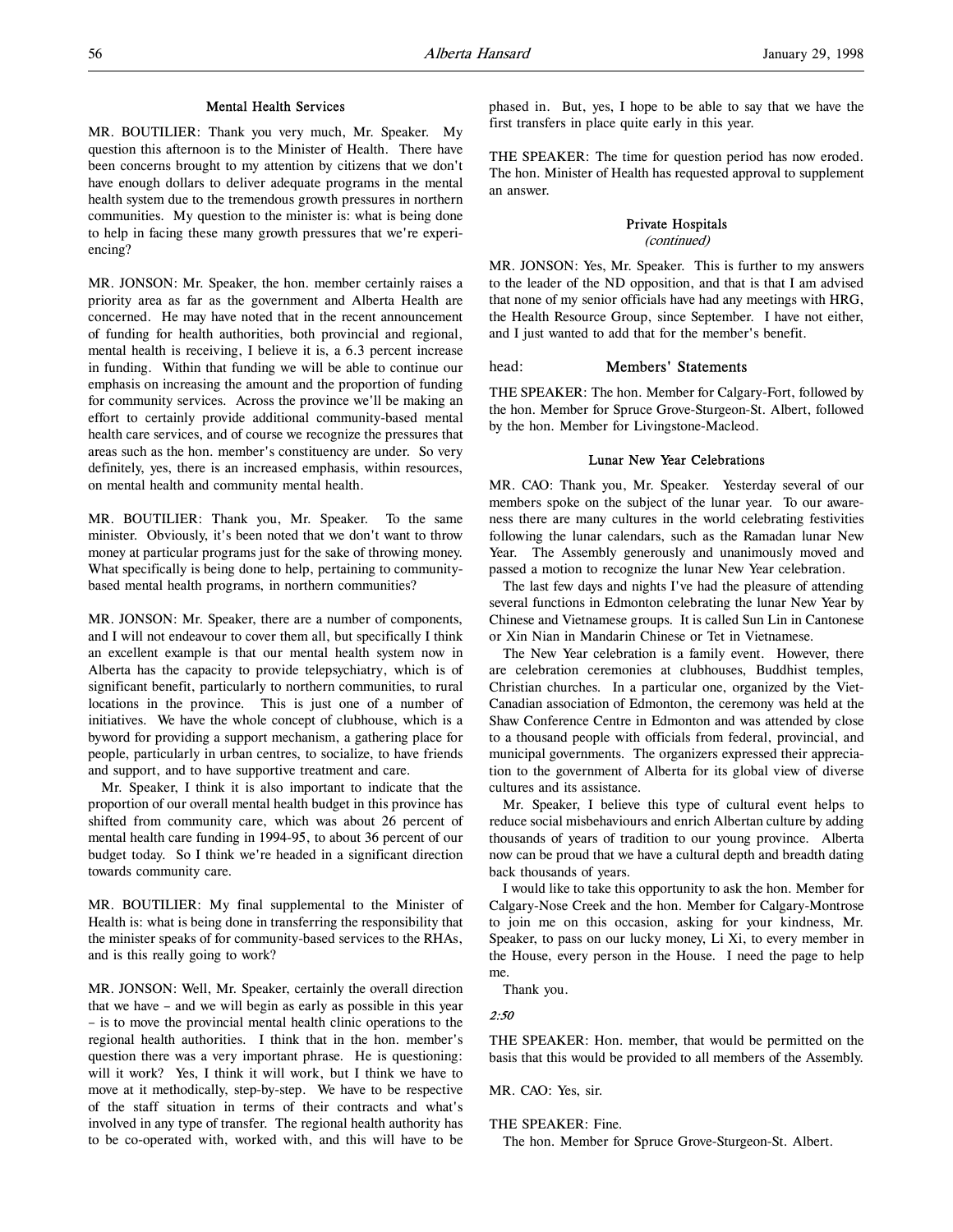### Regional Health Authority Boundaries

MRS. SOETAERT: Thank you, Mr. Speaker. Many times in this Legislature I have stood and expressed my concerns about health boundaries that were defined by political whim and how they have become brick walls. There are fears in my constituency and around this province about access to health care. Articles in the paper state that different RHAs throughout this province are so cash-strapped that they do not have enough beds or funds to meet the needs of people within their own region, let alone people from other regions. Do you have any idea what it is like to live five miles outside the Capital region and read the headline in Monday's *Journal* that says, "Out-of-region patients face long-term care restrictions"? Do you know what it is like to be an elderly couple living in fear that one of you will be placed in a facility hundreds of miles away?

The area just northwest of Edmonton asked to be in the Capital region, and the Minister of Health said no. So much for local autonomy.

I'm tired of hearing slogans such as healthy Albertans living in a healthy Alberta. I'm tired of task forces and reviews which do nothing while the waiting lists grow, and finally I am very saddened that constituents are unable to access needed health services in facilities just minutes away from their own homes.

THE SPEAKER: The hon. Member from Livingstone-Macleod.

#### Southern Alberta Grass Fire

MR. COUTTS: Thank you, Mr. Speaker. By now we're all aware of the devastating prairie fire that occurred December 14 in the constituency of Livingstone-Macleod, in that part of the Porcupine Hills. High winds, in excess of 100 kilometres, plus an ample supply of dry grass resulted in over 72,000 productive acres of private and agricultural lease land being totally destroyed beyond any sustainment of human and animal life, let alone anyone's ability to maintain a ranching or a farming livelihood.

Volunteer fire departments from Pincher Creek, the native reserve of Brocket, our own Environmental Protection department, Blairmore, the Crowsnest Pass, Fort Macleod, Claresholm, the MD of Willow Creek, plus all fire departments south of Calgary responded and spent 15 hours putting out this treacherous fire under very difficult conditions. Volunteers from every corner of southern Alberta, municipal district of Willow Creek staff members, plus many businesspeople worked side by side with these qualified volunteer firefighters to put out the blaze.

The command centre at the Granum fire hall was in jeopardy when fire threatened that small town and its residents, and volunteers came in to move everyone and evacuate that entire community and place those unfortunate folks in safe places like Claresholm and Fort Macleod. Fortunately by midnight that night the town was saved, and the fire was pretty well out.

A special thank you to Don Douglas, the Granum fire chief; the mayor of the town of Granum; all of those ladies of the town of Granum who provided food; and those businesses who helped donate coffee to everyone who helped put that fire out. Particularly I'd like to thank the RCMP who stayed through the entire episode over those three days and put in many hours of overtime to help sustain law and order.

Of course, after a fire of this magnitude there needs to be assessment and cleanup. Thank goodness there was no loss of life, and I would like to thank all the volunteers who donated hay, straw, posts, and wire, particularly Joy Hurlburt for administrat-

ing these funds, the minister of agriculture and the Minister of Transportation and Utilities for quick response in helping our people.

Mr. Speaker, with time, rain, and the grace of God that grassland and people's livelihoods will be restored again.

Thank you.

#### head: Projected Government Business

THE SPEAKER: The Opposition House Leader.

MR. SAPERS: Thank you, Mr. Speaker. Pursuant to Standing Orders I would request that the Deputy Government House Leader reveal the government's agenda for next week.

MR. HANCOCK: Mr. Speaker, I'd be pleased to unfold for you the projected government business for next week. On Monday, February 2, in the afternoon we would be delighted to proceed with Government Bills and Orders to second reading – bills 1, 2, 7, and 10 – and furtherance of the address in reply to the Speech from the Throne. In the evening Government Bills and Orders for second reading, again bills 1, 2, 7, and 10, and furtherance of the address in reply to the Speech from the Throne.

On Tuesday, February 3, at 4:30 p.m. Government Bills and Orders and under Government Motions we will be addressing the Easter and sessional adjournment motions. In the evening government bills 1, 2, 7, and 10 for their next order of reading or Committee of the Whole, as the case may be, and again address in reply to the Speech from the Throne.

On Wednesday evening under Government Bills and Orders second reading for bills 5, 8, 9, and 11 and address in reply to the Speech from the Throne.

On Thursday, February 5, in the afternoon under Government Bills and Orders address in reply to the Speech from the Throne and second reading, Committee of the Whole, or third reading for bills 1, 2, 7, and 10.

THE SPEAKER: Hon. members, we now have to deal with a large number of procedural matters. We have one Standing Order item that has been brought to the attention of the Assembly, and I would ask all members to get their Standing Orders out and carefully read those sections under Standing Order 15. That is the most serious of all sections within the Standing Orders. We have two submissions under Standing Order 40, and we have between three and five points of order, which I'll have to review after just to make sure. Some have been withdrawn or not withdrawn. There's been a flurry of notes.

So we will first of all deal with a notice that I had received this morning from the Leader of the Official Opposition with respect to wanting to rise on a point of privilege in the Assembly pursuant to Standing Order 15.

# Privilege

#### Reflections on a Member and on Community Groups

MR. MITCHELL: Thank you, Mr. Speaker. I rise to explain my point of privilege. The Premier of Alberta by calling me, community groups, constituents within my constituency hypocrites yesterday has threatened my ability to represent my constituents and to ensure that they are treated fairly and equally by this government. Those statements plus the statement he made concerning a Catholic church in this House yesterday further threaten the ability of many Members of this Legislative Assembly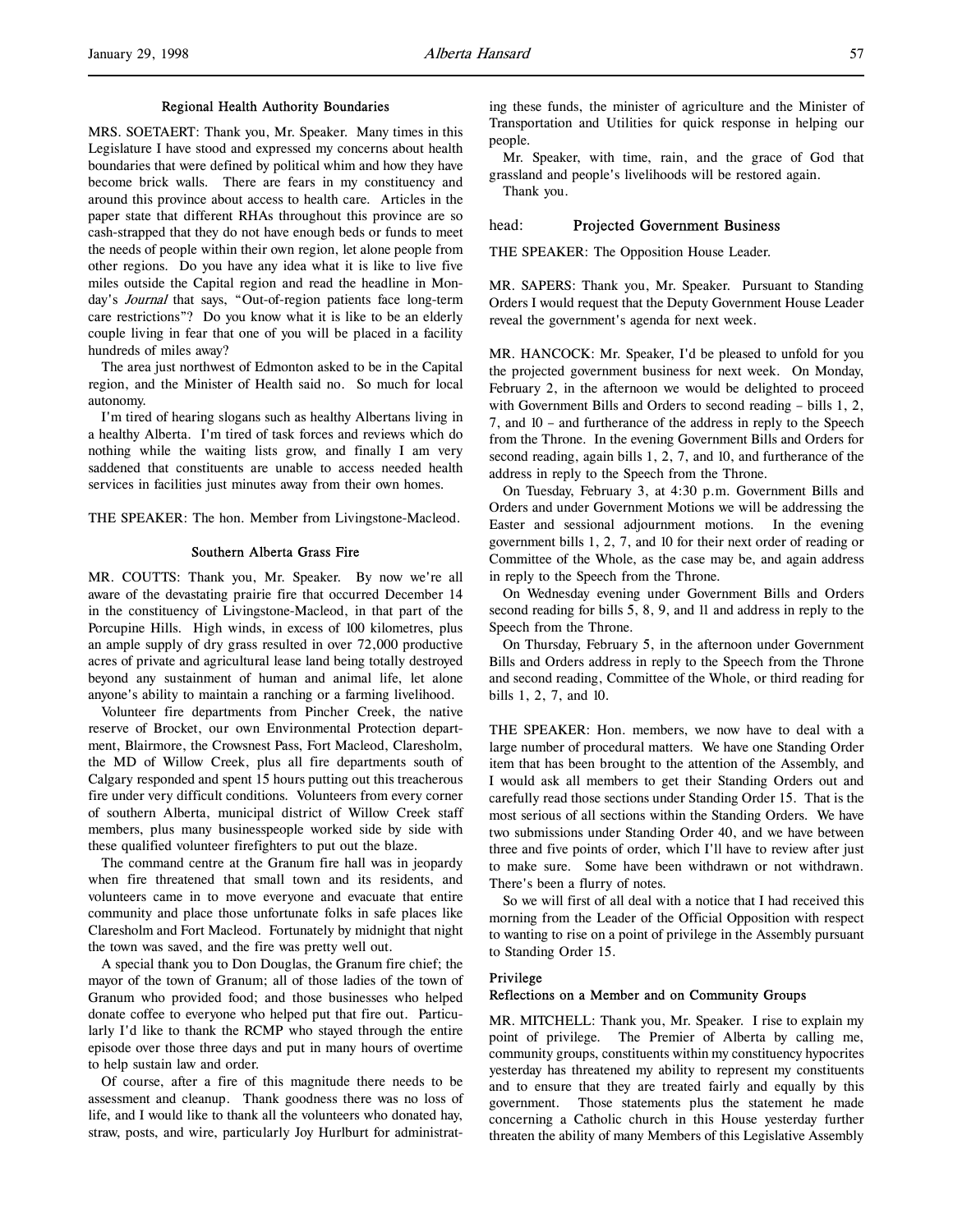to ensure that their constituents are treated fairly and equally by this government.

The not so subtle threat in the Premier's statements is that he will punish anyone who is inclined to criticize him or his government's policies. He will take away or deny lottery and gaming grants to those organizations that for whatever reason disagree with some of his policies. Of course, the Premier will say that it will be their choice, Mr. Speaker, but the reality is that he leaves them absolutely no choice.

The Premier's comments yesterday made it abundantly clear that he believes there are some organizations that deserve lottery and gaming funds and other organizations that don't. Apparently the ones who deserve it are the ones that agree with the Premier's politics and policies.

There is nothing more fundamental to democracy than fairness. There is nothing more privileged than our freedom to choose and to vote our conscience free of intimidation, implied or direct. This Premier with his statements yesterday threatened that freedom and that privilege.

The Premier has put a chill into the hopes and aspirations of community, religious, and not-for-profit organizations throughout this province who have developed expectations and even dependencies upon gaming and lottery revenue because there is no other source of funds for the things that they must do to fulfill their community, religious, and other responsibilities. The Premier's comments demonstrate just how capricious and uncertain that funding is, and his challenge to return the money if it comes from gaming demonstrates just what kind of government this government truly is.

# 3:00

The Premier's insensitive and threatening words cannot be interpreted as anything other than threats and as very real barriers to myself and to any other member of this Assembly who tries to represent their constituents and ensure that they are treated fairly. I submit that this constitutes a prima facie case of privilege, Mr. Speaker.

For support of my case I refer to a number of excerpts from Beauchesne and Erskine May. I refer you to section 26(2) of Beauchesne:

A question of privilege, on the other hand, is a question partly of fact and partly of law – the law of contempt of Parliament – and is a matter for the House to determine.

Section 28:

It is clear that many acts which might offend against the law or the moral sense of the community do not involve a Member's capacity to serve the people who have chosen him as their representative nor are they contrary to the usage nor derogatory to the dignity of the House of Commons.

Beauchesne, section 62:

To amount to contempt, representations or statements about our proceedings or of the participation of members should not only be erroneous or incorrect, but, rather, should be purposely untrue and improper and import a ring of deceit.

The Premier knew, I believe, when he made his statements that in fact video slot machine funds are not required to cover money that goes to community groups. In fact, all that video slot machine money goes into general revenues, and it is other gambling revenues that could be used to go directly into community groups from sources that are not anywhere nearly as addictive. But better yet, Mr. Speaker, that money doesn't have to come at all from lottery revenues should they make a different budgetary decision.

Section 64:

The House has occasionally taken notice of attacks on individual

Members. Most notably, in 1880 John Macdonell, while seated at his desk in the House, referred to a Member, L.S. Huntingdon, as "a cheat and a swindler". Removed from the House, he returned twice more to repeat the charge and finally concluded with a written note to the same effect. For the offence, Mr. Macdonell was judged guilty of a breach of privilege and was summoned to the Bar to apologize.

From Erskine May, Mr. Speaker, chapter 9, page 115:

Generally speaking, any act or omission which obstructs or impedes either House of Parliament in the performance of its functions, or which obstructs or impedes any Member or officer of such House in the discharge of his duty, or which has a tendency, directly or indirectly, to produce such results may be treated as a contempt even though there is no precedent of the offence. It is therefore impossible to list every act which might be considered to amount to a contempt, the power to punish for such an offence being of its nature discretionary.

Page 119: "The Commons may treat the making of a deliberately misleading statement as a contempt."

Page 121:

Indignities offered to the House by words spoken or writings published reflecting on its character or proceedings have been constantly punished by both the Lords and the Commons upon the principle that such acts tend to obstruct the Houses in the performance of their functions by diminishing the respect due to them.

Reflections upon Members, the particular individuals not being named or otherwise indicated, are equivalent to reflections on the House.

Page 124:

Other acts besides words spoken or writings published reflecting upon either House or its proceedings which, though they do not tend directly to obstruct or impede either House in the performance of its functions, yet have a tendency to produce this result indirectly by bringing such House into odium, contempt or ridicule or by lowering its authority may constitute contempts.

"It is a contempt to molest a Member." This is at page 126 in Erskine May. Mr. Speaker, in more current language we would say that it is a contempt to threaten a member.

`That it is a gross breach of the privilege of this House for any person to obstruct and insult the Members of this House in the coming to, or the going from, the House, and to endeavour to compel Members by force to declare themselves in favour of, or against any proposition then depending or expected to be brought before the House'.

I want to read that again.

`That it is a gross breach of the privilege of this House for any person to obstruct and insult the Members of this House in the coming to, or the going from, the House, and to endeavour to compel Members by force to declare themselves in favour of, or against any proposition then depending or expected to be brought before the House'.

Page 128: "To attempt to intimidate a Member in his parliamentary conduct by threats is also a contempt, cognate to those mentioned above."

Page 129:

Conduct not amounting to a direct attempt improperly to influence Members in the discharge of their duties but having a tendency to impair their independence in the future performance of their duty may be treated as a contempt.

Mr. Speaker, I leave the matter with you and look forward to your judgment.

THE SPEAKER: The Government House Leader.

MR. HAVELOCK: Thank you, Mr. Speaker. I have reviewed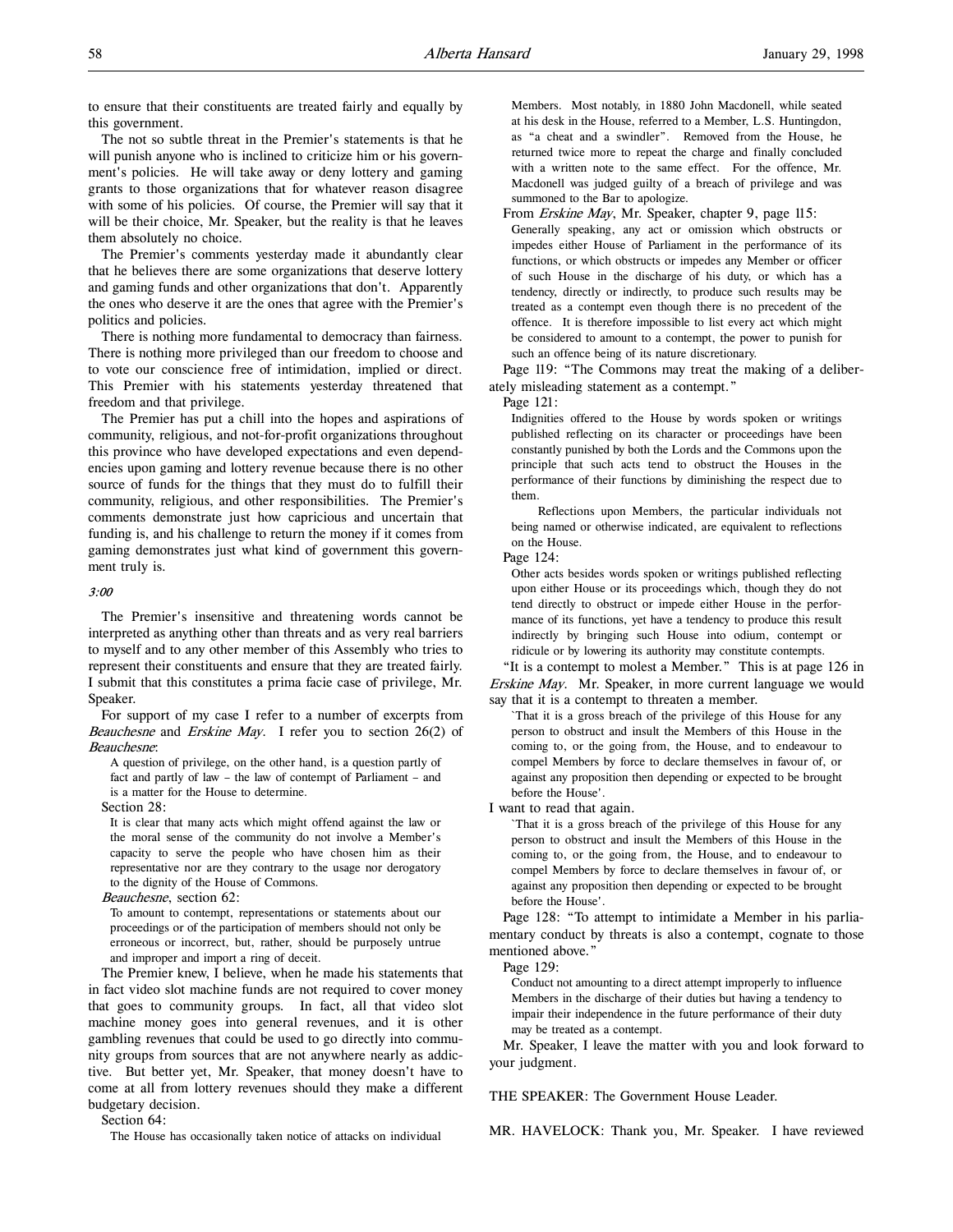the relevant sections in Beauchesne, especially those relayed to the Legislature by the Leader of the Opposition, and quite frankly I have not found any arguments made by the leader which would qualify as a question of privilege. Rather, his arguments are based on alleged statements or subtle threats which he has attributed or inferred to the Premier. I can find no such statement having been made by the Premier, nor can I or, I would venture, any reasonable person infer any subtle threat from those statements that he will punish any constituency that has not voted Conservative by taking away or denying lottery or gaming grants to those organizations in those constituencies.

It's always impressive to cite precedent in support of one's arguments but only if one has an argument and only if such precedent applies to the argument. In fact, Mr. Speaker, his allegation, in my opinion, is so baseless that it should not only be dismissed, but he should apologize here and now to the Premier for his remarks.

Alternately, Mr. Speaker, if you do not feel it would be appropriate to dismiss this question of privilege, I request that you delay a decision until at least Monday so that I may have an opportunity to prepare a further response to the allegations.

THE SPEAKER: I gather no other members wish to participate in this point.

The chair received notice of this this morning – and it did receive notice of it by 11 o'clock this morning under Standing Orders – that in essence such a purported point could be raised, and at least the raising of it certainly does deal within compliance of Standing Order 15(2). Secondly, the chair certainly would indicate to all publicly and to the Leader of the Opposition that this was the earliest opportunity that he would have had to raise this matter. So from that point of view he certainly has complied with it.

The chair has read the subject matter on at least half a dozen occasions and refers to the letter that he'd received from the Leader of the Opposition. The leader points out in his letter, "My point of privilege will refer to comments of the Premier in question period yesterday." It is that point on which the chair has spent his time assessing what was said. It had to do with the comments of the Premier in the question period yesterday.

Now, in the remarks given by the hon. leader here in the last few minutes, several things were said. The use of the word "hypocrite" has already been dealt with. That was today, not yesterday. I guess the primary point that the hon. leader is saying is:

The Premier made a subtle threat that he will punish any constituency that has not voted Conservative by taking away or denying lottery and gaming grants to organizations in those constituencies.

I guess the formative words really, in reviewing this, would be, one, "subtle threat" and then a simple word, "punish," by itself.

### 3:10

The chair would have hoped that the focus of attention today would have been on showing how the Premier had said that yesterday in question period. A very, very, careful review of the Hansard on more than one occasion leads the Speaker to the following conclusion. The evidence does not support a prima facie case of privilege, and under Standing Order 15(7) when the Speaker finds there is no prima facie case of privilege, there are no further proceedings on the matter. [interjections] No further proceedings on the matter means exactly just that.

# head: Motions under Standing Order 40 Completion of Ramadan

THE SPEAKER: The hon. Member for Edmonton-Ellerslie.

MS CARLSON: Thank you, Mr. Speaker. There are two aspects that speak to the urgency of the motion that I proposed earlier in the House which would congratulate Muslims who have completed Ramadan and are now today celebrating Eid, which is the day of celebration following the monthlong fast. One of them has to do with the timing of Ramadan.

Ramadan is the last month in the lunar calendar for Muslims. It officially ended the day before yesterday. However, because the ending of this month holds such significance in the faith, many Muslims rely upon a visual sighting of the moon before they'll start the new cycle. This sighting is required in the Middle East, and on the appropriate day this time the day was cloudy and the moon could not be sighted. Therefore, the ending of Ramadan was postponed to yesterday, and the day of celebration of Eid is today. Today, therefore, would be the appropriate day to pass on our good wishes to this large community.

The second aspect that I would like to deal with was very well said yesterday by the Member for Calgary-McCall. When he was speaking to the congratulations we sent on in terms of the year of the tiger, he said, "What we are witnessing here today is a real example of where we as a society have arrived." I think that also speaks to being able to pass on good wishes with regard to Ramadan.

Today, we have an opportunity in the Assembly to promote tolerance, understanding, and the celebration of one of a variety of cultures who call Alberta home. So from that perspective, Mr. Speaker, I would urge all members of the Assembly to give unanimous consent to my motion.

THE SPEAKER: Might we have unanimous consent to proceed with the motion proposed by the hon. Member for Edmonton-Ellerslie?

HON. MEMBERS: Agreed.

THE SPEAKER: Opposed? It's carried.

#### Ms Carlson moved:

Be it resolved that this Legislative Assembly congratulate the nearly 100,000 Muslims in Alberta on the completion of Ramadan, the month of fasting.

MS CARLSON: Thank you very much, Mr. Speaker. It's an honour for me to stand today before you and speak to this issue. As a non-Muslim I don't have a full and complete understanding of the religion, but certainly I am working towards a better understanding. We have a member in the Assembly who I am sure will be addressing this issue and who can further enlighten us.

As the holiest month for Muslims, Muslims fast from the beginning of the month to the end of the month, and they fast from dawn until sundown. No water, nothing passes their lips during this time period. To fast during this time is part of the Muslim commandments and is the third pillar of Islam in their religion. The other pillars are faith, prayer, Zaka't, which is charity, and Hajj, which is the pilgrimage to Mecca. As such, this is a very fundamental belief for their faith that really needs to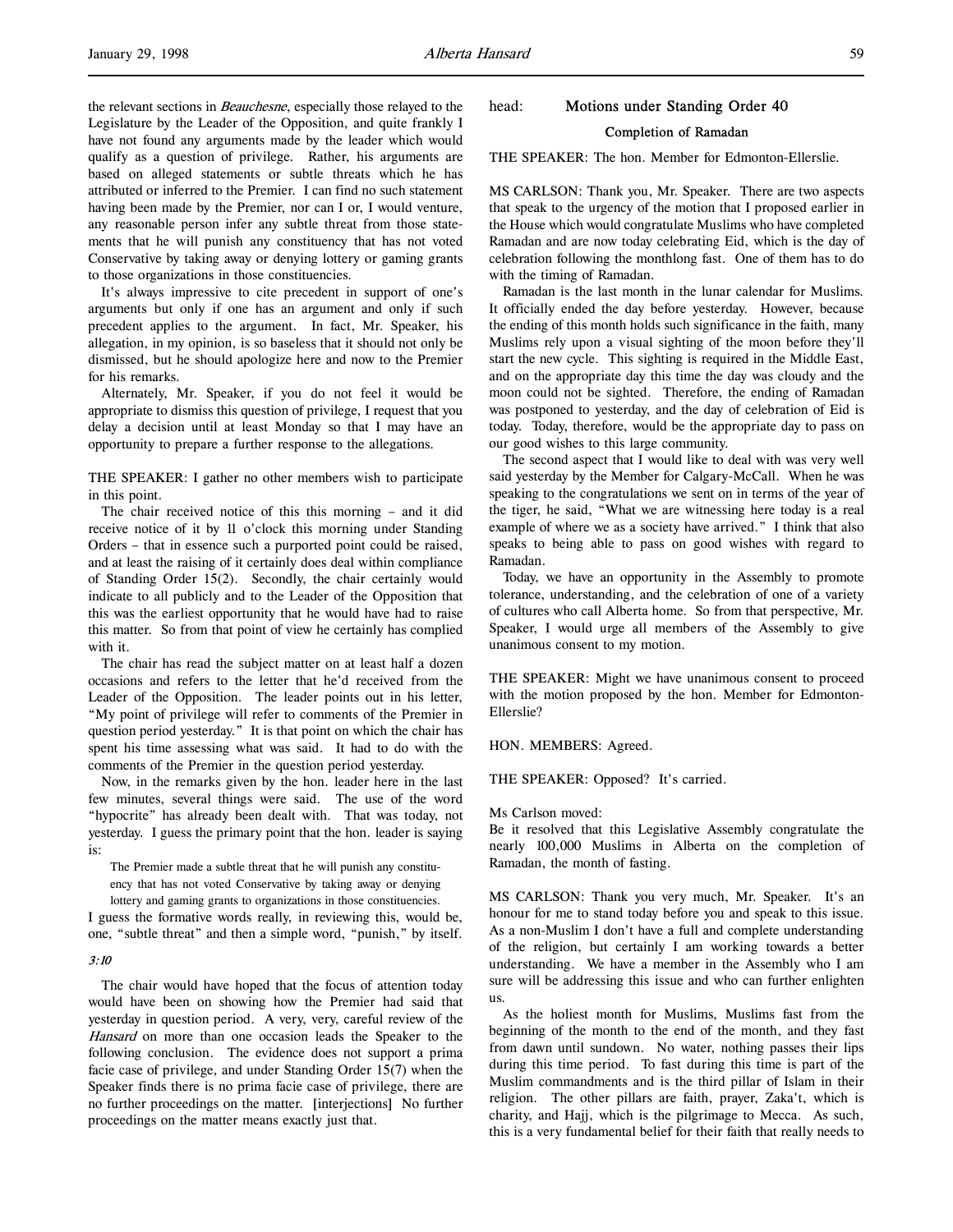be carried out and recognized, I believe, by all of us who work with and know Muslims in the community.

I would compare this to our Easter celebration. Many people say that Eid is like Christmas for us, but for me as a Christian I believe it's more like Easter. Traditionally, in the past we have fasted during Lent. You give up something that you cherish, that you hold dear, and then everybody celebrates with family and friends and the sharing of gifts and good food on Easter. Here the same happens on Eid. Today will see many families throughout this province who have visited the mosque during the day and who will then gather and travel from house to house sharing the ending of the fast with all of their friends and family. From that perspective, I think it's very important for us to recognize it.

Today I've come dressed in a traditional Shalvar chemise, which is really native to people who originate from Pakistan, from the lower Indian subcontinent, and from some areas of Africa. It's a long blouse and pants, which make ease of movement very applicable, and it is also accompanied by a dubuttah, which, while being decorative, has a more formal aspect in this particular religion, and that is that most Muslim women adhere to some form of veiling while they are praying and while they are in the company of men who are not close relatives of their own. What you would do with a dubuttah like this is simply cover your head during prayers or in the company of people who are not close male relatives. In doing that, I would like to recognize this culture, congratulate them on being in Alberta and helping us to learn more about them.

Thank you very much, Mr. Speaker.

THE SPEAKER: The hon. Member for Calgary-McCall.

MR. SHARIFF: Thank you, Mr. Speaker. I, too, would like to add my greetings and congratulations to the hundred thousand Albertans of the Muslim faith who are celebrating Id al-Fitr today.

Mr. Speaker, some 1 billion people around the world practise the Islamic faith. They belong to numerous cultures and traditions; however, they come together in this one month, the occasion of fasting. For this full month they fast from sunrise to sunset. It is a very holy month in the Islamic calendar. It is the month when the Holy Koran was revealed.

Mr. Speaker, this is a time for Muslims for introspection, for self-discipline, for generosity, for contemplating . . . [interjection] Have I said something that's . . . [interjection] Oh, I'm sorry. It is a time when we think about the underprivileged, those who are less fortunate, and I'd like to add my greetings to the Muslim people. I'm sorry that I didn't understand some of the laughter that was going on, but this is a very important and a very serious occasion, and I'd like each one of you to join me in extending greetings to the Muslim people.

Thank you.

#### [Motion carried]

THE SPEAKER: Hon. Member for Edmonton-Ellerslie, I have a question to ask of you, and it's one that I'll also ask of the hon. Member for Edmonton-Centre. These kinds of congratulations are very much in order. The difficulty the Speaker has – and it arose out of a question asked the hon. member yesterday, when congratulations were to go under the lunar New Year – is that traditionally what the Speaker would do is have a very nice scroll prepared with the official symbol of the Alberta Legislative Assembly, and it would be directed to a community, to a community leader. The motion yesterday puts us in a position where we don't know who to send this to. Perhaps the hon. Member for Edmonton-Ellerslie and perhaps the hon. Member for Calgary-McCall might get back to our office today or tomorrow or over the next several days as to whom we might send this official greeting and congratulations from the Alberta Legislative Assembly. Surely with 100,000 individuals in Alberta it would be quite prohibitive for us to send 100,000 individual congratulations, because quite frankly we don't have the addresses. So perhaps that would be helpful.

### 3:20 Winter Olympics

THE SPEAKER: The second SO 40 that we have is the hon. Member for Edmonton-Glengarry.

MR. BONNER: Thank you, Mr. Speaker. The urgency of this request is that our athletes are departing today, and we would like to see them have the support and best wishes from all members of the Assembly to take on their journey with them. By allowing the Assembly to speak to this issue today, we can give our athletes our heartfelt best to take with them over to Nagano and support them in their competitions. I seek unanimous consent to speak to this motion.

Thank you.

THE SPEAKER: Having heard the motion by the hon. Member for Edmonton-Glengarry, does the Assembly agree with the motion?

#### HON. MEMBERS: Agreed.

THE SPEAKER: Opposed? Carried. Please proceed, hon. member.

#### Mr. Bonner moved:

Be it resolved that under Standing Order 40 the Legislative Assembly recognize and congratulate all athletes and coaches who will be representing Canada at the Winter Olympics, to be held in Nagano, Japan, February 6 to 23, 1998.

MR. BONNER: Thank you very much, Mr. Speaker. The journey for the Alberta athletes to the Winter Olympic Games in Nagano, Japan, began many years ago. These athletes have been working for years to reach this highest goal of worldwide excellence. They have dedicated a large part of their youth to the pursuit of excellence in their chosen sport, hours spent away from their families and friends to train and push themselves to be the best at what they can do. Have they achieved these feats alone? Of course not. They've had the support of their parents, coaches, family members, teachers, and the community at large to place them where they are today. We are watching Alberta's finest compete over the next few weeks. Entire communities will be bursting with pride and know that they have played a part in sending such fine representatives to the Winter Olympics.

Mr. Speaker, the constituency of Edmonton-Glengarry will be well represented by one of these fine young athletes, a young man by the name of Chris Yule, a hockey player who played the majority of his hockey in northeast Edmonton. He enjoys dual citizenship and will be playing for Japan in these Olympics. When we watch our young athletes like Chris compete in Nagano, I'm sure that many of us will remember those miraculous few weeks when Alberta was the host of these special games. The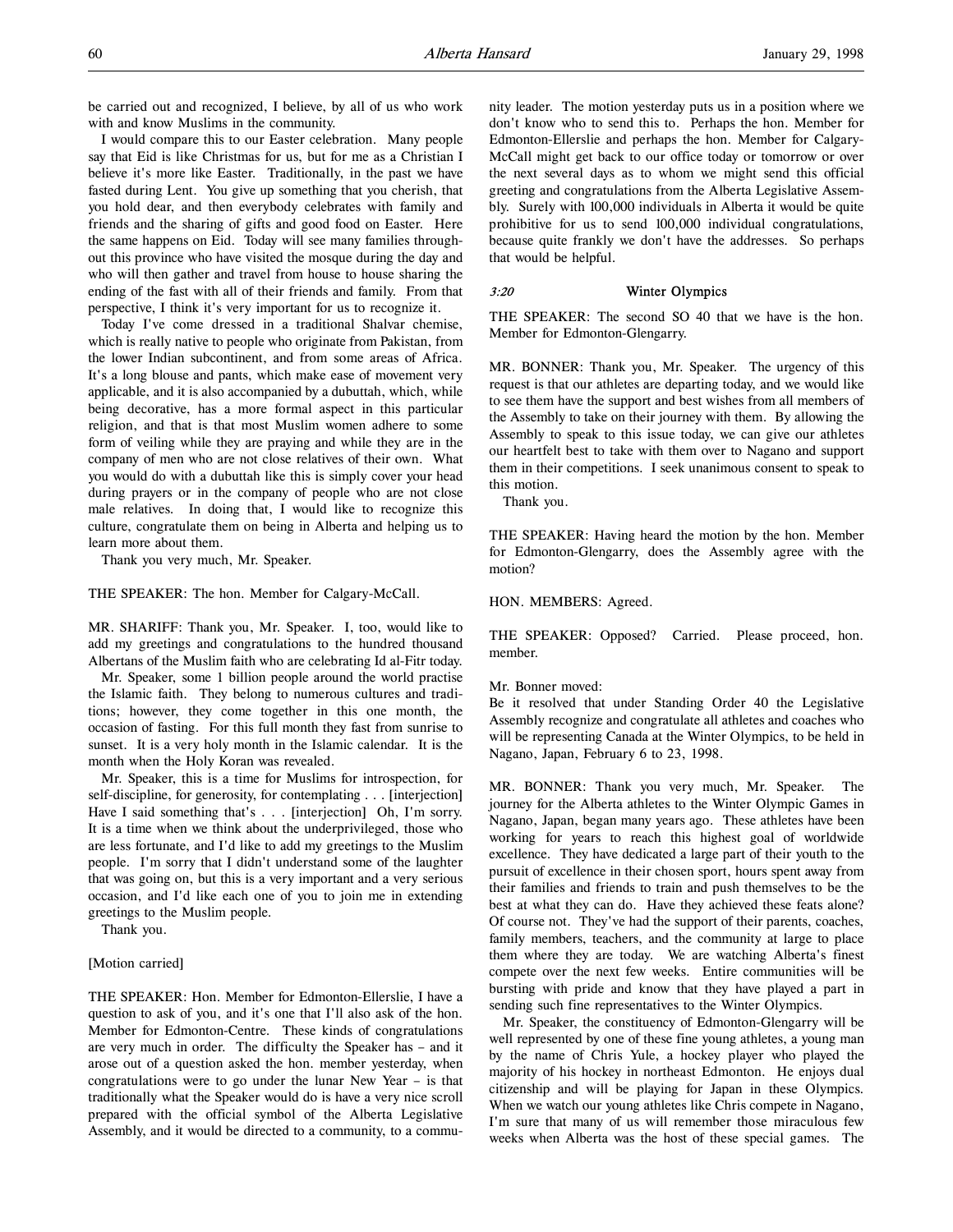manner in which this province worked together to make the Winter Games such a success is symbolic of the very meaning of the Olympics. We hope that the citizens of Nagano will work together as we did in 1988 to host the world in friendship and unity throughout these games. We wish our athletes the best of luck in their venture.

Thank you, Mr. Speaker.

MR. WHITE: Mr. Speaker, as an Edmontonian myself and one that deals a great deal with amateur athletes I'd like to rise for a few moments to wish special congratulations for making the team to a young man by the name of Pierre Lueders, who is on his way. He has made a dash in the world of the two- and four-man bobsleighs. He comes from our city and our province. He does all his winter training in the province and does the best he can to represent us. He is one of those that has dedicated his life thus far to the pursuit of gold at the Olympics, and he does not receive a great deal of funding. In fact, he lives annually on a matter of \$10,000 or \$15,000, that he can make in between the time that he's off training. I would like to send a special message to him to do the best he can to represent us. We're all very proud of him here regardless of the outcome.

MRS. McCLELLAN: Mr. Speaker, I'm pleased to stand in support of this motion. On Tuesday I had the opportunity to attend a send-off luncheon in Calgary for the Canadian athletes – and certainly all of our Alberta athletes were there – and to bring our athletes, our Canadian team, our congratulations and best wishes on behalf of Premier Klein and all of my colleagues in government. It was an emotional opportunity for me, I can tell you, and I want to just tell you a bit about the staging of the event. The athletes marched in and stood at the front, were called out by name, by province, and by event that they would be participating in. A singer from our province, Susan Smith, a very talented lady, who many of us have heard sing our national anthem, sang O Canada in French and in English. I always feel very proud when our anthem is sung at any occasion, but when I looked at the athletes and saw the emotion on those young people's faces, I believe that it really struck some of them for the first time that they are competing for their country.

I had the opportunity to speak to the athletes and to send them our best wishes. I told our Alberta athletes that regardless of the outcome in Nagano – the pronunciation is, I guess, a choice – to remember that here in Alberta they are already heroes and champions. They have proven themselves to be among the best athletes in Canada, and when they go to Nagano, they will rightfully take their place among the best in the world. I also mentioned that as they team up with their colleagues from across Canada, whether it's New Brunswick, Quebec, Newfoundland, British Columbia, or any other province, they represent what makes Canada the best nation in the world.

The Olympics are not just about three medals given out for each event, and I truly believe this. They are about competing for your country, for your family, for your community, and for yourself. For every gold, silver, and bronze medal that will be given out at those events, there will be a number of personal bests, personal victories by Olympians from around the world, and I think we want to remember that. The personal victories or goals that are reached seldom receive media attention, but I believe they are just as important as that trip to the platform. There is something about the Olympics that inspires every athlete to be the best that they can be.

I think there's something special in our province, and I believe

it perhaps started in 1988, when Calgary hosted probably the best ever Olympic Games. The spirit of 1988 has remained with us since that time. Our athletes have stepped up their efforts. This year our Canadian athletes are expected to improve their record for the third consecutive year. For the first time curling, snowboarding, and women's hockey will be official sports at the Nagano games, and you've all heard of the interest in, particularly, women's hockey. I had the opportunity to sit with Hayley Wickenheiser and talk to her about this wonderful opportunity for them to be at the Olympics.

Mr. Speaker, as minister responsible for sport and recreation in this province I've had an opportunity to spend time with many Alberta athletes of all ages. These are some very special people and fine Albertans. They conduct themselves on and off the field or in the event that they are in in a very, very fine way, and every one of us should be proud of these young people. I believe that the same can be said of our 1998 Winter Olympians. Their hard work and dedication have already made them role models for many young Albertans.

Like most achievements in life, Mr. Speaker, athletic successes are rarely achieved alone, and I think today we should recognize and thank all the families, all the coaches, the sponsors, the supporters, and the communities of these athletes. This support along the way has enabled these young people to compete in these Olympic Games and realize their Olympic dreams. Many of us will not be able to attend the Olympics and see them in person, but I assured those athletes that we would be watching them at every opportunity and that they would be in our hearts and that our best wishes go with them and how very proud we are of them. My last comment was "Go, Canada, go."

Thank you.

### 3:30

THE SPEAKER: The hon. Member for Calgary-West.

MS KRYCZKA: Yes, Mr. Speaker. I stand here before you today, and this is a totally unprepared speech.

MRS. McCLELLAN: So was mine.

#### MS KRYCZKA: Okay.

I was listening to the minister and saying: well, my daughter is an ex-Olympian, and I can tell you firsthand what she went through to get to the Olympics and the personal price you pay but also the ultimate reward, even if you don't bring home a gold medal.

Kelly, this is for you. I don't want to get emotional.

MRS. McCLELLAN: I did in Calgary.

#### MS KRYCZKA: Did you?

My daughter Kelly Kryczka swam in the '84 Olympics in L.A., and she came home with a silver medal with Sharon Hambrook and was a member of the Aquabelles synchronized swimming team for many years. I can tell you that from when Kelly first started synchronized swimming, when she was eight years old, it very quickly got to be that the fun left the sport and you work really hard. I was thinking of some key points. I have lots of memories, you know, of walking her to a certain point, and I could see her go down the hill into the club where she goes to swim at the 6 o'clock morning practices and all of that. But I'm not here to talk about the parent; I'm here to talk about the competitor.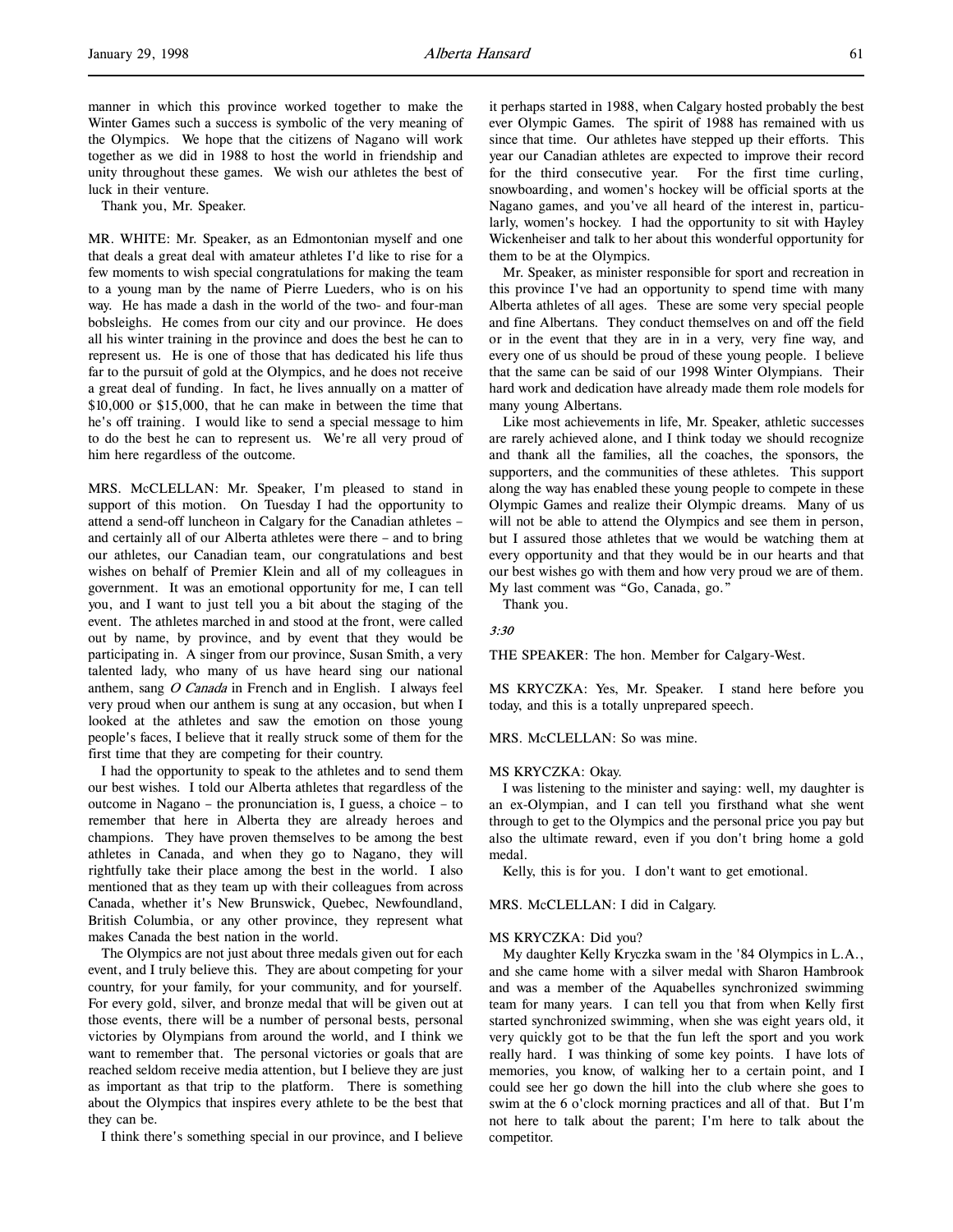I have seen firsthand the hard work and the dedication and commitment that these young athletes are committed to for years. I do want to also make a point that I think I can speak on firsthand: there's a personal price they pay for this. Their schooling often is delayed because, for instance, if you're going to university, you go part-time for a number of years and might finally finish your degree. There is a cost, a personal cost, to it. She had some boyfriends, but I can tell you that they didn't hang around very long when they realized that the number one thing in her life was her sport.

I did go to L.A., I have to say, in '84. I went on a number of exciting trips before that, but the excitement of being down at an actual Olympic event and being a parent is something I just can't describe. There were a number of us that went down from Calgary that year. I did watch, again, the athletes, and they knew in that particular sport that there was no way they were going to win the gold, even if they were the best competitors, and that was a bit of a bitter pill to swallow. I just have to say that the pride they felt as Canadians, the send-off that they got locally, and the reception they came home to – it's is something we have to do for these athletes. That's the least we can do for these athletes, because they do have hurts inside if they aren't number one in the world, and not everyone can be. Just to tell them that they did their personal best and be proud of them is the true message.

So thank you very much. This was great. I wasn't expecting that I would ever say what I just said, not to this audience. Thank you.

THE SPEAKER: Before I call the vote, I've been accused of making the odd editorial comment, but I'm going to do it again anyway. To the hon. Member for Calgary-West. In 1984 your daughter was 14? You must have been a very young mother.

#### [Motion carried]

THE SPEAKER: Well, since we last notified the House that there were anywhere from three to five points of order, we've now received notice that two of them have been withdrawn, so we've got three to deal with. The first we'll deal with, if it still is one, is by the hon. Opposition House Leader.

# Point of Order Inflammatory Language

MR. SAPERS: Mr. Speaker, there was a heated exchange during question period, as you're well aware. The first time that I rose on a point of order, it was to deal with the Premier's name-calling in the House, and I believe that you correctly intervened at that time. So the first point of order dealt with the Premier's use of the word "hypocrite." Subsequent to your ruling, I will withdraw that particular point of order.

THE SPEAKER: Okay. I'm pleased to advise that the Government House Leader has also indicated to me that he's withdrawing his point of order on the basis of the interjection.

So we're now dealing with the hon. Member for Edmonton-Riverview.

# Point of Order Parliamentary Language

MR. SAPERS: Mr. Speaker, on behalf of my colleague from Edmonton-Riverview the point of order cited pertains to a violation of Standing Orders, under 23(j), the use of insulting

language, and I will also reference Beauchesne 494.

Again, it came up during question period, and it was an exchange between the Member for Edmonton-Riverview and the Minister of Family and Social Services. The Minister of Family and Social Services referred to certain Albertans as lower class Albertans. The first time that he did so, Mr. Speaker, my colleague was prepared to let it pass. However, in response to a subsequent question, he then tried to turn the table and suggest that the use of such a word was despicable. I think that was the word that he chose.

Now, under 23(j), the use of insulting language, I think it's clear that calling some Albertans, particularly those in need, despicable is very insulting. On the other hand, he may have been referring to another member in this Assembly; I'm not sure. That would be equally insulting.

Section 494 in *Beauchesne* reminds us all that we must take one another's statements at face value, that we have to take all hon. members at their word. Certainly we accept the hon. minister's word and agree that referring to some Albertans as lower class is in fact despicable. Based on that, I would ask that the minister withdraw his use of that term to describe some Albertans who are in need.

MR. HANCOCK: Mr. Speaker, I think that the use of a point of order on this type of an event is a misuse of the point of order itself. It was clear from the exchange at the time that the minister had no intention of using the term "lower class," and he made that clear. What he referred to as despicable was the follow-up that came from the opposition side. The Official Opposition House Leader has tried to indicate that the minister was describing a group of Albertans as being despicable, and from my recollection of the event that clearly was not the case. So there's no point of order here. There was a clear exchange. The minister clarified what he intended to say and made it very clear that he thought the use of such terminology would be despicable.

THE SPEAKER: Well, the Blues clearly indicate that the hon. minister in question did use the phrase "lower class." That certainly is in there. The Blues also indicate that the hon. Minister of Family and Social Services then retracted that by saying the following: "I made a slip of the tongue. What I was referring to was lower income." Further, the Blues indicate that the hon. minister did say, "I find it quite repulsive when you talk about lower class." From a quick review of this and having heard the arguments, it is a fact; the statement was made. It is also a fact that the hon. minister said that it was a slip of the tongue and that what he was referring to was "lower income." On the basis of the retraction, I'd submit that there actually is no point of order at this point.

The hon. Member for Edmonton-Glenora.

# Point of Order Repetition

MR. SAPERS: Thanks, Mr. Speaker. This is actually on my very own point of order. It has to do, once again, with an exchange during question period between the Treasurer and my colleague from Edmonton-Mill Creek. I cite Standing Order 23(c) and Beauchesne 62, I believe. In any case, just to remind you and all hon. members, section 23 reads that

a member will be called to order by the Speaker if, in the Speak-

er's opinion, that member . . .

(c) persists in needless repetition.

Mr. Speaker, this House has been abused by the Treasurer for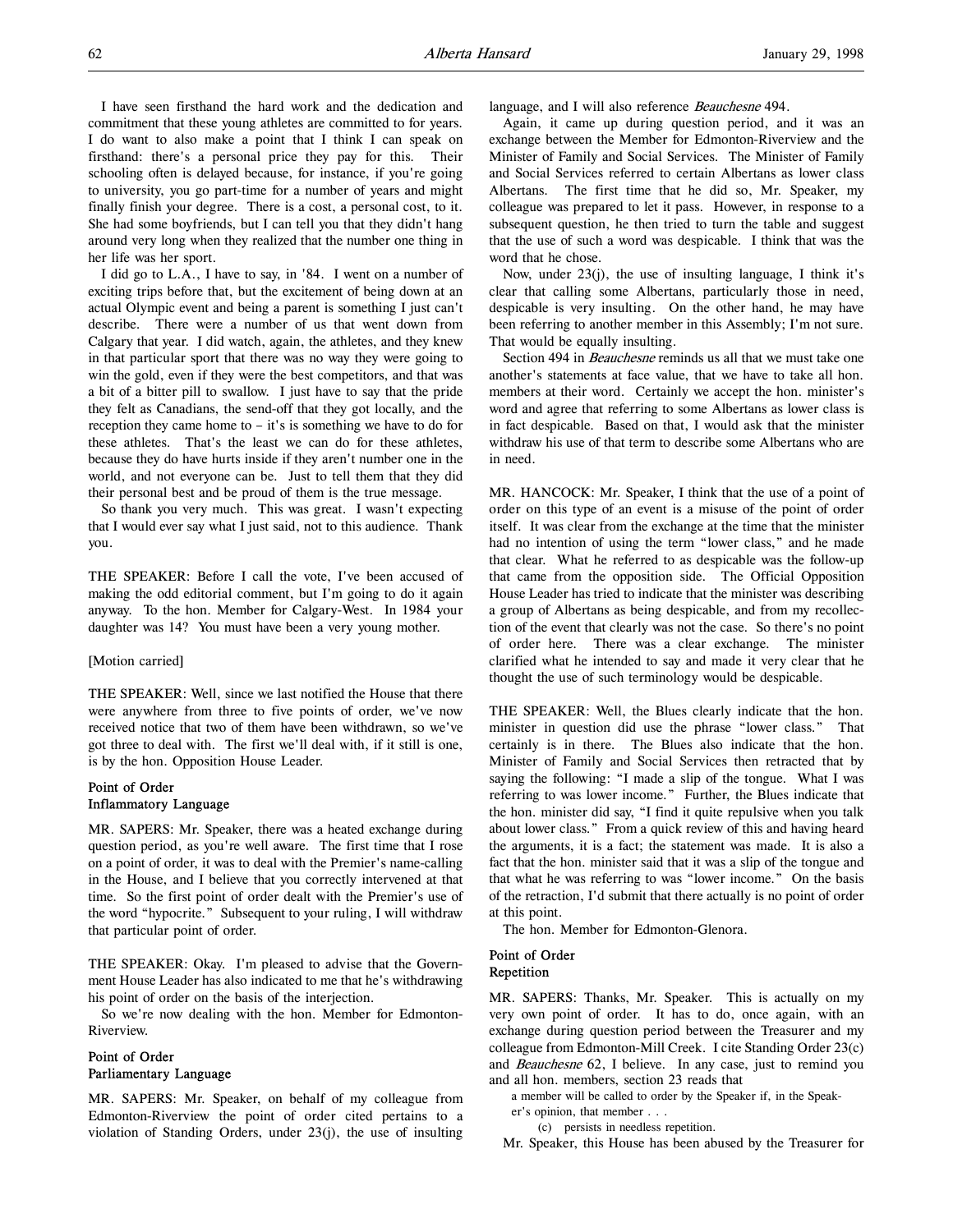some time now with his perpetuation of the myth that a Liberal government in the province of Alberta would impose some kind of sales tax. In trying to deflect a question about the fact that he was saying one thing to bankers in New York and something else to farmers in Red Deer about the Alberta government's plan to raise revenues, in order to deflect attention away from that question, he once again had the temerity to stand in this Chamber and raise this straw man of an Alberta Liberal sales tax. Frankly, I'm sick and tired of that myth being repeated by that member in that way, and it clearly does violate 23(c).

It also violates *Beauchesne*, where we are reminded that members must not make knowingly false statements. I think the Treasurer clearly knows, because he's been told in this Chamber and outside this Chamber time and time and time again that the only political party in the province of Alberta that continues to talk about sales taxes are the Progressive Conservatives, not the Liberals.

# 3:40

MR. HANCOCK: Well, Mr. Speaker, once again the hon. House leader of the Official Opposition is using points of order to try and engage in debate and make points which would be more properly made elsewhere.

In this particular case, the Provincial Treasurer was not engaging in needless repetition. He only said that once in the House today, as I recall it, and surely that section of the rules talks about needless repetition within the same context of the same speech, not over a period of time.

Nonetheless, getting to the point of the discussion, what I heard the Provincial Treasurer say – and I haven't had the benefit of the Blues on this matter – was that the only party in this province which continually raises the matter of a sales tax is the Liberal Party. And that is clearly correct. The Conservative Party does not raise the question of a sales tax on and on and on. We basically have said that there will be no sales tax. As I recall when I ran in the election in 1993, the people who raised the question of whether there should be a sales tax were Liberals. The Liberals have raised this many times. It's evident to Albertans that that's the case, so to suggest that's wrong or malicious is clearly false.

Once again, I hesitate to do this, because I think we're debating a point which should more properly be debated elsewhere, other than under points of order, but I'm drawn to do it because it's been raised in this particular context. There's no point of order in this case.

THE SPEAKER: Hon. member, it's certainly the right of an individual to rise on a point of order. The onus then is having to really make an argument that there is a point of order.

An argument was given under section 23(c), which says, "Persists in needless repetition or raises matters which have been decided during the current session." This session will not make any decision whatsoever with respect to any sales tax that the Liberal Party of Alberta would not want to deal with, would never want to have or anything else, because the Liberal Party of Alberta is not the government. So I don't think citation 23(c) is probably quite the correct one.

Deputy Government House Leader, your addition to the debate had to do with other than section 23(c). Then we started talking about what happened in the past. Well, that's really not the situation today. This is clearly a difference of opinion, and it's going to continue each day and every day, so let's make sure that we understand what the rules of order are all about.

A couple of hon. members have written me notes and said to

me as the Speaker: "What can you do about this situation? The clock now says quarter to 4 and we started at 1:30." Well, the Speaker can't do anything about this. The members control the House. If the members want to stand up and raise questions, if the members want to interject with one another, if the members want to insult one another, if the members want to laugh when a certain member is giving a statement, if the members want to continue a Standing Order 40 to allow one- and two-hour debates, it's the members who write the rules, not the Speaker. It's the members who control the House, not the Speaker. If the members want to have five points of order, that's the members' right, and we'll take the necessary time in the protection of democracy to do that. The members write the rules, not the Speaker. The Speaker will deal with the interpretation of them.

head: **Orders of the Day** 

# head: Consideration of His Honour head: the Lieutenant Governor's Speech

Mr. Coutts moved:

That an humble address be presented to His Honour the Honourable the Lieutenant Governor as follows.

To His Honour the Honourable H.A. "Bud" Olson, Lieutenant Governor of the province of Alberta:

We, Her Majesty's most dutiful and loyal subjects, the Legislative Assembly, now assembled, beg leave to thank you, Your Honour, for the gracious speech Your Honour has been pleased to address to us at the opening of the present session. [Debate adjourned January 28]

THE SPEAKER: The hon. Member for Highwood.

MR. TANNAS: Thank you, Mr. Speaker. I'm pleased today to rise to support the motion that was so eloquently made by the hon. Member for Livingstone-Macleod and ably seconded by the hon. Member for Calgary-Fort. I'm pleased to extend congratulations as well to His Honour the Lieutenant Governor for his fine reading of the Speech from the Throne last Tuesday.

I'd like to underscore the comments made at the outset of the speech.

Our greatest obligation is to leave our children and our grandchildren a province that is even better than the one which was left to  $us \ldots$ 

Over the past five years Albertans have built a solid foundation for the next generation. Thanks to their hard work there is renewed and more balanced prosperity throughout our house . . . The net provincial debt should be gone by 2000 or 2001 if oil and gas prices remain stable.

But there is more work to do.

I think these comments from the speech outline much of the work that lies ahead in this year, the second-last year of this millennium, and I think we all will look forward to the challenges of the new legislation that's coming before us and a new budget that will be here on the 12th of February.

Mr. Speaker, I want next to draw to the attention of all hon. members something that appears near the end of the Speech from the Throne wherein reference is made to the quality of Alberta's public service.

The government will continue to provide responsive and responsible programs through a public service recognized as among the most focused, creative, and productive in Canada. It will strive to retain, attract, and develop the talented, skilled, and versatile employees required to serve Albertans' developing needs into the next century.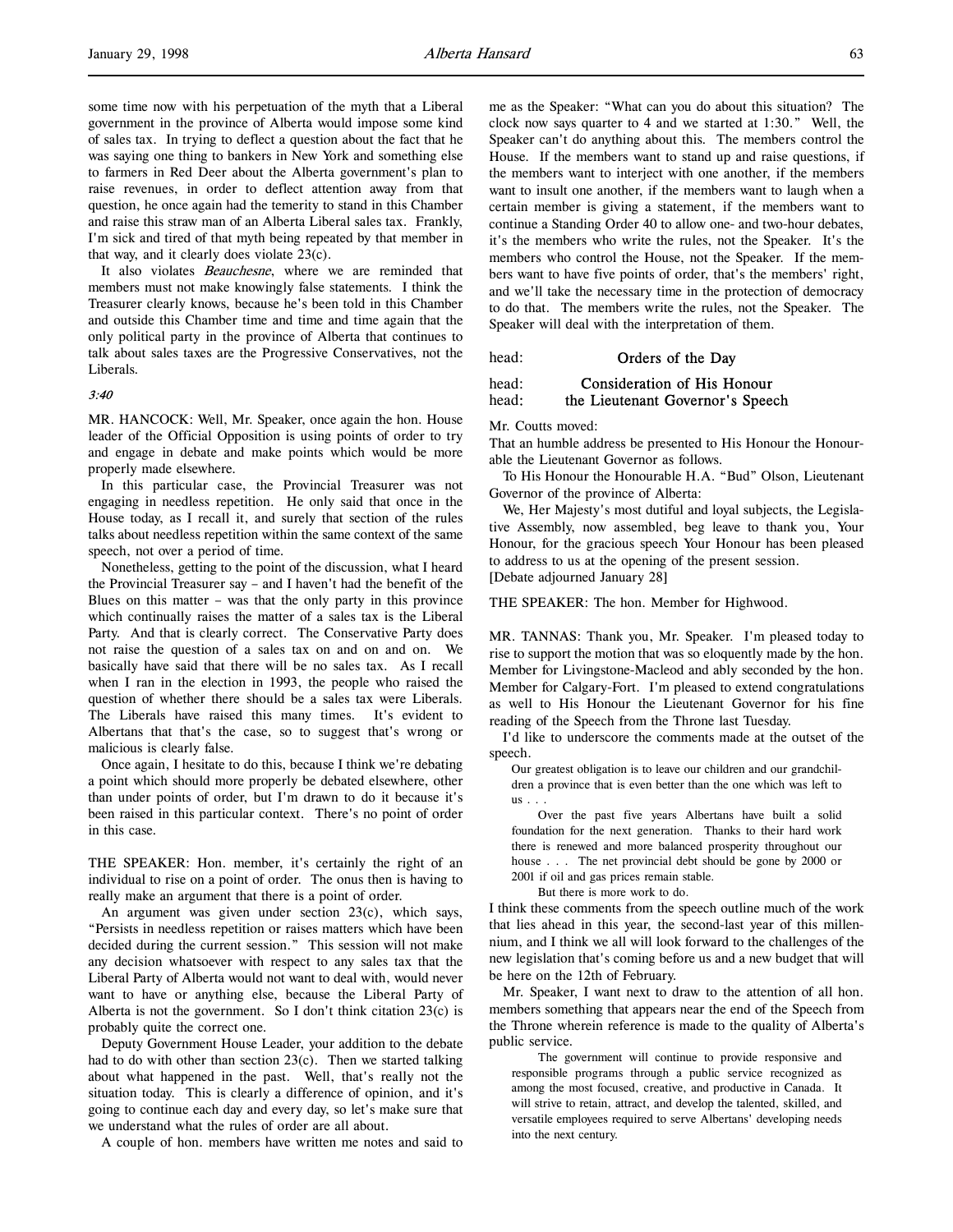Well, Mr. Speaker, I think that this is a tremendous compliment to all those who serve Alberta in the public service: the nurses, civil servants, school bus drivers, forest rangers, teachers, janitors, custodial officers, social workers, Legislative Assembly employees and officers, peace officers, and many others, whose efforts and personal sacrifices made our deficit elimination and debt pay-down programs possible. It was all of these energetic Albertans who continued to find new ways to spend public money with greater stewardship and efficiency in these past few years. Their contribution is recognized, and all Albertans are appreciative of their dedication, fiscal responsibility, and effectiveness. Yes, we have fine people who work in the public service to make Alberta a better place.

Mr. Speaker, I support and endorse the Speech from the Throne. This speech, delivered by His Honour on Tuesday, is an exciting and forward-looking document. I now take my seat to afford colleagues the opportunity to make their comments, which I'm sure will be supportive.

THE SPEAKER: The hon. Minister of Advanced Education and Career Development.

MR. DUNFORD: Thank you very much, Mr. Speaker. I'd like to certainly add my congratulations to the Member for Livingstone-Macleod for the articulate speech that he gave and also to the Member for Calgary-Fort in seconding the motion.

I was particularly pleased to see the highlights in the Speech from the Throne that continued our manner and our practice of fiscal conservatism. I know that many constituents that I represent in Lethbridge-West became very concerned when the media was inundated with messages from our government, your current speaker included, when we discussed an increase in spending in some of the areas we view as critical here in the province. The question that I was asked repeatedly, particularly in coffee shops and on the streets, was: have you guys gone back to the old way of doing things? So I was particularly pleased, then, when the speech set out in very clear terms and very early in the speech that as fiscal conservatives we were still on track and with our plan.

#### 3:50

I want it to resonate hopefully through my words this afternoon that the class of '93 that came forward with the Premier and where we took it upon ourselves to create a revolution in terms of spending in this particular province, that that spirit continues to live. The announcements that we are making in this speech and in these days in terms of increased spending are really, in my view, fiscal dividends. The speech that was given the other day by the Lieutenant Governor would not have been possible had not all of the things that have been done since 1993 and basically right through until today taken place.

We appreciate, of course, the support that we received in the election of '97 from the constituents that voted for not only the particular members that are now represented on the government side of the House but also the new MLAs that became part of our team after that particular election. I don't know what the exact turnover was in terms of new members, but each of them in their own particular way is now adding strength to the team that we know as the Klein government, to the team that has always had as its motto: an Alberta advantage. Everywhere we look on the government benches, we continue to see the fiscal conservatism that was brought into place early and now continues.

I can't stress how important I feel a continued fiscally conserva-

tive frame of mind and manner of governing is, so important, because when we read the documents now of the government in terms of the accumulated debt that still remains . . .

### MR. DOERKSEN: How much is it?

MR. DUNFORD: It's \$14 billion once we have reduced our net debt to zero. What is particularly amazing to me and I'm sure to other Albertans, if they were to stop and think about it for a moment, is that that debt of \$14 billion costs the taxpayers of this province approximately \$1 billion each and every year.

Let's frame up what \$1 billion actually means. If we were not spending that \$1 billion as a line item in our budget in terms of interest on debt, that \$1 billion would actually fund all of the colleges and the universities that are now operating in this province. I mean, this is . . .

#### MR. HIERATH: Double your budget.

MR. DUNFORD: Well, I'm not asking for my budget to be doubled, because I've already explained that I'm a fiscal conservative. However, it just merely points out, you know, what would be possible for the people of Alberta, whether it be in the education system or in the health system or in a social safety net, if we had our total debt at zero.

So we want to encourage all members, as we view this particular Speech from the Throne, recognizing that we are bringing more resources to work in the key, critical areas, that we still are a government whose first objective is the pay-down of debt. For that, I'm extremely appreciative.

The Alberta Growth Summit, which was also highlighted in the Speech from the Throne, I believe will be viewed by history not as a watershed but as a turning point in how we deal with government budgets. I think that for too long – and I'm talking now prior to 1993 – we've paid lip service to people, but what we actually had were dollars that were being spent on buildings. We had dollars that were being spent in areas that came primarily from influences by vested-interest groups in health, in education, in postsecondary education, in many, many areas. Transportation would be another. Utilities is another; energy is another. We're trying to remove that influence. What the Growth Summit has clearly put on the political agenda for all of us in this House – and we all have to respond to this – is the fact that the number one concern of Albertans is the development of people.

Now, the Premier has said previously and continues to repeat – and I hope that other members who have already taken up the message will continue to repeat it  $-$  is that there's a new style of government that's going on in Alberta and that that style of government is not going to just start adding to global budgets. What we are going to be doing is finding in whatever way we can what the needs are that have to be addressed. In identifying those needs, the first thing we want to look at – and I believe that we will do this, and it's certainly my opinion that we should do this – is: how can we address that need in a nonfinancial way? Why is it that we should just automatically be driven toward a dollar problem-solving type of process? So I would hope that as we examine the needs, as we do it collectively within this House, we will view it from a perspective of the need that's identified and here are the nonfinancial ways in which we will deal with it. Now, if we are unable from that perspective to deal with it in its entirety, then of course we want to look at: what financial resources do we have? We should not be frightened by the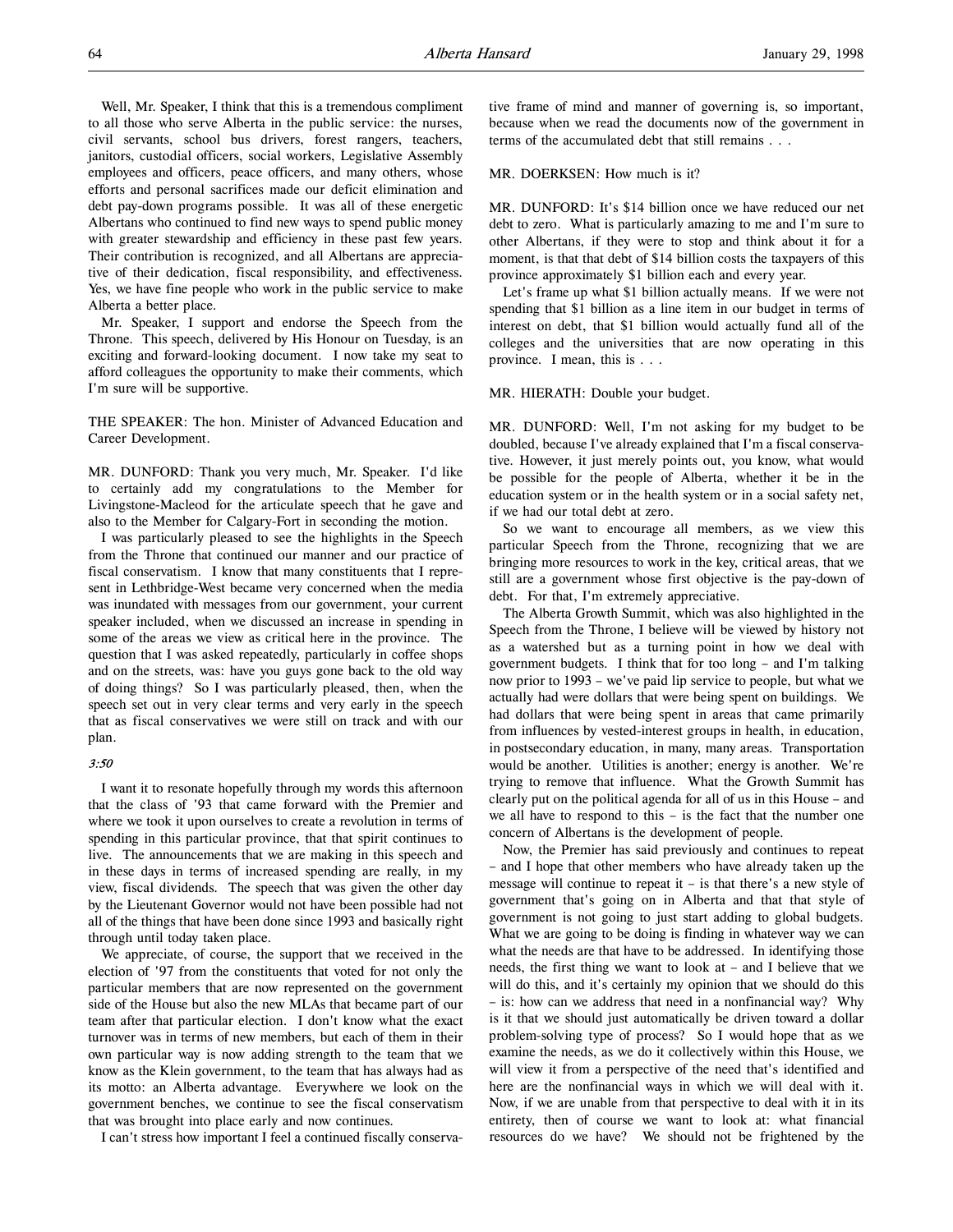prospect of spending some of those dollars but, again, always within the context of our ability to pay.

So the Alberta Growth Summit I think has done a number of things, but the important thing to me is that it's changed the perspective away from bricks and mortar to people, and for those of us that have been involved in the people business for oh so many years, this is a great thing that has taken place. Of course, we're encouraged and enthusiastic as we start to try to address, then, the needs that have been identified. Identifying a need is one thing, but we also of course must keep in mind that always – always – we must focus on what will be the outcomes. Need based, outcome driven is a slogan that I think we would want to start to use in our various conversations that we have with people.

# [Mr. Clegg in the chair]

It was very apparent in the speech, particularly from their placement, when we started to look at some of the needs that we're going to address. It is in my opinion only proper that the K to 12 education system should have been identified. I don't think there's an MLA in this Chamber who hasn't heard the concerns that were being expressed in terms of our education system. We did hear, of course, again a tremendous voicing from particular vested-interest groups as to amounts of money: "Look, you took X amounts out; you should throw a bunch more in." We had this gobbledygook kind of stuff: "Out of 65 jurisdictions in North America, our spending per capita was 63rd." I was able to point out to some folks that it wasn't a particularly dark cloud when you looked at the situation and discovered that a lot of the spending that we had taken out of the system was administrative costs.

The situation that I was particularly concerned about was: well, you know, if we looked at the dollars that were going into the classroom, then where did we rank? Well, folks, there wasn't much discussion on that by either opposition, vested-interest groups, or by the media generally, because all of a sudden then Alberta starts to look not too bad. I don't know that we led any sort of polls in that particular situation, but we substantially moved up the level.

#### 4:00

I find the same sort of discussion going on now with this new money. You know, what is that? It is hard to envision a parent with a child or children that are involved in the school system sitting down after the newscast, looking at their spouse, looking at the children and saying: "You know, \$380 million going into the school system. I mean, those guys, what do they think they're doing? They can't do this. That's not new money." Really, it is such a transparent mood from folks who won't be our friends anyway. So I would encourage the Minister of Education that when people come forward with that type of an argument, that is a signal to him: here we are, a vested-interest group. There will never be enough money we could put into education, so he might as well focus and concentrate on the good job that he in fact is doing, because we've identified the needs that are in education, and we're making a start in getting to them.

The adult education section of the speech of course was particularly welcome as I happen to be responsible for that particular area. Where the Speech from the Throne, in talking about an agenda for opportunity, dovetails nicely into the Growth Summit and its people development is that I think most people, perhaps not all but most people, would understand that with a postsecondary system we do a number of things. One of the

things we're able to do because we're investing in people is provide skills that are required not only in the existing economy that we have but of course in the new economy that we're marching forward to. Not all of us know exactly what that new economy is going to look like – I don't think it's important for a minister to have to be a fortune teller to forecast the future – but certainly we need to have a plan in place so that we can move toward that future. This is what we of course try to do in a postsecondary education system.

The consultations that have taken place under my predecessor, the then Member for Cardston – can I mention his name now that he's gone? I want to then make special mention of Mr. Jack Ady, who, by the way, left this ministry in incredibly good shape, and I've been able to spend most of my time simply initiating plans that Jack Ady already had on the books. Through Jack Ady and through the department they went through two years of consultations. It's just been very gratifying, and I certainly welcome the amount of discussion that's been able to take place amongst the folks that have an interest in postsecondary education and how we've been able to move some things along.

What we're particularly proud of in the adult education area was our ability to move forward into the system a new accountability framework, which we call the performance funding envelope. For the interest of members here in the House who might not be fully up to date on our performance funding envelope, what we've done is we've taken a number of key performance indicators and an institution is rated against these particular indicators, and through the evaluation, through the calculation of the scores that they come up with, they then are eligible to receive performance awards. So you have now in Alberta a system whereby part of the institution's operating budget is actually based on a performance evaluation system, part of which is internal but part of which is external as well. I'm happy to report that we are the only jurisdiction in Canada and one of three jurisdictions in North America that has implemented this type of funding mechanism.

Now, the other thing that Alberta did in the performance funding envelope was bring in the concept of research. We have key performance indicators that evaluate at the university level: how is this particular institution doing by way of attracting research dollars? I'm happy to report that in that particular case, Mr. Speaker, now Alberta is the only jurisdiction in North America that is doing this. So many of us remember as SPC members and as members of our caucus that Jack Ady made a commitment to our caucus that there would be more accountability in the postsecondary system, and I'm happy to report today, speaking to the Speech from the Throne, that that in fact is in place.

These are tremendous, tremendous days for the postsecondary system. We want to be sure that everyone understands that through the transition period we've gone through, through the cuts the postsecondary institutions had to their operating budgets, to now the implementation of different funding envelopes, while we've had certainly a real decrease in the dollars that taxpayers spend in the postsecondary system, we've actually had an increase in the number of students. By any definition that is an increase in productivity. We should be extremely proud of our postsecondary system as it operates in Alberta today.

One of the opportunities that we now have in the better way of doing business within the government – I think clearly there's a lot more co-operation and collaboration between departments. The Speech from the Throne recognized one of those particular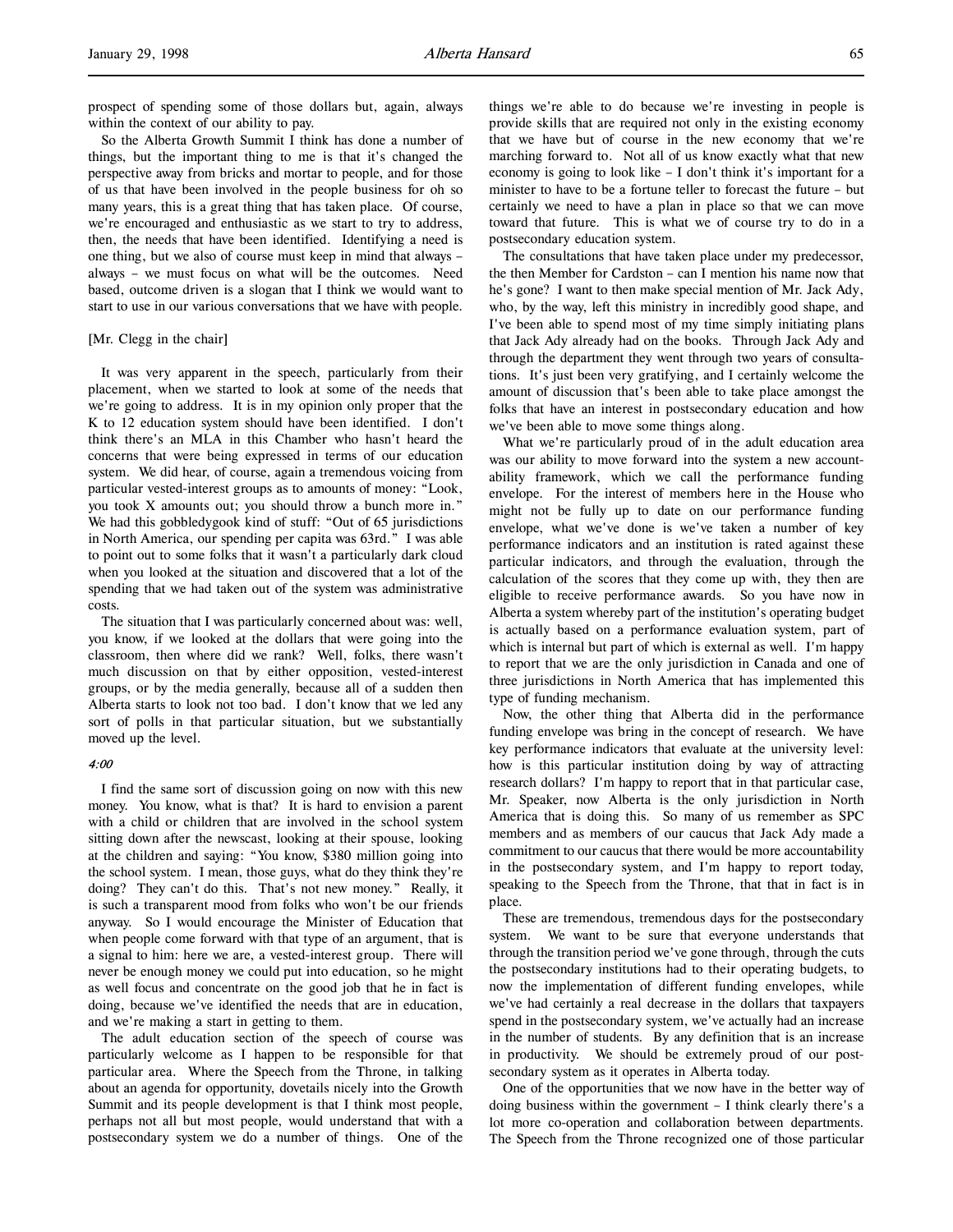areas, although it didn't define it, and I would like to take just a moment to do that now. That was regarding the national child benefit and the manner in which Alberta has decided to react, then, to the federal government's movement of the dollars into our area. [Mr. Dunford's speaking time expired] Hopefully I can get to that at another time.

Thank you.

THE ACTING SPEAKER: The hon. Member for Edmonton-Glenora.

MR. SAPERS: Thanks, Mr. Speaker. I have some remarks that I would like to enter into the record as far as my response and the response that I have heard from my constituents regarding the Speech from the Throne that was delivered on January 27. I would like to open my comments by reflecting momentarily on some of the points just made by the minister responsible for advanced education as he was reflecting on the Speech from the Throne, and I wonder whether or not we are in fact reflecting upon the same Speech from the Throne.

What I am very interested in knowing is: where in the Speech from the Throne does it say that parents who want the best for their children are a special-interest group that should not be listened to, Mr. Speaker? Where does it say that because I want the best education system for my school, for my children, that makes me a special-interest group and I should be shunned by the provincial government? I don't believe it says that there, even though I do believe that's the modus operandi of the government.

Mr. Speaker, the \$95 million that that minister was just bragging about, which constitutes the so-called new spending on advanced education, is not even enough to keep up with the increased demand. It is not even enough to keep up with the projected increase in enrollments. It's not enough to keep up with inflation. It's certainly not enough to meet the capital deficit in our postsecondary institutions. It represents just a little slice of what Mr. Ady took away, and if that minister was doing his job as minister of advanced education, he would be demanding more. He would be at that cabinet table saying: "No, it's wrong. You don't gut postsecondary education when you're trying to build an economy for the future. You invest in it, and you invest heavily in it." And you defend that. But that's not what we hear, not at all.

Mr. Speaker, what we need is student support and funding for postsecondary education that is based on what students can afford, not based on what banks are willing to loan.

#### 4:10

The Speech from the Throne, you know, could have been subtitled: all of the dreams that money can buy. It doesn't really give us any hope. It doesn't address the human spirit. It doesn't address the aspirations of my children, of my neighbours. What it does is address the needs and the wants and the demands of business elites. It addresses the needs and the wants and the demands of the friends of the government. It addresses the needs and the wants and the demands of those people who seem to be able to control the Alberta advantage in a way that meets their needs, not the needs of all of the people in this province that have worked so hard to help this government do the one thing and the one thing only they've been able to do. Like a one-trick pony they've been able to write a smaller cheque. They've managed to write a smaller cheque for every important human and social service, and they've done that with brilliance, Mr. Speaker. That's what they've done. That's what this Speech from the

Throne does. It just gives more hope to those people who want to see less support for those less fortunate, who want to see less help for those people who need just a little bit of a hand.

Mr. Speaker, this Speech from the Throne does not address the deficits in democracy which are present and growing in this province. We have not seen any commitment from this government to truly represent the words that they mouth in law and in action. There's no commitment here to two complete sittings of the Legislature every year. There is no commitment here to open up the standing policy committees to the public and to all-party membership. There's no commitment here to make sure that the Standing Committee on Law and Regulations meets to review all of the regulations that this government passes behind closed doors and in secret. Do you know that nearly 300 orders in council were passed by this government in secret over the seven months that we weren't allowed to debate the laws and the needs of the people in this province?

#### MRS. SOETAERT: How many?

MR. SAPERS: Nearly 300. Secret government, yet they talk about being open and accountable.

Mr. Speaker, this government doesn't like debate. This government doesn't like discord. The Premier says that it's hypocritical when people question him. This is a government that does everything it can to minimize any kind of accountability through debate and discussion, and then they call names. They say that they're special interests, that they're vested interests. They diminish and they belittle and they degrade, but they certainly don't listen. If you take a look at the great civilizations and the great parliaments in history and compare that to what's going on now, do you know what you'll find? You'll find one major glaring absence in Alberta today, and that is the recognition of the necessity of bringing competing ideas to the table so that the best ideas can take root and can carry us forward.

Mr. Speaker, this government has a certain mean-spirited arrogance about it when it pretends that it has done no harm, when it pretends that it has made no mistakes. They continue to pretend that they haven't hurt the health care system, that they haven't hurt the education system, that they haven't hurt children, that they haven't hurt women, that they haven't hurt the poor and the needy and the desperate. We know that that's not true. That's simply not true. What pomposity, what arrogance on the part of the government to pretend that it's never made a mistake, that it operates without ever making a mistake. The way that you hold the government accountable when they make mistakes – mistakes are excusable as long as they're recognized and corrected, but the first thing you have to do is you have to recognize you've made a mistake. You know, it's like an alcoholic on the way to recovery. The first thing you have do is admit that you have a problem.

What you will find if you read some of the great thinkers – for example, if you read Powe in *The Solitary Outlaw*, he makes this point.

Controversy is the spirit of the active life: how to argue and to

criticize; reason against reason in the complexity of contrast. That is the essence of what we should be doing in this Chamber, and the government has a special obligation to do everything in its power to ensure that the debate is at the highest level, that the most opportunity exists for debate and discourse, agreement and disagreement, not the smallest opportunity, not the least but the most, Mr. Speaker.

Even some well-known fascists of time past have recognized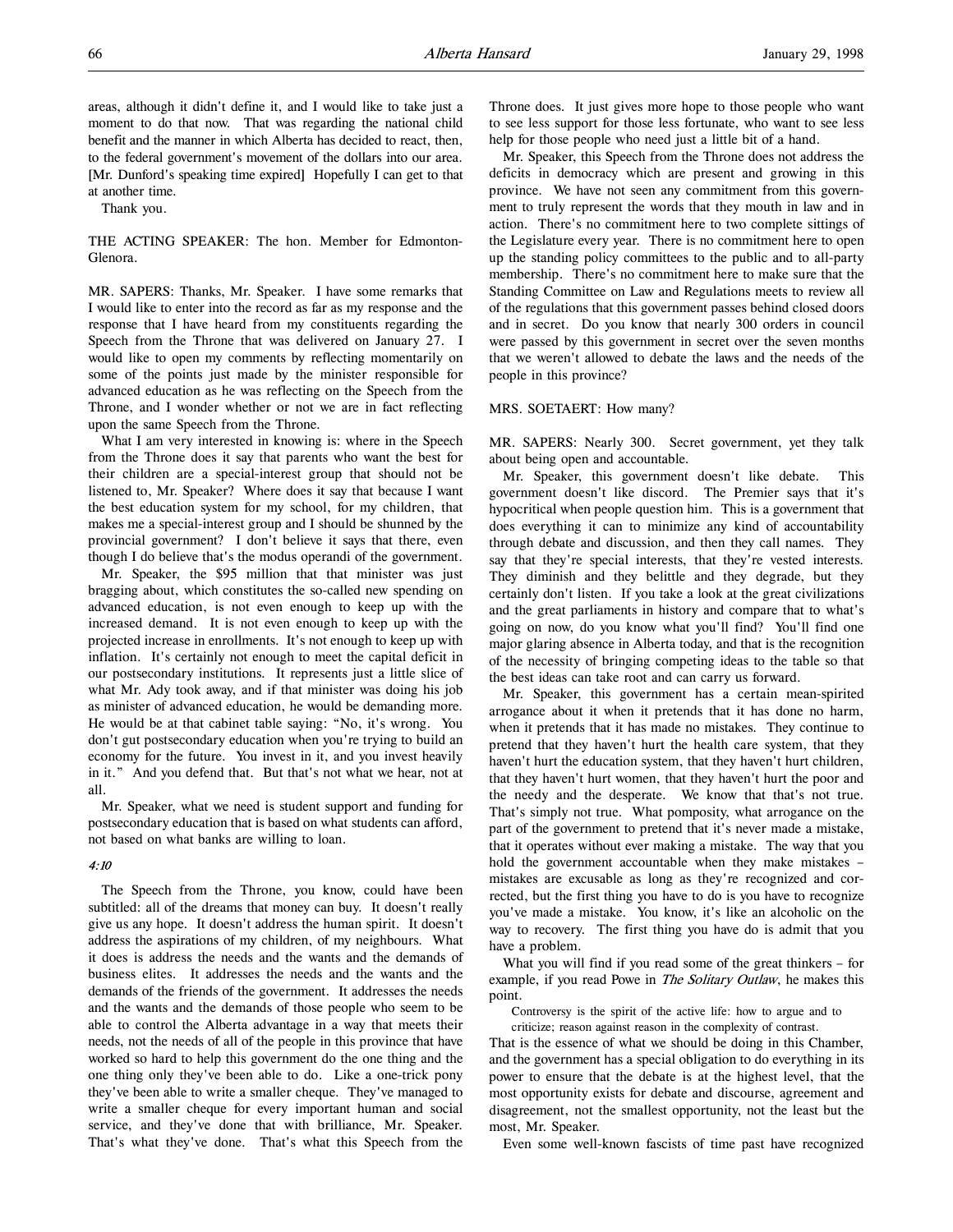It is, in fact, quite surprising how totalitarian you can be without anyone so much as guessing that they are a whit less free than they were before.

Mr. Speaker, I am sure that this government has read Lewis' work and have learned from it.

Powe then went on to comment:

Power cells . . . could control the social mood, the mind of a time, and ruin people without appearing to do so directly. They operated through ambiguity. They moved in backstages.

In back rooms, I would add, in secret, by not convening the Legislature but by operating behind closed doors.

Mr. Speaker, what about this so-called Alberta advantage? What about this agenda for opportunity, which I think really is an agenda for opportunists? What about this? Does this government really believe that there is anything in this throne speech that will give hope to the addicted gamblers in Fort McMurray, or perhaps those people in need of community mental health services that simply can't find any in Medicine Hat, or maybe those people in Edmonton that have been told that their emergency rooms are full more times than they have capacity to treat them? What about the homeless in Calgary? Is there anything in here that addresses the homeless in Calgary? Not that I could find. What about those people in Grande Prairie that go to bed hungry every night and tell their children, "Sorry; you can't eat lunch today." Anything in here, Mr. Speaker? No, there isn't. What about the seniors in Red Deer that are going without eyeglasses that I met on my last trip through? Any hope in here? None; none whatsoever. This advantage does not seem to be percolating through Alberta. It seems to be made for elites, certainly not my neighbours or my constituents.

MR. McFARLAND: You could go down there and charge for the travel, Howard.

MR. SAPERS: If the Member for Little Bow would just be quiet, show some respect for the House, that would just be so nice for a change, because he is getting to be such a pest, you know, Mr. Speaker. He's yappy, yappy, yappy; he squeals like a little puppy. It's like a pig that's being stuck with a sharp object, and it's so annoying. He's just so juvenile. I wish he would just be quiet. Of course, he never has the courage to stand and speak like a man. No. [interjections]

# Speaker's Ruling Decorum

THE ACTING SPEAKER: Order. The hon. Member for Edmonton-Glenora has the floor, and I would just ask all other members to keep their comments. I'm sure they'll have the opportunity to give their comments.

The hon. Member for Edmonton-Glenora.

### Debate Continued

MR. SAPERS: Thanks, Mr. Speaker. I sure hope he listens.

Mr. Speaker, I want to share with you correspondence that I received by fax today. This is from a woman in St. Albert who is writing me about her mother, and she has been paying attention to government services. She has been paying attention to the plans of this government, and she has been paying attention to the throne speech. We had a chance to talk today. This letter has been sent to the Premier's office. This letter has been sent to the Minister of Health. It's been sent to myself. This is in part what

she says. Our government offers no help in any way. After multiple meetings with Social Services, she has been offered only to have some prescriptions paid for two months. No help for back rent and utilities that are owed. No help in being able to subsidize a decent apartment for herself and no help with anything else. Frankly, she felt like she was a disease, and that is the way she was treated by some young girl who, in quotation marks, knew what was best. Is she right? Is there no future for a female after turning 60 and unfortunately with no mate to lean on for support emotionally, financially, or otherwise? Her mother gets monthly pensions totaling \$650, which is her total income. She has been looking for a job, but nobody will hire a woman who is 61 years old.

4:20

What hope does this daughter have for her mother? What does this throne speech do for this senior Albertan who has worked every day of her life to build the best community that she knew how? What's there for her, Mr. Speaker?

And yet they heckle and they smile and they laugh and they look away. Mr. Speaker, this is a despicable abandonment of people in need. That's what we're seeing today.

I would like to refer for just a minute to the writings of Charles Handy in a book that was published a few years ago called The Age of Unreason. When Charles Handy was warning us about some changes coming in the economy, he was talking about how organizations are changing. In fact, it's somewhat of a right-wing piece. You know, it talks about how we shouldn't worry about being laid off and downsized and rightsized and all of that, because organizations are changing and the nature of work is changing and we all have to adapt with it. But even in this rather right-wing writing, this is what we are told.

"To make profits" or "the bottom line" is not, by itself, a useful way of describing the purpose behind an organization. It does not begin to tell you what to do or what to be. It is akin to an individual saying that he or she wants to be happy. Of course, happiness and profitability is a state devoutly to be wished for but it is not a purpose. If anything, profits are a means and not an end. Without them, purposes are difficult to achieve.

I wish this government would learn that simple truth. Profits are simply "a means and not an end. Without them, purposes are difficult to achieve." What is the purpose of this government? It certainly isn't governance, because they certainly don't seem to care about doing that. What they seem to care about is catering to their own special interests and rejecting everybody else who doesn't agree with their party bottom line.

Mr. Speaker, Handy goes on to say:

Governments, in the meantime, having discovered that the market, the mechanism of choice, liberates initiative and penalizes inefficiency, are tempted to leave all to self-regulating choice. That would be dangerous. Markets do not look much beyond tomorrow, or at least next year. Markets are inherently selfish, disinclined to make investments whose outcomes cannot be precisely predicted or whose benefits cannot be claimed in advance. Basic research, for instance . . .

Mr. minister of science, research, and technology,

. . . in new sciences and new technologies has to be an article of faith. Who could predict in advance that the Science Research Council's investment in tracking down the structure of DNA at Cambridge would result in the whole new industry of biotechnology?

Mr. Speaker, this government seems to be caught between its own rhetoric and a hard place. It doesn't seem to know where it wants to take the Good Ship Alberta. The Minister of Advanced Education and Career Development talks about being a fiscal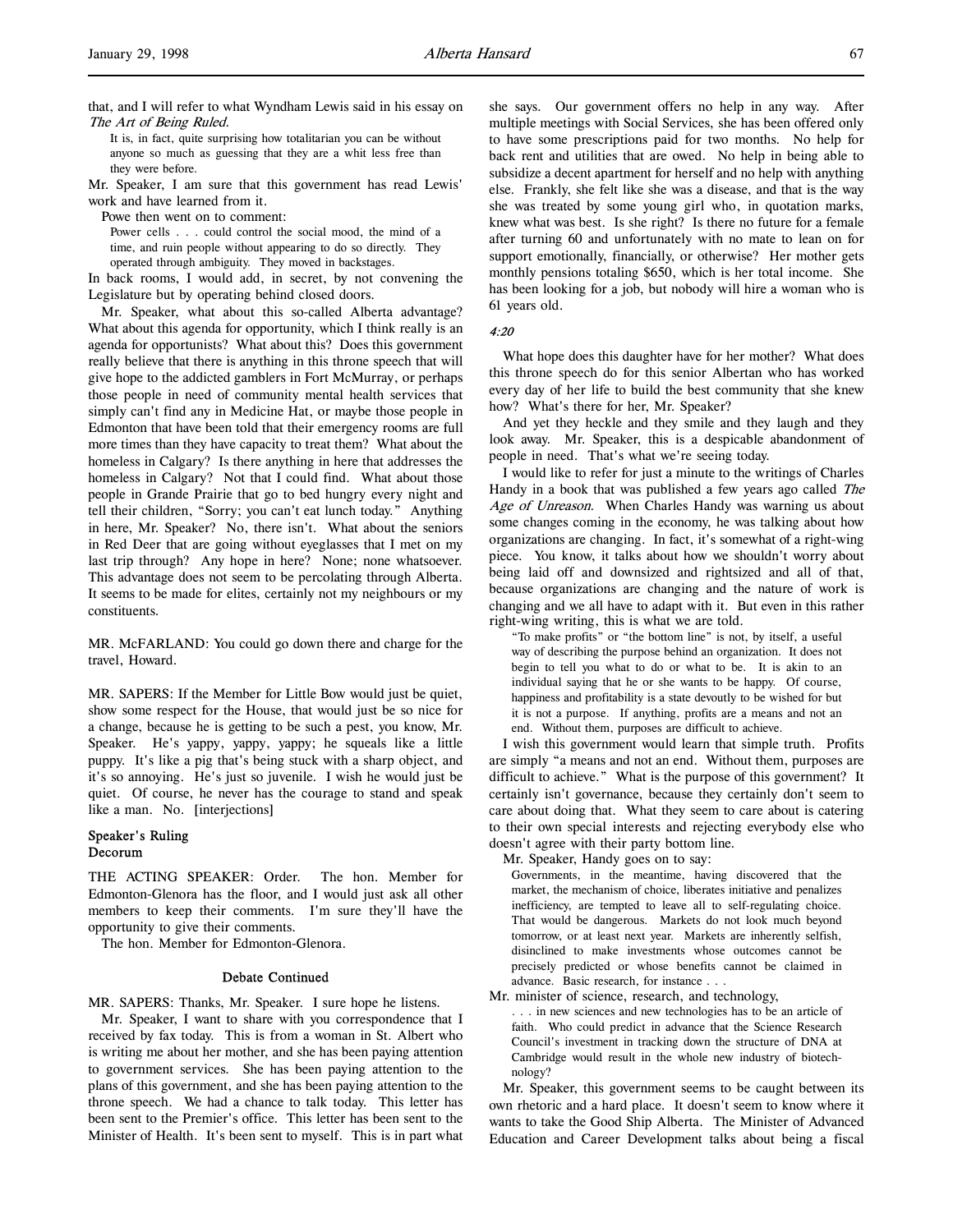conservative, and that's all he's got to say over and over and over again, but he doesn't say anything about what that means for the benefit of my family and my neighbours and the people who don't share this government's myopic, bottom-line, narrow, profits-atall-expense mentality.

Mr. Speaker, I cannot support this Speech from the Throne. I cannot endorse this government's agenda, I cannot accept this government's abandonment of hope, and I will not tolerate this government's disregard for my neighbours and my friends.

THE ACTING SPEAKER: The hon. Member for Lesser Slave Lake.

MS CALAHASEN: Thank you very much, Mr. Speaker. Actually, I'm really pleased to be able to address the Speech from the Throne. I have not done so since I was first elected, and today I think is a very important day to be able to talk about some great initiatives which are happening within government. I'd like to speak from two perspectives, Mr. Speaker: first, as minister responsible for children's services, and secondly, as the MLA for Lesser Slave Lake.

The Speech from the Throne has clearly stated that this government places top priority on our young people. There could not be anything closer to the hearts of Albertans. I know this and have heard this in my work with communities across the province. This government is acting on behalf of children and families in many ways, and we are acting hand in hand as partners with the communities of Alberta.

We have entered a very exciting phase in our move to a community-based system of child and family services. In December 1997 we announced a child and family services authority for Calgary-Rocky View. The Calgary-Rocky View authority will begin to oversee service delivery this spring. It is now preparing its business plan. The contribution made by Albertans by this initiative has been remarkable. More than 12,000 Albertans have participated. Literally thousands of meetings and consultations have taken place. These have involved community members, parents, elders, youth, aboriginal communities, service providers, government staff, people who use services, and others.

Albertans care deeply, Mr. Speaker. They gave their time and energy and commitment to our young people. They have the opportunity in the new service system to play a vital and ongoing role in services for children and families. This government is fully supportive of communities as they take on this role of local decision-making, and the throne speech, Mr. Speaker, certainly weaves children's services and the needs of communities throughout its contents.

Mr. Speaker, I find it really interesting, because as we go through the Speech from the Throne, children's services is acting on Premier Klein's instruction to work closely with other departments and agencies to better plan and co-ordinate children's services. Senior government officials are looking at ways for our programs to function in greater harmony. This involves close work with Alberta Family and Social Services, Education, Health, Justice, Aboriginal Affairs, Community Development, and AADAC.

I am pleased to say that the departments are developing common goals and strategies in a business plan for the delivery of children's services. Across Alberta at all levels new contacts and partnerships are being forged among human service professionals, community boards, and agencies. We will build upon these

positive examples. We will strengthen our collaborative efforts. This government will support communities in their development of integrated approaches to meet the needs of children and families.

Mr. Speaker, we are also finding ways to build strong, healthy children, families, and communities. In our child welfare work we place top priority on safety and protection of the child. Our Forever Homes initiative focuses on permanency planning. We do everything we can to bring nurturing, long-term stability into the child's life. The communities of Alberta in their planning of services are looking at ways to help children and families before they reach a point of crisis. Community groups have developed a variety of local services with the help of \$50 million provided by the early intervention program. These services address a range of family issues such as the need for parenting skills, success-inschool programs, literacy, anger management, substance abuse prevention, and family violence prevention. These programs are a good base of experience for communities to learn from and build on as they design preventative approaches at the local level.

We are also taking several actions on the issue of child poverty. There are no easy solutions. Child poverty is a concern across Canada, and we are working with other provinces and levels of government to address the problem. We are addressing the needs of low-income families through the Alberta family employment tax credit and a national child benefit. We are increasing day care subsidies for low-income families. A greater number of lowincome families will be able to apply for child care subsidy. The dollars will go to the people instead of the day care.

One of the most important ways to fight poverty, Mr. Speaker, is to help families get back to work. Our government has a range of training, education, and support programs to help people become self-sufficient. All across this province as I make my way through the communities talking to people, their greatest concern is that they want to be employed but be meaningfully employed. I believe that as we work towards making sure that we make opportunities available for people, they will seize these opportunities to be able to help themselves.

Another important way to address child poverty is to make good use of our resources. Many organizations offer help to local families. One positive action we can all take is to form links among our groups. We can focus on needs of low-income families and then co-ordinate our ideas and resources and activities to respond to those needs. This is not a new idea, Mr. Speaker. Community groups are forming these partnerships in their planning of children's services. They are finding that creative and efficient solutions take shape when they pool their knowledge and their resources.

Mr. Speaker, I believe that as we work through this whole Speech from the Throne, whatever we see and whatever we have to do, we have to make sure that those opportunities are going to be made available for people to be able to become self-reliant and to be able to help themselves.

#### 4:30

It is on that basis, Mr. Speaker, that I want to speak as the MLA for Lesser Slave Lake. The constituency of Lesser Slave Lake is probably one of the most beautiful constituencies in Alberta and, yes, one of the largest. It's 90,000 square kilometres, with a population of 28,000 people. We also have 562 buffalo. There are 42 communities in my constituency, and you can access those communities in anywhere from l5 minutes to eight hours. It takes eight hours for me to drive from my home in High Prairie to the farthermost part of my constituency. So in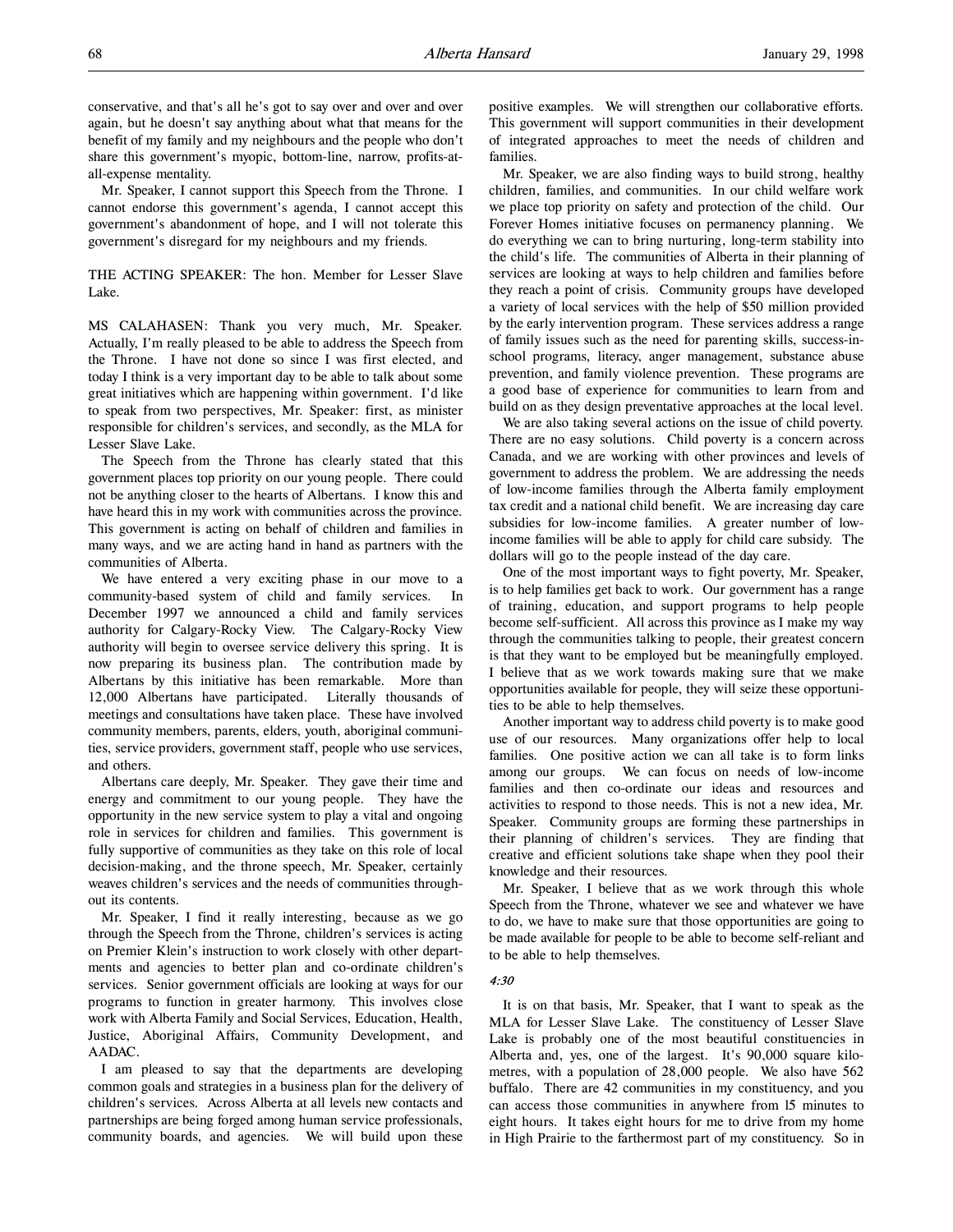most cases, when I'm in one end of the constituency or the other, some of my constituents don't know I'm even there. They don't know whether I'm at one end or the other.

Mr. Speaker, it takes a lot of driving to be able to get to my constituents, and this is probably one of the greatest joys that I do have: going to meet face-to-face with my constituents. I've got three municipalities, five MDs, three Métis settlements, and 13 Indian bands. Every weekend I touch base with from one to three communities for meetings. I also have three RHAs and six school boards. As we are going through, in terms of talking to the various groups, and when we read the Speech from the Throne, my constituents are very, very, pleased to see that we are addressing some of the greatest needs they have identified.

One of the greatest needs that they identified is in education. They were talking about the special-needs students and how the special-needs students need more funding to be able to address the mild to moderate as well as the portions where the constituents are seeing some very grave concerns. So that was the number one priority in my constituency.

The number two priority, Mr. Speaker, was infrastructure. Infrastructure was a big issue. When you have a constituency the size of mine, 90,000 square kilometres, it is very difficult to get from one end to the other. Sometimes there are no roads, and these people would love to have roads. It is on that basis that I am very, very proud to see that our Speech from the Throne addresses infrastructure.

The other issue, Mr. Speaker, is agriculture. Agriculture has always been one of the mainstays in the constituency of Lesser Slave Lake. People who are farmers and ranchers in my constituency certainly like to see agriculture being one of the topics addressed in the Speech from the Throne.

I could go on on a number of other areas. Adult education is an area where many of my constituents need education. I know that Advanced Education and Career Development have made sure that they address the needs of those constituents who are sometimes less skilled than most of the people in the province of Alberta. As we begin to look at the apprenticeship program and as we look at more funding made available for students to be able to go to school, this is probably one of the greatest areas that we can deal with in terms of skill development. Mr. Speaker, no one can dispute that, because when you look at my constituency, some of my constituents are really demanding that they get educated and have a right to that education.

Another issue which I think is a priority for all Albertans of course is strong communities. When we talk about strong communities, it means that people begin to take control of their own lives. What does this mean in my constituency? It means that now people will have an opportunity to be able to see what they can do to build a better community. To build a better community means that they take that world we have provided for them and the opportunities we're providing for them and are able to put it into action and for them to be able to take it further.

Mr. Speaker, I see the Speech from the Throne as a great step, a big step from the point of where we have not addressed some of the concerns that have been needed many, many times over many years. Now I see this as probably the lead in making sure that we address those concerns. People, the people that I see on a daily basis on the weekends, have told me they need these areas of concern to be met, and I commend this government for looking at being futuristic rather than reactive in a number of areas.

Mr. Speaker, another area that I think is really important is developing people. The communities that I represent have

suffered much. The people have gone through many, many areas that I think are very important for us when we're talking about developing people. What happened in my constituency is that most in the communities that I represent have been through the mission schools, and many of these people have suffered the ramifications of what the mission schools have done. Some have been positive, but in many instances there's a lot of healing that has to be done.

I see developing people in two perspectives, Mr. Speaker. When we talk about developing people, it means that we as individuals look at ourselves and should be able to see what we need and then seize on those opportunities to be able to build a better life for our children and our grandchildren. Secondly, developing people means that we have to look and see where the errors have been and be able to correct those and move on. I see this as one of the greatest steps.

Mr. Speaker, I for one support the Speech from the Throne because it gives my constituents and my ministry responsible for children's services an opportunity to be able to investigate some really wonderful things that could happen in this government. Of course, the greatest is integration and making sure people are number one, and yes, I support this.

Thank you.

# THE ACTING SPEAKER: The hon. Member for Edmonton-Mill Creek

MR. ZWOZDESKY: Thank you, Mr. Speaker. It's a great pleasure, of course, to stand in the House and speak to the official Speech from the Throne, as I have done on previous occasions and hope to have many future occasions to do again.

As I look at the Speech from the Throne and compare it to some of the years past, I always have to remind myself of the important questions that my constituents ask me all the time. That is: whatever it is that the government is up to, what good does it bring? What bad does it bring? How does it affect me as an individual at the street level? So I always take a look and see what the purpose is behind speeches like this which have, I guess, as a general background the idea of setting the tone and the direction that the government hopes to take this province and its people over the next year. How does the government enunciate that vision? Is there the presentation of a plan and some semblance of order as to how they're going to go about doing that? So I go searching, sometimes with a candle, to try and find answers to those questions for my constituents.

 Of course, there's great anticipation always built up in the minds of individuals. Some of that anticipation of course was taken away from the throne speech with the Premier's televised address a few weeks earlier, which I suppose gave the Premier a chance to put his particular stamp on the ideas and his particular spin on it and perhaps expound a little further on some of the election campaign pledges and promises that he made.

So I go into this very much with an open mind, Mr. Speaker, because I am always open to new ideas. I go searching for the good ones, and I try to sort them out from the bad ones. I will attempt to compliment some of the good ideas as I see them, and I will try to critique some of the bad ones or the shortcomings as I see them.

However, before I get onto that, I want to just say that in looking at this particular speech, as I do all government documents, I always look for some thread of balance. I take a look and see: is the government approaching its incoming year with a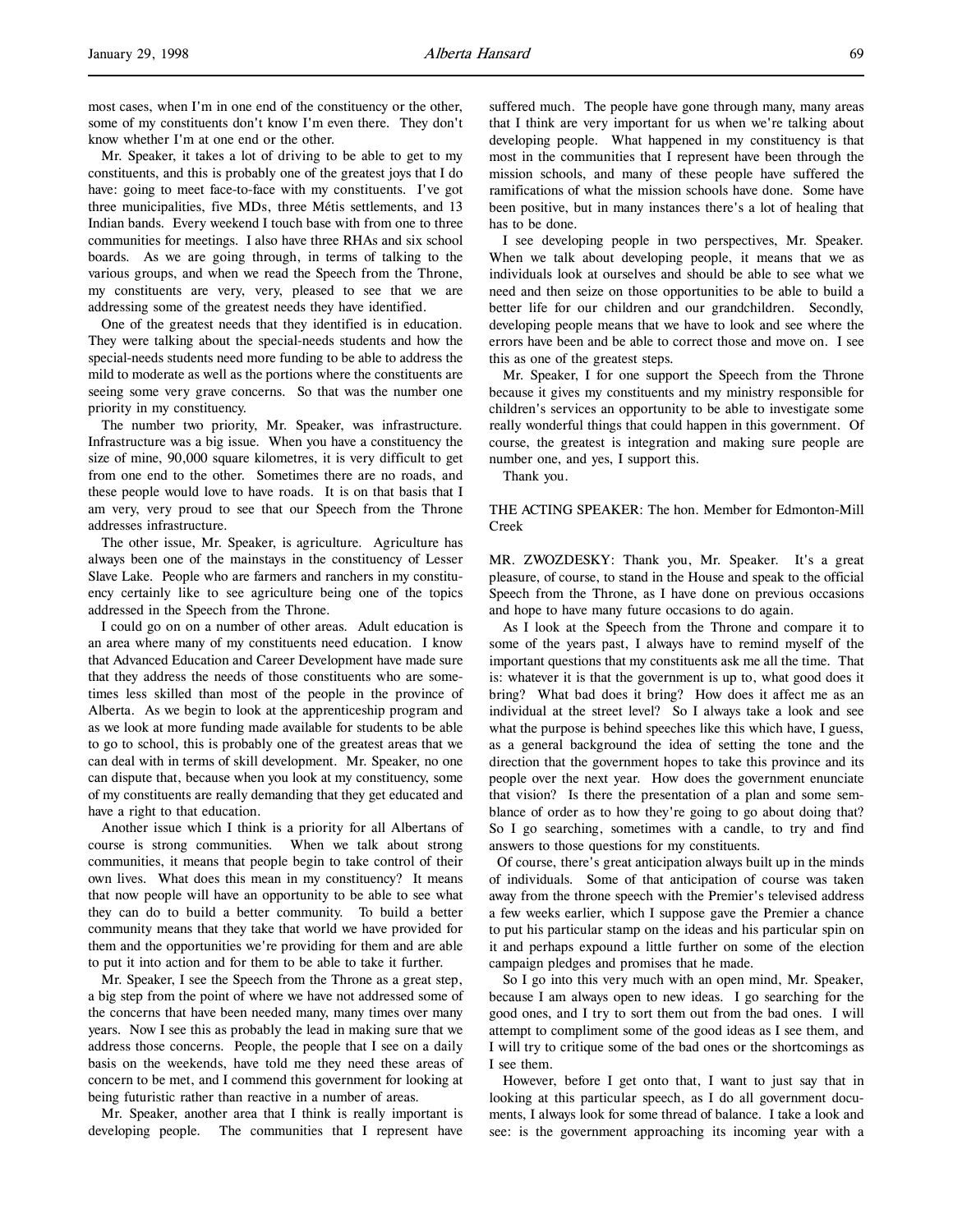balance between, let's say, business concerns and people concerns, a balance between urban municipalities and rural municipalities, between urbanites and farmers? Is there a balance here between investments and expenditures? Is there a balance on the bottom line between taking and giving? For example, the amount of moneys that are flowing in from things like VLTs and lottery revenues: is there a balance between the amount the government is taking in and the amount the government is giving back from that same pool of resources? I don't know that there is that balance projected in the documents that will be coming shortly to back up the Speech from the Throne.

# 4:40

I also looked at the municipal angles to see what the balance was there between taxes that would be flowing in and the promises the government might make insofar as taxes flowing back out. We hear lots of cries about infrastructure costs and the fact that there are municipalities right across the province who are accumulating rather large hidden deficits. It's a term that we'll need to get used to, Mr. Speaker, because more and more municipalities are afraid of some of these hidden deficits that are accumulating, as too, I suspect, are school boards and school trustees concerned with the same thing. What we tend to see here is a lot of our friends in the municipal level of government having to forestall some of the projects they would have gone ahead with that are new projects. So there's an accumulation there of a hidden deficit, not to mention, of course, the fact that there are other projects they had to put on hold which were already on the books when the downloading, the off-loading, and so on occurred.

So I was looking to see how the government might be addressing some of those fundamental issues that are on people's minds right now and certainly on the minds of our friends in the municipalities, who are facing an election here in several months' time. I did not see a great deal of balance that way in the throne speech, but we'll wait and see what the budget does before we cast a final opinion on that.

I will try and make my speech balance by pointing out some of things that I thought were particularly good that were at least alluded to, and then we'll stay very vigilant on the government, as the government's watchdog, to make sure they in fact deliver on that.

There were a couple of very blatant omissions, Mr. Speaker. You know, if this is the position paper of the provincial government, then I would expect it to be rather all-inclusive. I would've expected there to have been some mention of culture, for example, be it as remote as the government may choose to make it. Let's talk about culture and the fact that we know that in Alberta we have the setting for cultural crumbling taking place, with the devastation that's occurred in the film and video industry, for example, and the possibility of the National Screen Institute now moving. We know that there are a number of film projects, and along with those film projects the infrastructure that supports the film projects such as the producers, the directors, the writers, the actors, the musicians, et cetera are starting to leave the province because they can't ply their trade here as effectively as they can somewhere else where they're being given a truly competitive advantage. I was hoping that the government would have seen fit to at least mention culture somewhere.

By the same token, I would have thought they would have made some mention in here with respect to our multicultural groups as well, Mr. Speaker, just a recognition that they exist. We stand in the House here; we have the great Standing Order 40s that have been presented yesterday and today, for example, celebrating Eid,

which I want to extend my congratulations on as well, and yesterday the Chinese and Vietnamese lunar calendar New Year. We talk about all of these cultures that flourish in the province of Alberta and how they add and how they contribute and how we're all proud of the ancestors who came from those various cultures that helped build the programs and the province of Alberta. Yet when it comes to the government's position statement on what is most important and fundamental, there's no reference, not even a passing blimp, about culture or the multicultural aspect of it.

If you want to talk a little bit about hypocrisy and hypocritical acts, I would say that that's a statement of hypocrisy: to not even reflect it. I have watched this throne speech now for four or five years in a row, and not once could I find any reference to any of that, Mr. Speaker. So I think that's a blatant omission, and I hope that this verbal chastisement to the government will be remedied and will be corrected, because I want to stand in this House one day and see things like culture and multiculturalism talked about in this particular official Speech from the Throne. I think there needs to be, then, that type of inclusion. There are other examples, but let me move on for the sake of time.

I wanted to see some more commitments from the government to specific acts. There are several references – I think about a dozen or so; I stopped counting after a while – to the government undertaking to review, to study, to examine, to further an assessment, that type of phraseology. While I understand there's a need for some of that to occur, what I'm interested in now is what the government is actually going to implement. The government, for example, on the tax review issue had a Tax Reform Commission go around the province, I think in 1995 or somewhere thereabouts, that came out with a large raft of suggestions. I'd like to know why it is that those suggestions haven't been incorporated or addressed fully enough and why there's a need now to reinvent that particular wheel and go through the same process at a great expense to taxpayers and at a great delay as well when we have a series of recommendations that have already been enunciated, that are already there, that the government surely could just dust off and do something with. We haven't seen that, and I thought that was a rather blatant opportunity missed by the government to act on and to implement.

It's interesting, too, that as I went through here searching for some shred of evidence that there was some real concrete planning going on, I still haven't found it here in the throne speech. I didn't find it either in the Premier's television address, which I listened to carefully twice. I reread it and reran it for myself, and I read the speech a couple of times because I was looking for the plan. [interjections] I appreciate the applause from the side opposite, but what I was looking for, Mr. Speaker, was that this time around, now that the government is moving into an era of spending, I thought there would be some kind of rationale for that spending, some explanation of the numbers, how they came up with them, some kind of justification, if you will. I welcome the new spending in some of those areas because I know how critical it is and how much it's needed there. I congratulate the government for some foresight in that regard, but I don't yet see that kind of a plan having been developed.

### [Mrs. Gordon in the chair]

I have no idea – and I don't think the ministers at this stage can tell me – whether \$95 million is sufficient in adult education or not. Is that adequate or not, and on what do you base that research? Is \$70 million enough in the area of social services? How much of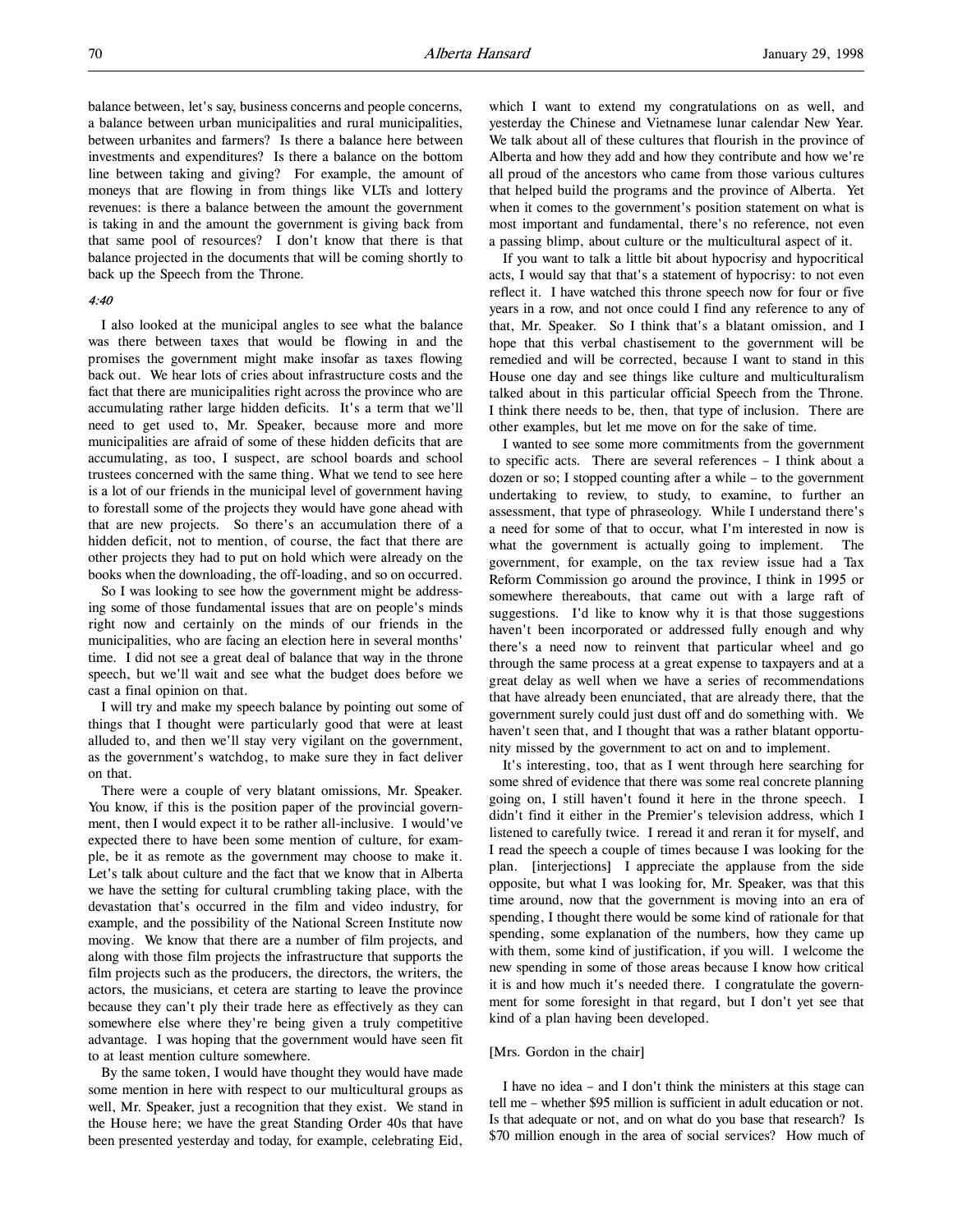that is intended to go toward the administration, and how much is actually going to get down to where the rubber hits the road, where the people really need it? Particularly those of us who serve in the urban areas know that there are critical needs in those areas. The most critical need, apart from the recipients themselves – the truly needy ones I'm talking about – is with the short staff and the short staff lists that we have to accommodate the needs. There is so much intervention required by MLAs these days that it hardly leaves you enough time to do some of the legislative duties on certain days, because we're inundated with requests, particularly in the towns and the cities.

I know, Madam Speaker, that you know of what I speak. So I look at this, and I say: where is that plan to tell me whether those amounts of moneys are enough? Or, in education, is the \$380 million or \$340 million – I'm not sure which it is, but whatever the final amount is of new funding - sufficient to meet the growing needs of our classrooms, or is that sufficient to simply be enough to meet the legal requirements? Is there any improvement to that? We know there are new kids being born every day, and they're growing up and they're going to school. We understand that, and there's a certain legal requirement to fund those children. But are you doing anything to alleviate the problems that we already have – I'm talking about things like teacher/student ratios in existing classrooms – before we get to the next generation?

If the government is true to its word – and I expect it to hold itself to it – to focus on children, that's a darn good place to start, with the education system. I don't know if that's enough money or not enough. There's just no explanation, no rationale to it, but we'll wait and give the minister a chance in the budget coming up to see how his business plan pans out. I want to know how the numbers came to be what they are. As I say, I welcome the new money, but I'd also like to see some what I would call performance measures being addressed.

As a former schoolteacher I am always reminded how the best education possible occurs when it's one teacher, one student. We know we can't have that, but there's a reasonable number somewhere between one and 40. I would suggest it's probably about 22 or 23, as I think you'd find in studies; all members would find that. Yet we have some classes in the province – in particular, I've heard from classes in Calgary – where we have up to 40 students in the classroom. I'll tell you that if you've ever been a schoolteacher, you know how difficult it is to communicate and effectively educate 40 students at grade 8 or grade 10 levels when you really need to first of all address the student learning needs and try and teach a little above the level of the lowest learner there.

There are some good things that I want to turn to here. Having set the stage for some things that I want you to be vigilant on and pay attention to, I do want to comment very briefly because I'm a balanced individual and I believe in giving credit where it's due. Members opposite and present know that. I think it's good that the net provincial debt is targeted for eradication within about a year or a year and a half. I would caution the government, however, that in the previous budgets we've always heard that there's been a spending problem, that we have a spending problem. You remember that, those of you who were here or those of you who were aspiring to be here a few years ago. It's true that we did have a spending problem, but it was never true that we didn't also have a revenue problem.

# 4:50

I know that oil prices, according to industry analysts, are going

to bounce back up like we said they would. They've bounced back up to just over 17 bucks a barrel, and you can maybe expect a little bounce one way or the other. But I'll tell you that within a few years, maybe two years, you can expect our cyclical economy and especially the natural resource-based sector to experience some dramatic drops too, and that's when this province is going to have one heck of a revenue problem. That's where you're going to have to take a rereview of where you're going with this road map and how much money you are pledging on an annual basis toward the gross debt. I know that a billion dollars sounds great and it'll sell really well out there, but it's a very, very aggressive approach, and I would ask that members opposite rereview that. If they can't do it in this budget, then have a look at it in the second or third quarter, because there's bound to be a blip in those oil prices, natural gas prices, forestry prices, and so on at some point, and it's going to affect the bottom line here sooner or later.

That's why we on this side of the House, Madam Speaker, have said for years that the government should start a plan now for what we called an economic stabilization fund. The purpose of a fund like that would be to put aside about \$200 million a year for, let's say, three or four years and build a pool of easily accessible, easily liquidable moneys that would be there for days when it's necessary. That is not any longer true of the heritage savings trust fund, because we don't have the accessibility to all the dollars that are there. It's a proven fact – and I support this, incidentally – that if you leave the moneys invested that are there now, they attract more interest than they would if we took those moneys out and tried to pay down the debt. We know that. That's a statistical fact, and all members of the House who sit with me on the Heritage Savings Trust Fund Committee know that to be true. It's a caution that I say: it's good to get rid of the debt. I ran on that ticket. I'm very fiscally responsible, and I will continue to be that. My constituents expect it of me. But you've got to be careful how quickly you're going with it and what kinds of protections you're building in.

I'll be interested to see this new fund, the oil price insurance fund or whatever it's called. I'll be interested to see if that's a clone of our suggestion for an economic stabilization fund. And if it is, when we see it, I'll certainly support it because that's a move in the right direction.

I notice here, too, that there are some other priorities the government has enunciated in Education. Funding for kindergarten: I was there at the rallies, as were other members, particularly on the Liberal side. I don't know if members from opposite sides were there or not  $-$  I never saw any of them  $-$  but we were certainly there helping out. I congratulate the government for recognizing that they had made a mistake a few years ago, for reinstating that funding, and even the Minister of Education for realizing that children who are in grades 2 and 3 now who were deprived of kindergarten funding earlier now need some remedial help in that respect. It's good that they've recognized that and are correcting that.

I also am very sensitive to the needs of students who require transportation to get to and from school. I have a very, very wide riding, Madam Speaker, as I'm sure you do as well, and it takes in a good chunk of rural Alberta, a number of farms and so on. I have in my constituency Maple Ridge and Oak Ridge, which is a trailer court development at the far east end of Edmonton-Mill Creek. There's a horrendous problem with busing that has developed there, and we've had many, many meetings with the school boards trying to correct it. It always seems to come back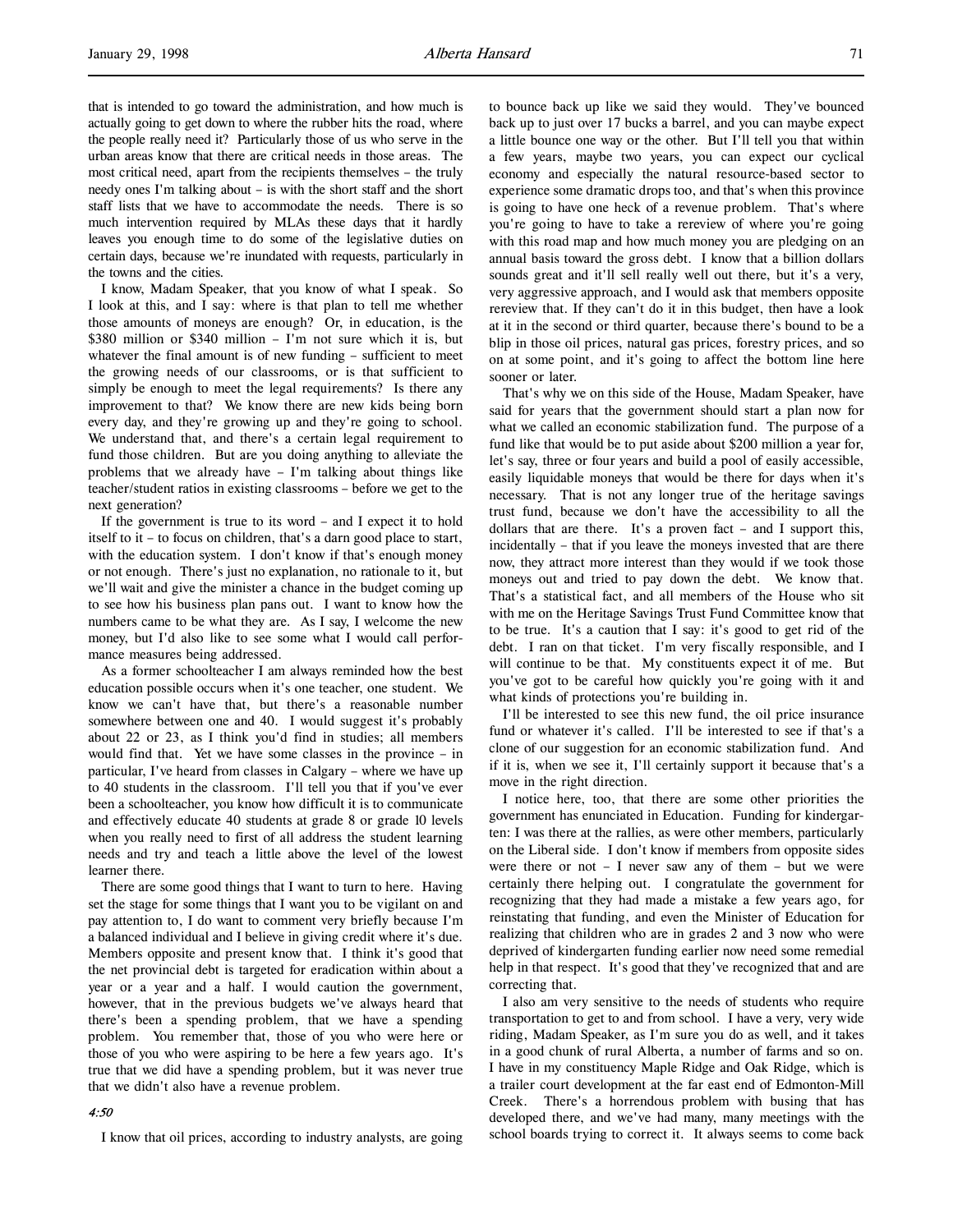down to money. So when I read on page 2 that the government is going to "provide further funding to address the costs of transporting students," I'm grateful to see that, and I wish them Godspeed in providing enough funding to help alleviate the difficulties that we see.

I also want to say thank you for looking at extending the funding for ESL, English as a Second Language, programs. I would say thank you with one hand, and then I'd have to give a little slap with the other for having cut it in the first place, because I think it's critical that we give these new speakers equal footing, equal opportunity by having ESL programs. So I think that's good, as I also think it's good that there's funding for students with special physical and mental difficulties. I think that's a good recognition on the part of the government, to help those students out.

With respect to the Advanced Education portfolio, I know that the minister mentioned there would be some additional moneys going into that area. I would just wonder whether or not there's been a review done, Mr. Minister – in the throne speech we can't tell – if there's a review being undertaken in that respect to make sure there are sufficient moneys in the loans portfolio. I think there's a sharp focus on this right now because students are graduating with debts of \$20,000 to \$25,000 to \$30,000. My God; I can't imagine how far behind the eight ball they must feel by the time they have to hit the streets and start looking for a job. It sure puts them at a great disadvantage.

I also welcome the additional \$70 million in Social Services, in particular to help the truly needy, as I've said before, and handicapped children as well as the funding of women's shelters. I've had too many experiences in that area, Madam Speaker, to comment on without getting somewhat emotional on it, because it really hit me over Christmas when my phones were ringing off the hook with families that were in desperate, desperate need of assistance. I saw it, too, in the faces of the children in the families when I delivered my annual Santas Anonymous presents with the CHED radio station. So I welcome that, and anything that helps low-income families such as the throne speech alludes to is also a very welcome benefit.

# [The Speaker in the chair]

I don't think there was enough done for seniors. I think there's a lot more that the government could do with regard to seniors. The agreement of the government to "assess the effectiveness," to quote them on page 3, and to "review the impact of an aging population," are laudable comments, but what we need is some concrete action to back that up. We know that home care, for example, which affects primarily seniors, is desperately in need of review, revision, and perhaps a boost in moneys.

My final comment, since time is running out, is with respect to maintenance enforcement, and I would welcome the province's look into this. It kind of ties in with the final comment there. That is the protection of vulnerable consumers, and I have a motion to that effect on the books.

I hear the clock has gone, and I will take my leave and thank the government for listening to my words.

THE SPEAKER: Several members on the government side interjected, and normally there's a courtesy provided as to which government member would like to go first. In this case the whip prescribes it as the minister of science, research, and information.

DR. TAYLOR: Thank you very much, Mr. Whip.

MR. SMITH: Don't let us go home on this negative note.

DR. TAYLOR: No, I won't let us go home on this negative note.

I'm very pleased, Mr. Speaker, to stand and be able to address the throne speech. I consider it a very balanced document, a document of hope, a document of prosperity, and a very positive document for Albertans.

Like the speaker before me, Mr. Speaker, I consider myself a very balanced individual. I compliment him on being a balanced individual as well. But when we look at this document, the document talks about a strong foundation, and that's exactly what this government has built over the last four and a half, five years since we were first elected in June of 1993. We have built a strong foundation for this province to develop on. When we took over, as all of you know, this province was running deficit budgets year after year.

MRS. SOETAERT: It was your government.

DR. TAYLOR: The member opposite has interjected, Mr. Speaker, that it was my government. No, it certainly wasn't my government. I was not a member of this government until 1993, as she well knows if she would perhaps get her figures correct. I know it's difficult for the hon. member opposite to give correct figures because these . . .

MRS. SOETAERT: A point of order, Mr. Speaker.

THE SPEAKER: Point of order.

# Point of Order False Allegations

MRS. SOETAERT: Mr. Speaker, the hon. member is implying that it wasn't this government before 1993, and regretfully it has been for several years a Conservative government. He may have joined it in 1993, but regretfully they had been in government and putting our province in debt for many years before that.

# 5:00

THE SPEAKER: Hon. member, the point of order is?

MRS. SOETAERT: I'm still trying to find it. Just a minute here. False innuendo. Which one is that? Yeah, 23(i). He was saying that I had said that he was a part of the government. He is part of the government. [interjection] Well, it's close.

MR. HANCOCK: Well, Mr. Speaker, this is clearly inappropriate again, an inappropriate use of points of order by the opposition to interject into the full flow and discussion of debate. Clearly, a new government. While I would acknowledge with pride that the Conservative Party has formed the government for many years in this province and has done a wonderful job, a new government is elected at each election, and therefore the minister is absolutely correct when he says that it's a new government that was elected in '93 and again a new government elected in 1997.

THE SPEAKER: Perhaps a suggested hint to avoid this kind of confusion in the future. It is a fact that the Progressive Conservative Party of Alberta has been the government of Alberta since 1971. Perhaps we might refer to the 1997 administration or the 1993 administration or the 1989 administration. That might just allow for a bit of differentiation with respect to this.

Please proceed, hon. minister.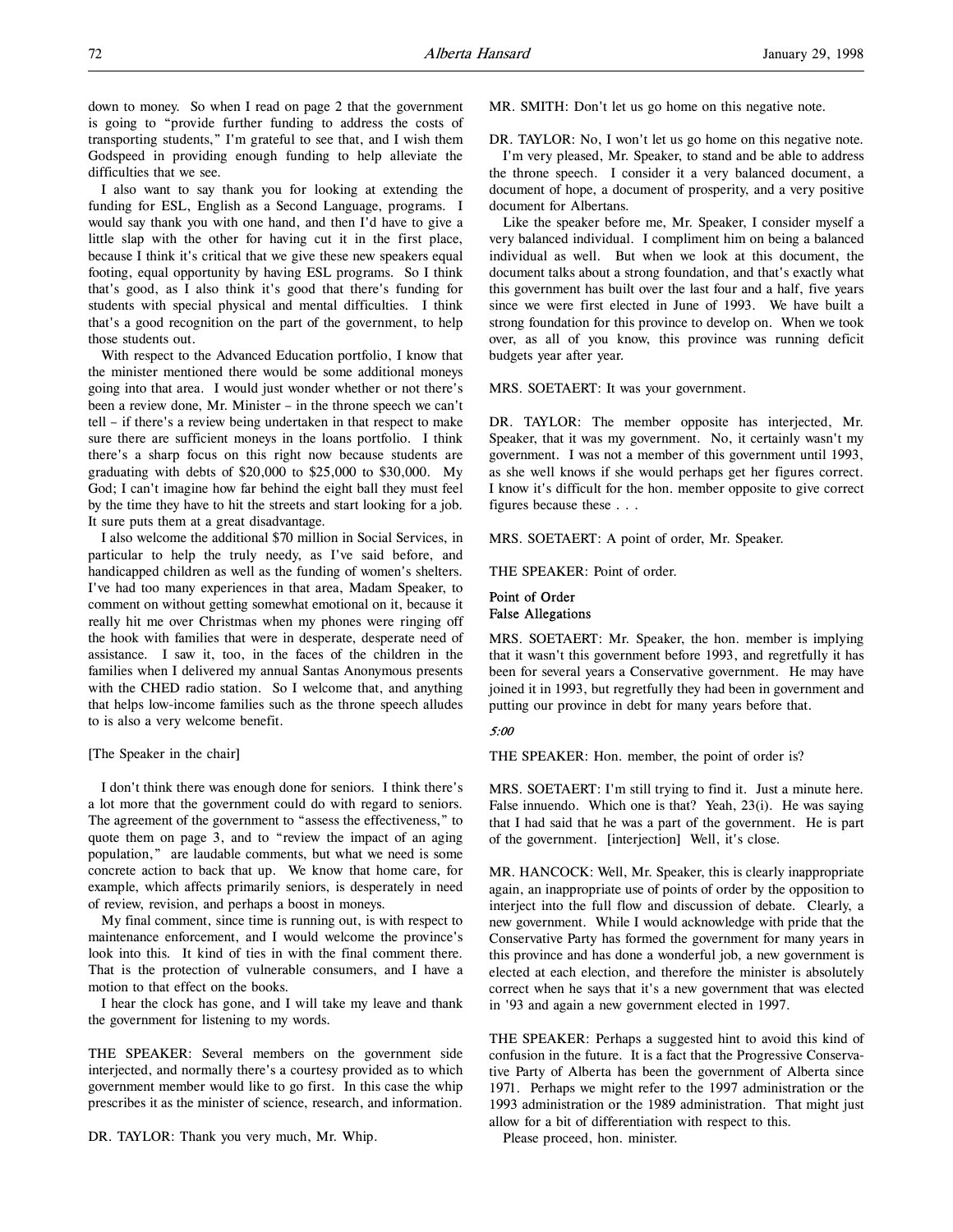DR. TAYLOR: Thank you very much, Mr. Speaker. Of course there wasn't a point of order. It was just a deliberate attempt to interrupt my flow of thoughts, but of course it didn't work. I will continue with the positive message that I am bringing on this Speech from the Throne.

### Debate Continued

DR. TAYLOR: Back to where I was, Mr. Speaker. This government's Speech from the Throne provides an excellent balance. It provides a balance between paying down the debt and people. In fact, quite clearly if we look at about the fifth paragraph on page 1, it says:

- Albertans told their government . . .
- This is speaking of the Growth Summit.

. . . to respond to the pressures of growth and to develop the heart of our Alberta advantage, our people, while remaining fiscally responsible.

And that's exactly what this government intends to do over the next five years while we are in government and then the next five years after that when we form the next government. We will continue to be fiscally responsible, yet we will continue to develop people. This quite clearly is illustrated through this whole speech, but let me talk first about the fiscal responsibilities.

As you know, Mr. Speaker, this government has promised in the next few years, or next year at least, that we will direct the first \$1 billion of any annual surplus to pay down the provincial debt. One billion of a surplus. Now, we know in this province that perhaps by next year we will have our net debt paid off. That's very much like credit card debt. You've taken the money; you've had the fun. You've spent it, and now you have to pay for it. It's like going on a vacation on your credit card, which of course I don't do and don't recommend that anybody does. I believe you have to pay for things before you enjoy them.

#### MR. SMITH: Just like research grants.

DR. TAYLOR: Just like research grants. Exactly. Thank you, Minister of Labour. A very wise comment, and I know you will support me when I bring forward some suggestions a little later through the committee structure on the availability of research money in Alberta. But let me get back to my speech, Minister of Labour.

We will pay down this debt. By the same token we will spend \$250 million, if the money is there, on people programs, but we will not spend it if it's not there, Mr. Speaker. This is the wise choice of a fiscally responsible government, not what I've continually heard opposite in listening very intently I must say, listening to every word of the opposition's comments on the throne speech. It started last evening with the opposition leader's comments, and quite frankly, you know, there was no positive direction added. It was kind of his whining anthem, I guess I would call it, before he leaves his leadership role.

We will first of all pay down the debt. We must do that to be responsible to Albertans. We must pay down the mortgage, just like all of us who have house mortgages. Our goal is to pay down our house mortgage and get out of having a mortgage so we will no longer have interest payments and we can put that interest payment in our personal lives to what we would consider better use. That's the same thing we intend to do as a government. Each year we are still paying about a billion dollars in interest. We need to pay down that debt so we can reinvest that billion dollars of interest into programs for people in Alberta, and that's what we intend to do.

The opposition has criticized it as just being a fiscal agenda,

Mr. Speaker, but it's not. It's a fiscal agenda for what? It's a fiscal agenda to pay down debt so we will have more money to invest in programs that Albertans have asked us to invest in.

We must remember at the same time, Mr. Speaker, that much of our budget is based on \$18.50 for a barrel of oil. That's why we cannot expend money. Last time I checked, about two days, I think oil was trading at \$15.80. Well, that could be a very severe problem if it stayed at that price for any length of time into the new budget year. It could seriously affect what we are able to do as a government. That's why we cannot commit to excessive spending. We must be fiscally responsible.

When we're talking about investing in people – and it is our top priority – we only need to look at education. We quite clearly see, Mr. Speaker, that we are going to increase the education budget from kindergarten to grade 12 by 13 percent. I do not believe any other province in Canada will be increasing education budgets by 13 percent. This is a huge increase for education. Not only are we increasing basic instruction grants; we are giving school boards flexibility to meet the needs of the students. We know right now in Alberta that there is a deficit in some children in their early reading skills, and as you see quite clearly, we have promised an approach of early intervention.

Now, in my past life, Mr. Speaker, when I was a professor, one of the areas of expertise I had was early intervention. I have in fact designed a number of written programs both in Canada and overseas that are still in progress and still being developed. There's a program in a preschool in the outback of Australia, in Burke, Australia, that is still using the program, with some minor modifications I'm sure, that myself and another professor developed in the 1970s.

#### AN HON. MEMBER: The poor Australians.

#### DR. TAYLOR: No, not poor Australians, hon. member.

These programs were developed as early intervention programs. What they did, Mr. Speaker, is provide opportunities in the preschool years for children who could be identified as children at risk to develop certain skills, language skills in particular, that would allow them to be successful in school. What we did was provide what is called an extended linguistic code to children that did not have the advantage of developing this in their home.

So I know the value of early intervention, and this government recognizes the value of early intervention through funds that are going to be expended in programs for young children, children at risk, as early as kindergarten, Mr. Speaker. I can tell you that if we can get these children in kindergarten, grade 1, and grade 2, these programs will be successful. I am pleased to be able to say that our government has the foresight to take this kind of development in hand.

I would also like to point out, Mr. Speaker, the government's commitment to research and advanced education. Now, I don't wish to steal any of the minister of advanced education's thunder, so I will . . .

### MS CALAHASEN: Call it 5:30.

DR. TAYLOR: No, I'm not going to call it 5:30, as some members opposite have encouraged me. I've got some points I want to make here, Mr. Speaker.

### 5:10

In terms of research I want to point out that the government is committed to modernizing the research infrastructure and the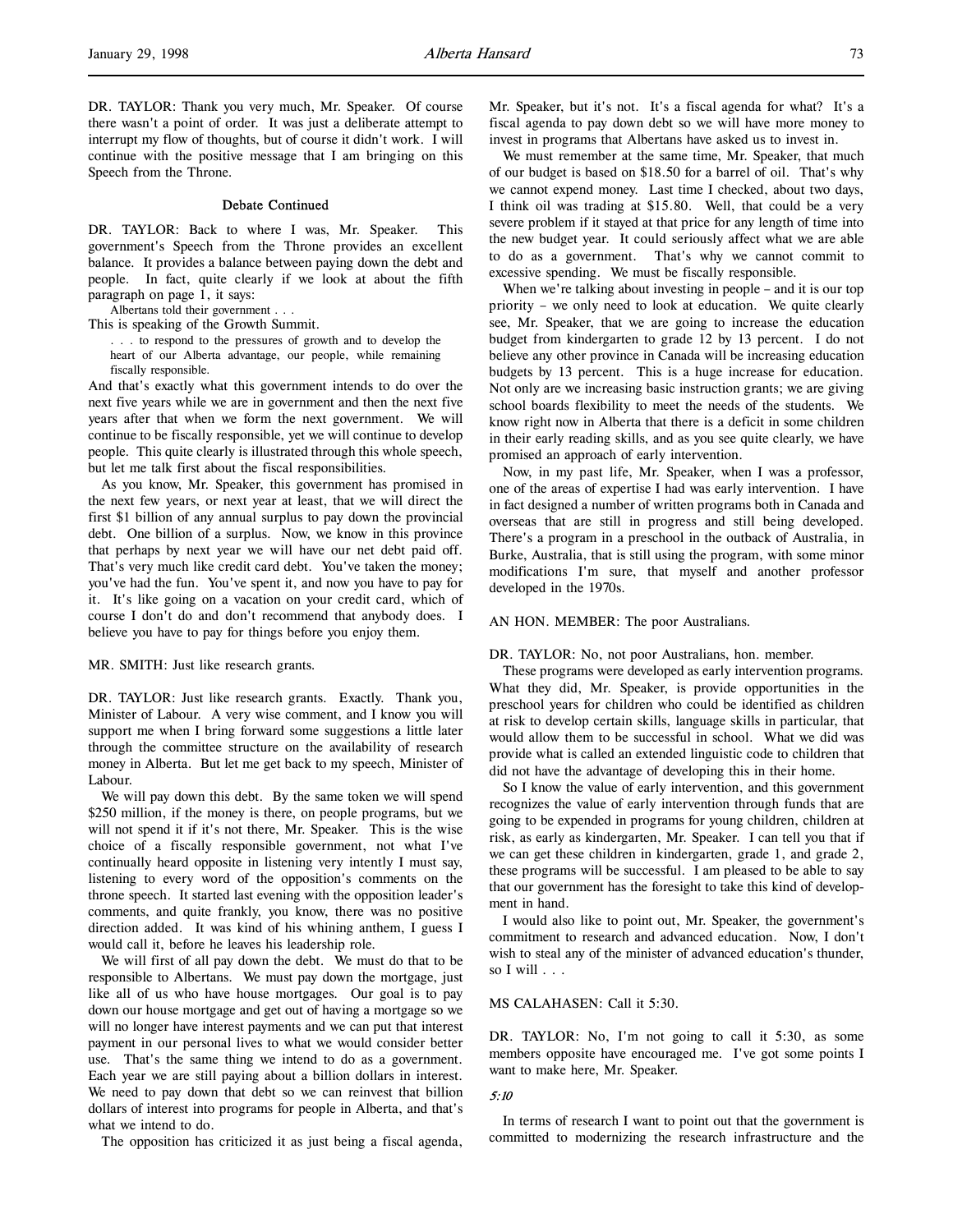ability to attract high quality researchers. To have high quality researchers come to Alberta, we have to have the research programs. We have to be able to support their research programs at the university level or perhaps at institutes like the Cross Cancer Institute.

One of the things this government has committed is \$15 million to a program called IIPP. That stands for the intellectual infrastructure partnership program. The federal government – and I must say it's unusual for me to give the federal government credit, but I will in this instance give the federal Liberal government some credit for their foresight in establishing a program called the Canada infrastructure program. What this program will do is put money into universities if we match it as provinces for equipment and infrastructure in the universities.

One example of that would be the NMR 800 at the University of Alberta. We have at the University of Alberta a gentleman by the name of Dr. Brian Sykes, who is a world-renowned NMR researcher. He was being recruited by Columbia University, amongst others, to take his whole program, all his staff. Columbia was going to pick up and transport into Columbia University not just Brian but all his staff and provide them with an NMR 800 because we didn't have one in Alberta. Well, we approached the federal government; we approached the University of Calgary, University of Alberta, University of British Columbia, University of Saskatchewan and said: all of you recognize this as a valuable program; let's do some joint ventures here. We now have the ability to keep Brian Sykes because we can provide the moneys to provide that NMR 800 in Alberta. The government has committed funds to build up this infrastructure. We must do it. We must have that NMR 800. We must have the equipment if we are going to keep this high quality research.

So I am very proud of this government, that it has the foresight to commit that \$15 million. It has the foresight to commit at least \$5 million to a science and research fund, and perhaps more. We'll have to see when the budget comes out if there is any increase in that, but I'm certainly hopeful that the Treasurer might grant us a small increase. Budget day is coming February 12, so we will see at that time.

This government has committed to increase that infrastructure. This government is committed to attracting high quality research, and we will because we have more in this province than just the equipment. We have first-rate universities. In fact, I visited recently with a top cancer researcher at Cross Cancer. She just moved up to Edmonton from the U.S., and last year was her first winter in Edmonton. She'd moved from a place in the U.S. where it was considerably warmer. I said to her: why on Earth did you move from there to Edmonton to experience that horrible winter? She said that winter didn't matter, that two things cause her to move: one, Cross Cancer and the University of Alberta committed to support her research program, and secondly, she liked the Alberta environment, a healthy environment to raise her children. I must say, Mr. Speaker, that she looked at the quality of our education system, she looked at the quality of our health care, she looked at the quality of life in Alberta, and she said that this was where she wanted to raise her children, in Alberta. This person could have gone anywhere in the world; she chose to come to Edmonton.

Mr. Speaker, to a large part this government is responsible for creating that environment, not just the environment at the universities that attract these people but the whole environment in our society where we have a terrific education system, where we have terrific health care, where we have safe communities in which to

live, where you don't have to worry walking down streets at night that you're going to be mugged or raped or whatever may happen. This is a healthy environment, and this is a responsible government that has created that environment and will continue to create that environment.

I would point out as well that we're doing something as a government in terms of commitment to lower income Albertans. We look at the child tax benefits for employed Albertans. They will be able access a thousand dollars a year into their pockets. That's for families earning up to \$50,000 a year, and that is a very good thing we can do to help some of these families.

It talks briefly about infrastructure, and I'll bring in some of my constituency comments now. My constituency is a huge constituency. I've a third of Medicine Hat, but I also have about 20,000 square miles of rural Alberta that is quite sparsely populated. The Member for Taber-Warner's adjoins mine, and he's got similar problems in terms of large spaces and not too many people living in those spaces. For instance, in the county of Forty Mile I believe there are 4,500 people living in that whole county, and what we have is a road system, Mr. Speaker, that needs to be well maintained.

In the county of Forty Mile the railways are closing their branch lines. There used to be a line that started at Manyberries and went from Manyberries to Orion, went from Orion to Etzikom, went from Etzikom to Foremost, and went from Foremost to Stirling. That was the grain line in this huge green area, the grain belt down there. The people would drive their trucks into the local elevator, load onto the tracks, and away they went. Right now, Mr. Speaker, that line has been pulled out from Manyberries to Orion. The line has been pulled out from Orion to Etzikom. The line is being pulled out from Etzikom to Foremost by the year 2000 and will be pulled out from Foremost to Stirling.

What that does is make huge stress on our roads. Just from the Foremost area alone we would need – this is just Foremost, not Etzikom, not Orion, not Manyberries, just Foremost – something like 43 B trains a day going out of there. That's just the grain that's handled at the Foremost elevators: 43 B trains a day, 200 days a year.

MR. RENNER: And that road can't take it.

DR. TAYLOR: And that road can't take it. The road from Foremost west to Stirling cannot handle it. It can't handle B trains right now, Mr. Speaker. So what the B trains are doing is driving gravel roads. The county of Forty Mile does not have a road that is not banned, not one road that is not banned all year. Every road in that county is banned 100 percent of the time, 100 percent of the year. This past year they've been developing a gravel road that they can run up to highway 3 that will not be banned. That will be the first year-round road.

Now, when you have roads that are banned, Mr. Speaker, it increases the cost to the producer. If you can only haul 75 or 85 percent of your load, of course your trucking costs are going to go up. Your trucking costs will go up 20, 25 percent. So if I can haul on my B train 75 percent of a load, I'm missing 25 percent. If I have to haul 25 percent less fertilizer when I come back, I'm missing 25 percent of the load. It increases the cost, and I can tell you right now that the margin is not there in the grain business or the cattle business, of which I have some familiarity, to do this.

So that's why this government is paying attention to infrastruc-